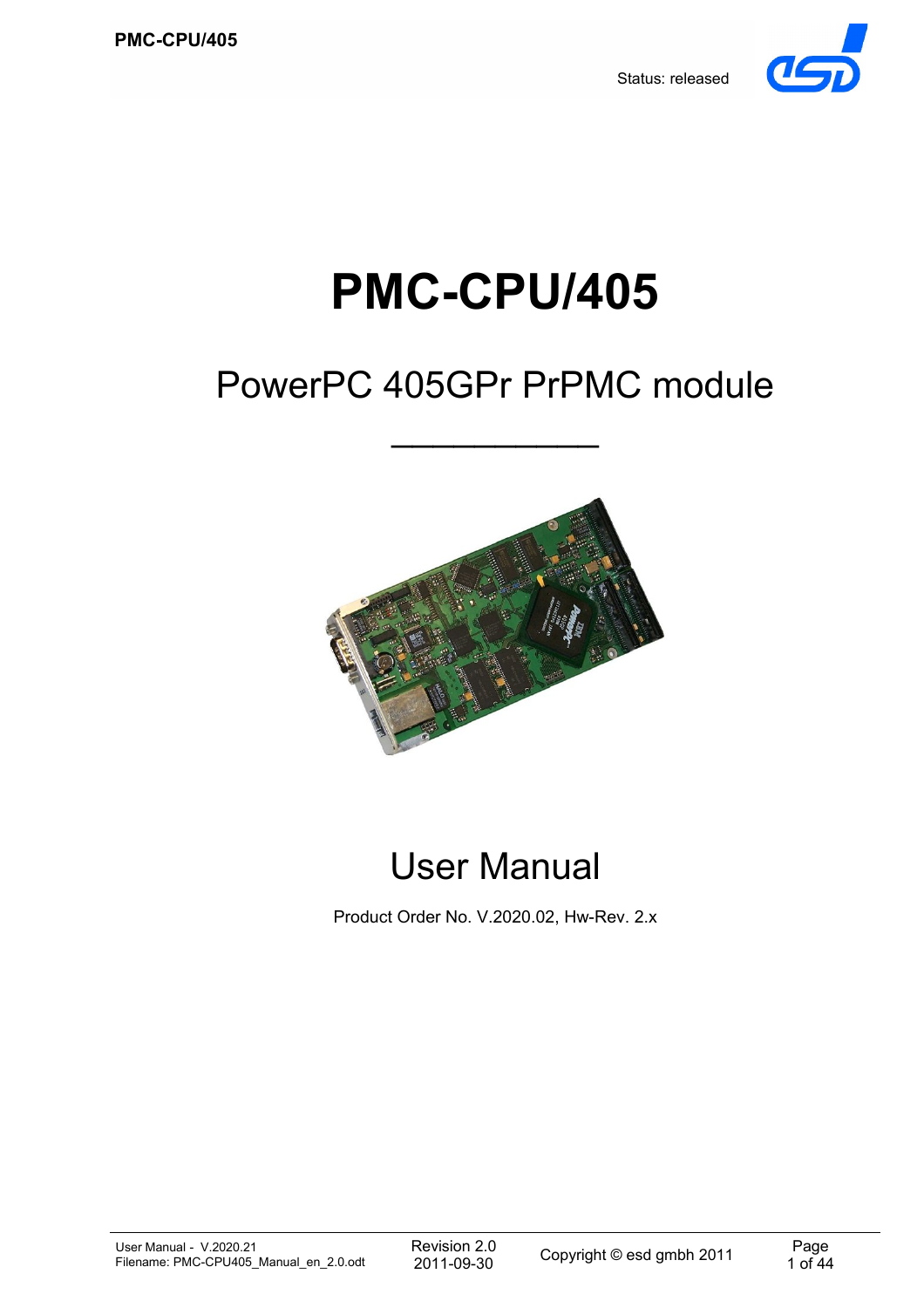

Der Inhalt dieses Handbuches wurde mit größter Sorgfalt erarbeitet und geprüft.

**esd** übernimmt jedoch keine Verantwortung für Schäden, die aus Fehlern in der Dokumentation resultieren könnten. Insbesondere Beschreibungen und technische Daten sind keine zugesicherten Eigenschaften im rechtlichen Sinne.

**esd** hat das Recht, Änderungen am beschriebenen Produkt oder an der Dokumentation ohne vorherige Ankündigung vorzunehmen, wenn sie aus Gründen der Zuverlässigkeit oder Qualitätssicherung vorgenommen werden oder dem technischen Fortschritt dienen.

Sämtliche Rechte an der Dokumentation liegen bei **esd**. Die Weitergabe an Dritte und Vervielfältigung jeder Art, auch auszugsweise, sind nur mit schriftlicher Genehmigung durch **esd** gestattet.

 $\mathcal{L}_\text{max}$ 

The information in this document has been carefully checked and is believed to be entirely reliable.

**esd** makes no warranty of any kind with regard to the material in this document, and assumes no responsibility for any errors that may appear in this document.

**esd** reserves the right to make changes without notice to this, or any of its products, to improve reliability, performance or design.

**esd** assumes no responsibility for the use of any circuitry other than circuitry which is part of a product of **esd** gmbh.

**esd** does not convey to the purchaser of the product described herein any license under the patent rights of **esd** ambh nor the rights of others.

 $\mathcal{L}_\text{max}$ 

esd electronic system design gmbh Vahrenwalder Str. 207 D-30165 Hannover GERMANY

> Tel.: +49-511/372 98-0 FAX : +49-511/372 98-68 E-Mail: info@esd.eu www.esd.eu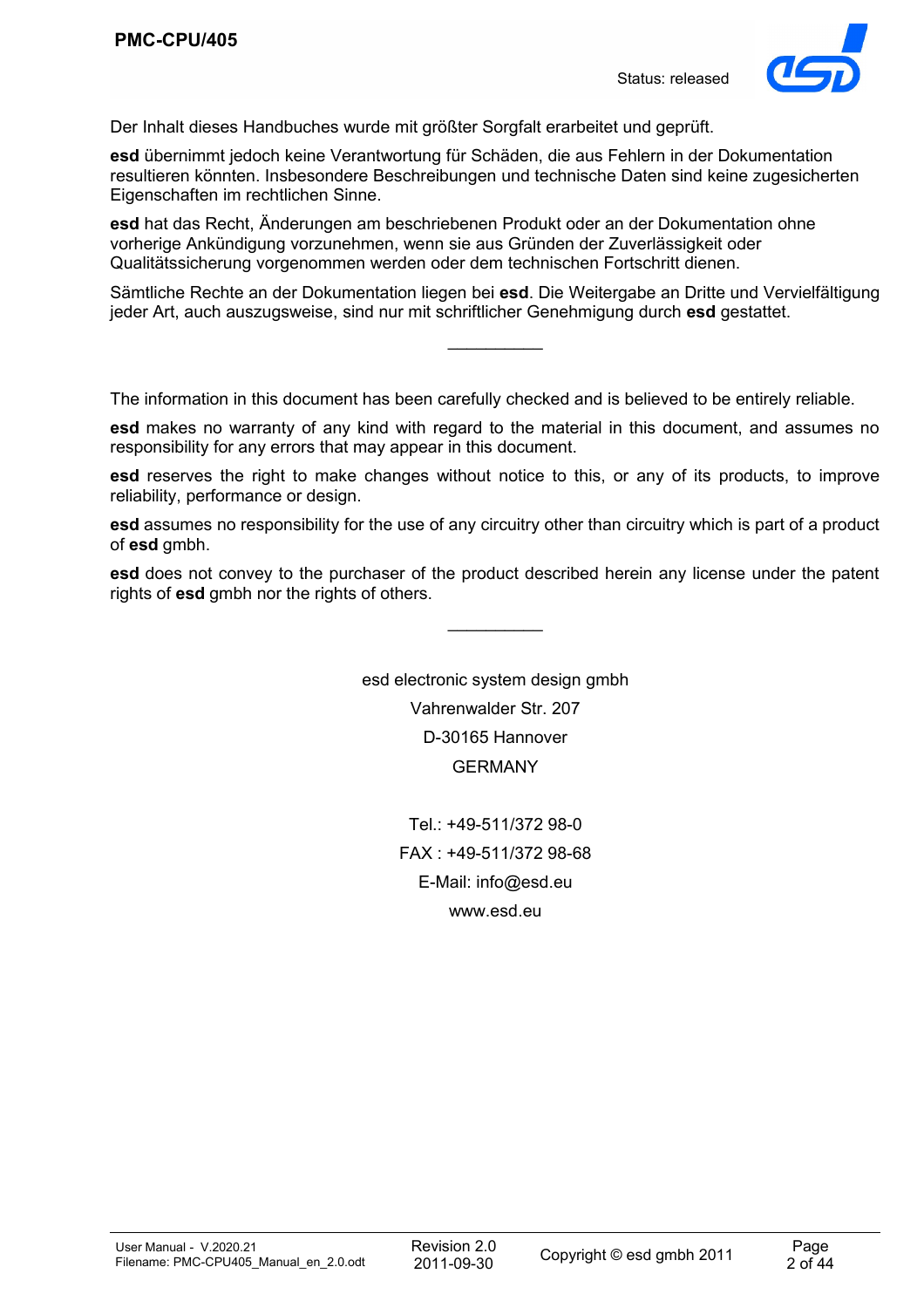

## **Dokumenten Information**

| document-no.:            | V.2020.21                    |
|--------------------------|------------------------------|
| document type:           | DOC08xx                      |
| document status:         | released                     |
| document revision:       | 2.0                          |
| date of creation:        | 2011-09-30                   |
| document path:           | I:\Pri\esd\PMC\pmc405\Doku\  |
| document filename:       | PMC-CPU405_Manual_en_2.0.odt |
| number of pages / annex: | 44/0                         |

## **Responsible for content / author**

| <b>Name</b> | Company /<br>Department | <b>Phone</b>    | Email                       |
|-------------|-------------------------|-----------------|-----------------------------|
| M. Fuchs    | esd gmbh / SD           | +49 511 37298 0 | support@esd-electronics.com |

## **Distribution / Review**

| Name | <b>Firma / Abteilung   Telefon</b> | <b>Email</b> |
|------|------------------------------------|--------------|
| . .  |                                    |              |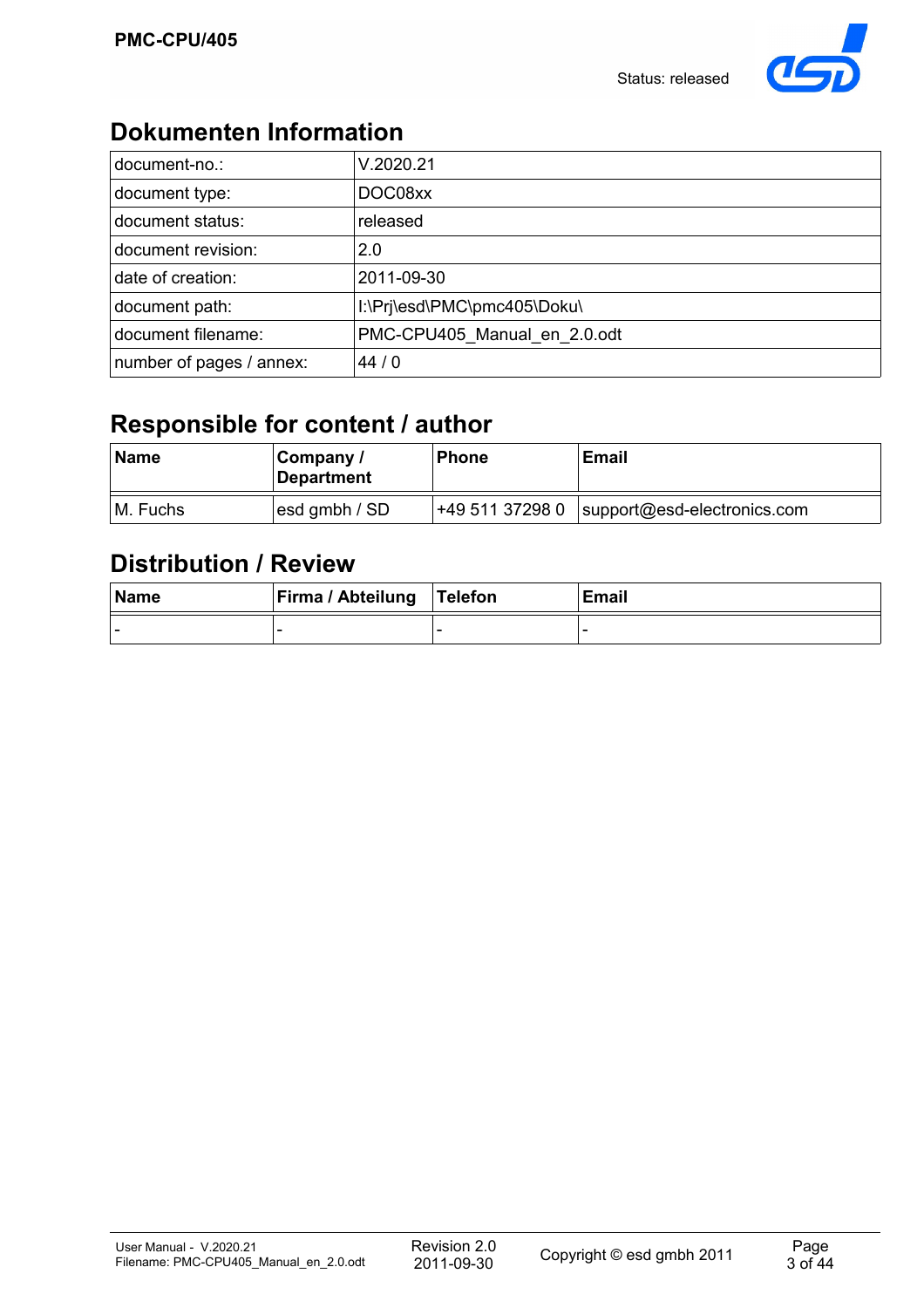

## **Modification history**

Technical modifications in this overview are marked by an additional "**!**".

| <b>Revision</b> Chapter | Page | <b>Changelog</b>                                                    | Datum / Name        |
|-------------------------|------|---------------------------------------------------------------------|---------------------|
| 2.0                     |      | first released manual version of<br>'PMC-CPU/405 hardware rev. 2.0' | 2011-09-30<br>MF/TB |
|                         |      |                                                                     |                     |
|                         |      |                                                                     |                     |
|                         |      |                                                                     |                     |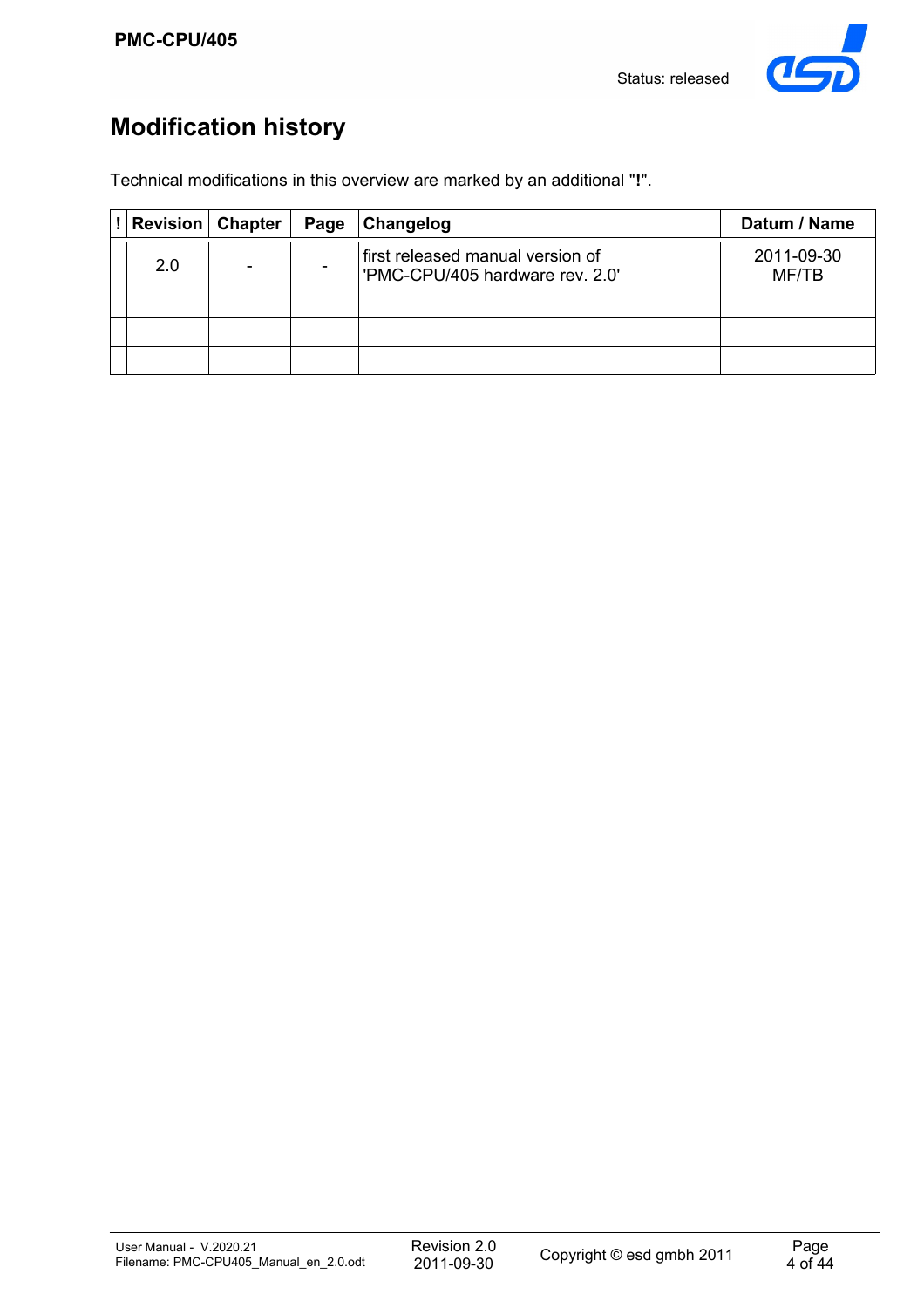

## **Contents**

| 11 FPGA |  |
|---------|--|
|         |  |
|         |  |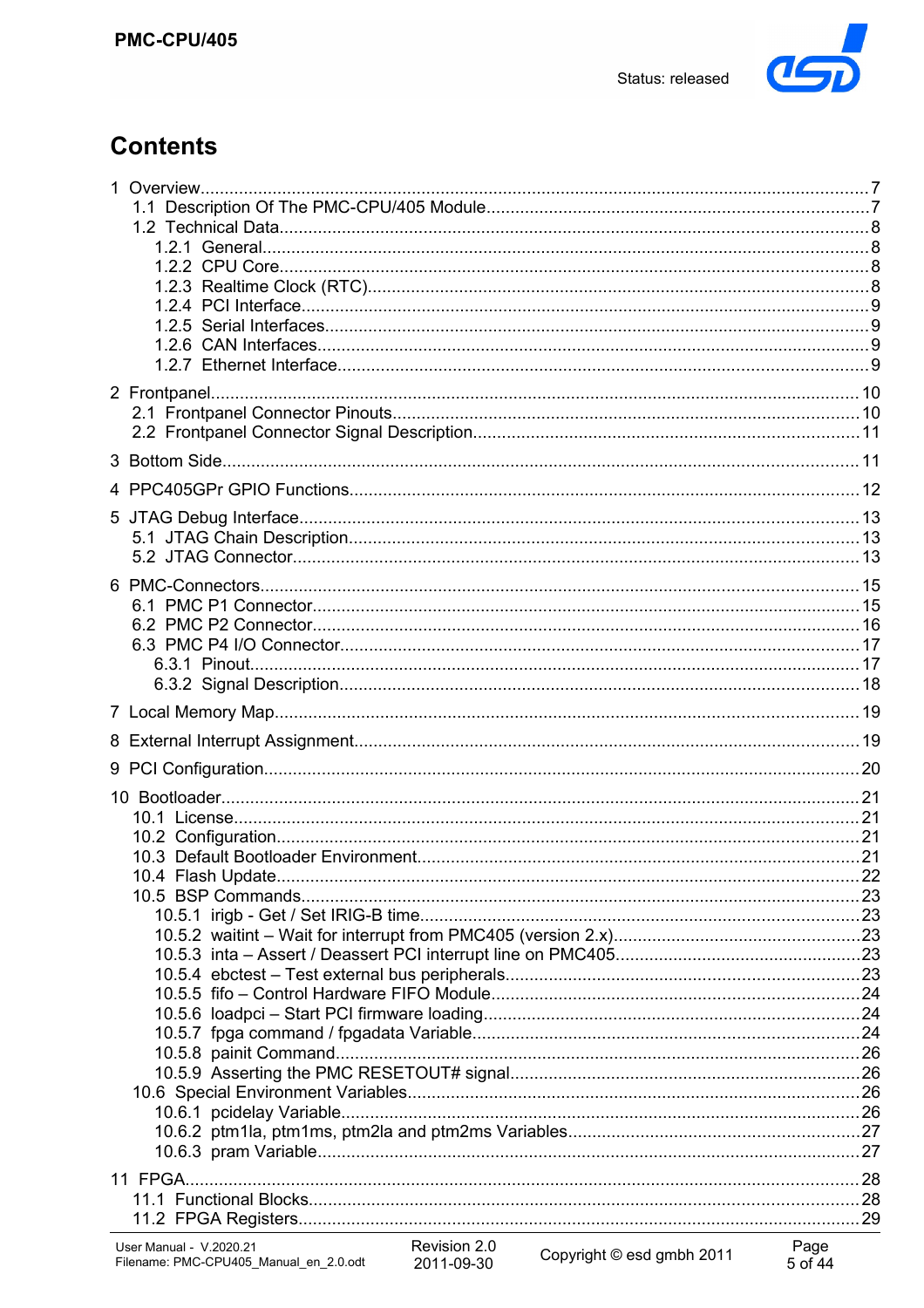

| 11.3.5 DDFSCTRL/DDFSINC - Clock generator registers (0x0070, 0x0074)35 |  |
|------------------------------------------------------------------------|--|
|                                                                        |  |
|                                                                        |  |
|                                                                        |  |
|                                                                        |  |
|                                                                        |  |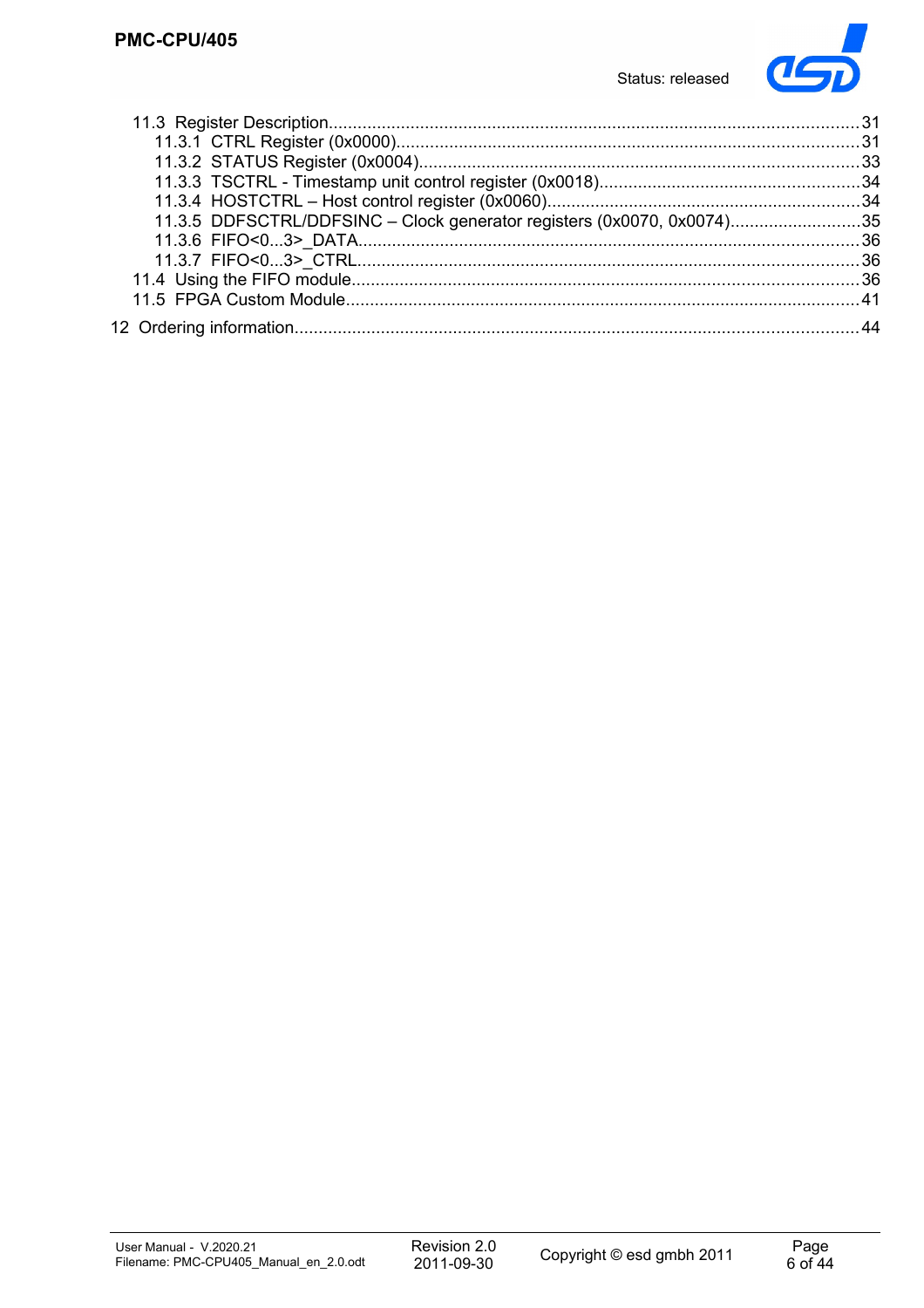

# **1 Overview**

## **1.1 Description Of The PMC-CPU/405 Module**

The PMC-CPU/405 is a PMC module in 'single' PCI Mezzanine Card form factor. It can act as PMC monarch (PrPMC) or as non-monarch (adapter/target) board. Apart from a powerful CPU core the PowerPC 405GPr embedded processor integrates a SDRAM controller, a PCI bus interface, a controller for serial interfaces and a 10/100 Mbit/s EMAC.

The module comes with SDRAM and flash memory, a double layer capacitor buffered realtime clock (RTC) and a FPGA. Two serial interfaces are designed as RS-232 ports. One can be accessed via a D-sub9 connector in the front panel. The second serial interface is accessible via the PMC-I/O connector. The two high speed CAN interfaces are controlled by SJA1000 CAN controllers. They are suitable for transmission rates up to 1 Mbit/s. The TTL-signals of both controllers are led to the PMC-I/O connector. The Ethernet interface is suitable for 10 Mbit and 100 Mbit networks. It is accessable via an RJ45-socket in the front panel. The LEDs in the front panel show the current status of the PMC-CPU/405 module.



The following overview lists feature enhancements and improments against PMC-CPU/405 version 1.x boards:

- CPU Upgrade: Version 2.x hardware is equipped with an AMCC PowerPC 405GPr running at 400MHz.
- Monarch (PrPMC) / Non-Monarch switching: Version 1.x was available as a Monarch and a Non-Monarch version. Since version 2.0 both configurations will be supported with the same hardware. The MONARCH# signal is used to switch between these modes.
- IRIG-B timecode receiver/transmitter (timecode format: B100)
- The 1.x version's CPLD is replaced by a FPGA to allow sophisticated features like CANtimestamps and time synchronisation through IRIG-B.
- The frontpanel's RUN- and CAN-LED can also be used as general purpose indicators ("IRIG-B synchronized" etc.)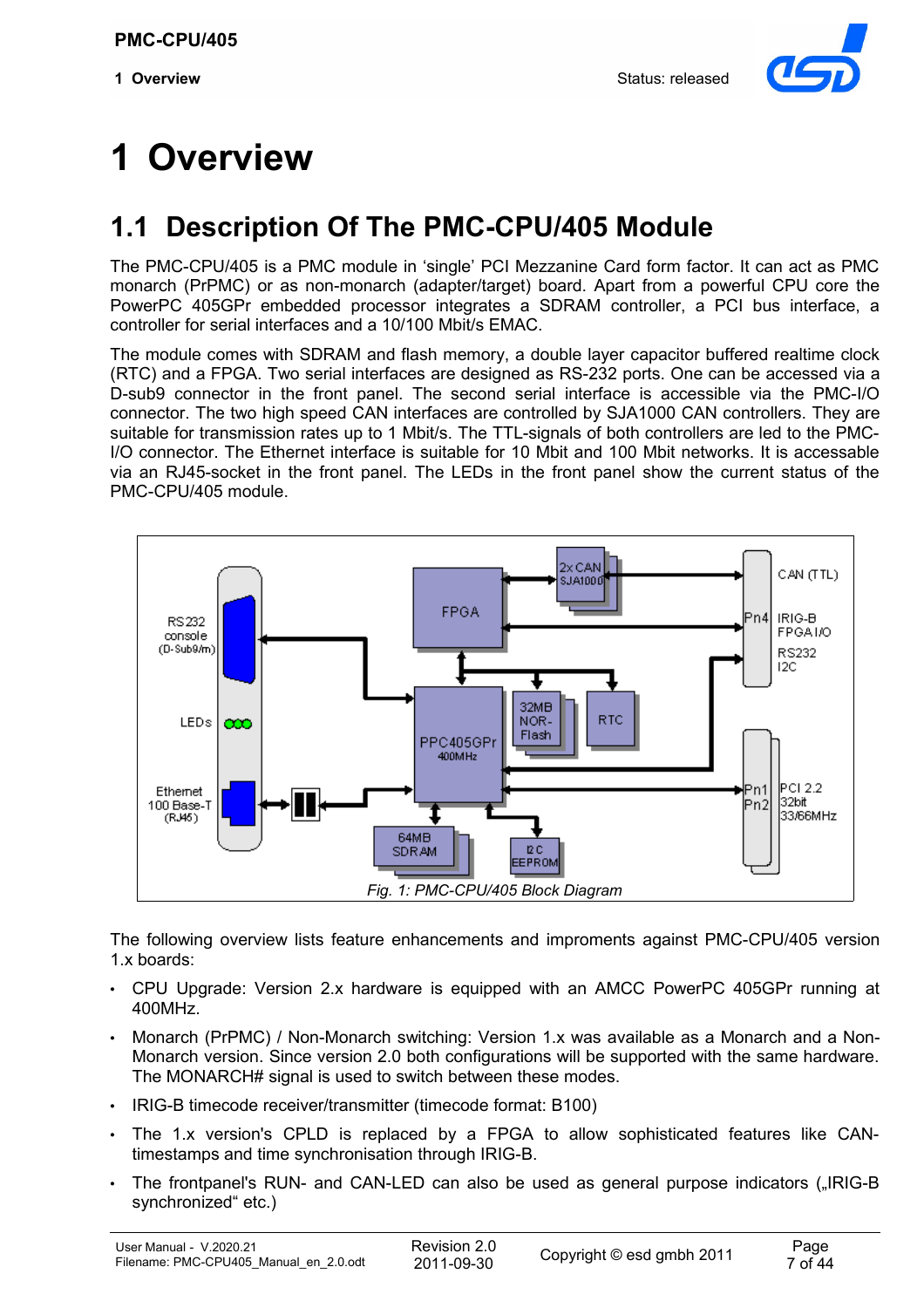#### **PMC-CPU/405**



- On-board EEPROM and Flash can be write protected by hardware.
- The unused pins from the D-sub9 frontpanel serial port can optionally be used as digital differential IRIG-B input and output. The input is electrically isolated. This is an option.
- The CPU can be hard reset (e.g. over the PCI bus) through a GPIO signal. This makes it possible to reset a PMC405 adapter card.
- A PCI interrupt (INTA#) can alternatively be asserted through a GPIO. This fixes some MS Windows<sup>™</sup> specific issues with interrupt handling.
- The bootloader (U-Boot) supports firmware loading over the PCI bus. This feature has been backported to the 1.x boards
- The I/O signals on P4 will be supplemented by further signals:
	- I2C bus (master on PMC405)
	- differential digital IRIG-B input + output
	- general purpose TTL-level I/Os with special alternative functions (CLOCK/RESET-based timestamp syncronisation, TTL-level IRIG-B)

## **1.2 Technical Data**

#### **1.2.1 General**

| Operating temperature | 050 °C                              |
|-----------------------|-------------------------------------|
| Humidity              | max. 90%, non-condensing            |
| Power supply          | 5V and 3.3V DC, ±5%                 |
| Power consumption     | $\sim$ 3 W (main powerrail is 3.3V) |
| <b>PCB</b> formfactor | 148.33mm x 74.04mm                  |
| weight                | $\sim$ 100g                         |

### **1.2.2 CPU Core**

| <b>CPU</b>    | PPC405GPr, AMCC                                            |
|---------------|------------------------------------------------------------|
| CPU clock     | 400MHz                                                     |
| <b>RAM</b>    | 64MB, SDRAM<br>(max. 128MB)                                |
| Flash memory  | 32MB NOR flash (2 banks of 16 MB, Intel Strata flash)      |
| <b>EEPROM</b> | 2kB connected via I2C (used for bootloader configuration)  |
| Watchdog      | CPU internal, 4 selectable intervals: 5ms, 83ms, 1.3s, 21s |

## **1.2.3 Realtime Clock (RTC)**

| Type                 | <b>DS1685</b>          |
|----------------------|------------------------|
| <b>NVRAM</b>         | $ 242$ bytes           |
| Backup energy source | Double layer capacitor |
| l Backup time        | Up to 1 week           |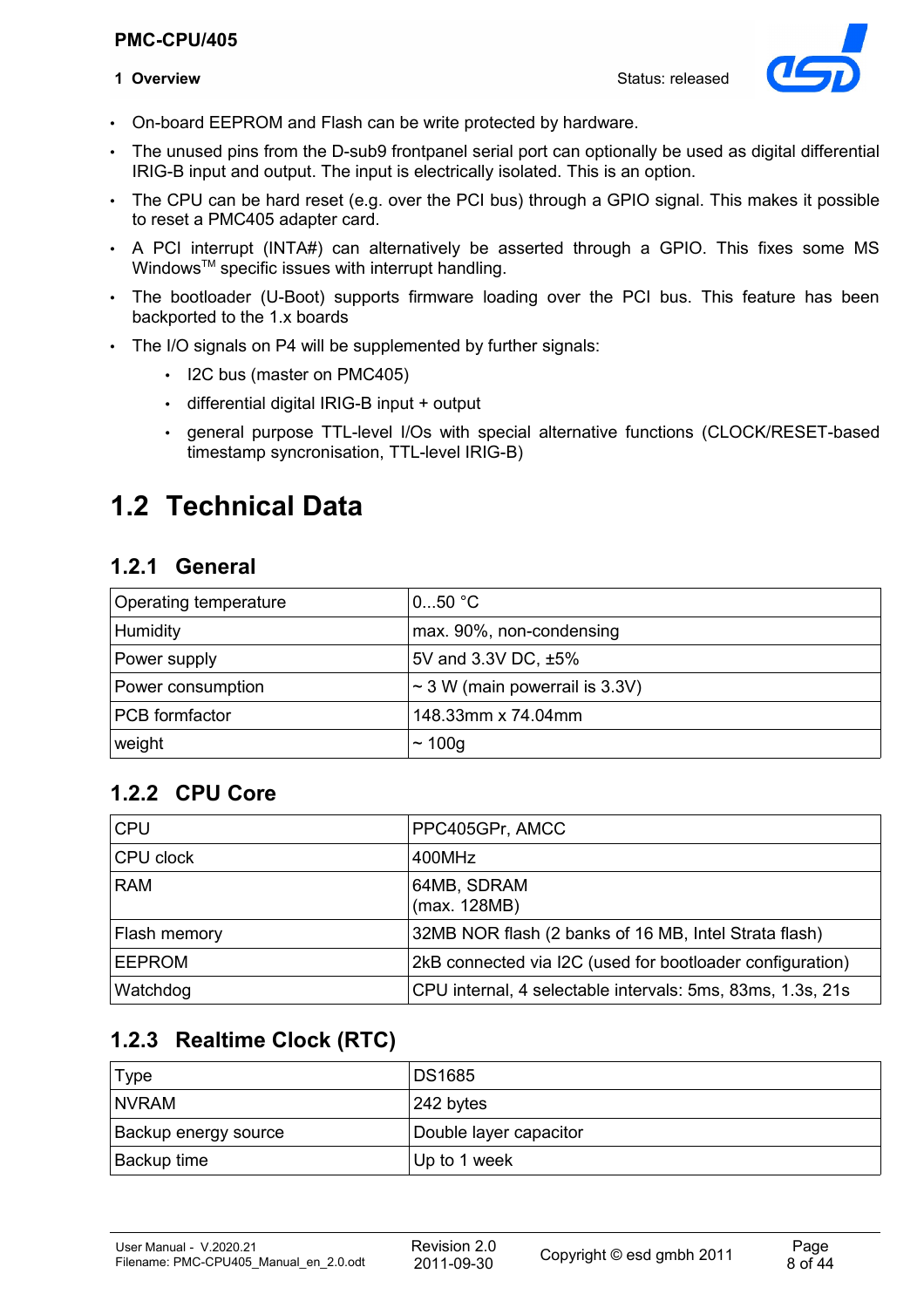**1 Overview** Status: released



## **1.2.4 PCI Interface**

| Specification   | PCI 2.2 compatible                                                   |
|-----------------|----------------------------------------------------------------------|
| <b>Features</b> | - host or target<br>- bus master<br>- 2 target address spaces (BARs) |
| PCI clock       | 33/66 MHz                                                            |
| Bus width       | 32 bit                                                               |
| IO voltage      | 3.3V, 5V tolerant                                                    |
| Interrupt       | non-monarch: INTA#<br>monarch: INTA#INTD#                            |

## **1.2.5 Serial Interfaces**

| <b>Number</b>         |                                                     |
|-----------------------|-----------------------------------------------------|
| Controller            | CPU internal, 16550 compatible                      |
| <b>Physical Layer</b> | <b>RS232</b>                                        |
| Lines                 | RxD, TxD, CTS, RTS                                  |
| Connector             | Port0: D-sub9, male on front panel<br>Port1: PMC P4 |
| <b>Baudrate</b>       | Max. 115200 baud                                    |

## **1.2.6 CAN Interfaces**

| <b>Number</b>          |                              |
|------------------------|------------------------------|
| <b>CAN</b> controller  | SJA1000                      |
| CAN protocol           | CAN 2.0A/2.0B                |
| Physical interface     | TTL, no transceiver on-board |
| <b>Bitrate</b>         | 10 kbit/s  1 Mbit/s          |
| <b>Bus termination</b> | None                         |
| Connectors             | PMC <sub>P4</sub>            |

## **1.2.7 Ethernet Interface**

| <b>Number</b>     |                             |
|-------------------|-----------------------------|
| Standard          | IEEE 802.3, 10/100BaseT     |
| <b>Bitrate</b>    | 10/100Mbit/s                |
| <b>Controller</b> | CPU internal                |
| <b>Isolation</b>  | transformer                 |
| Connector         | RJ45 socket in frontpanel   |
| MAC-address       | 00:02:27:83:00:00 + serial# |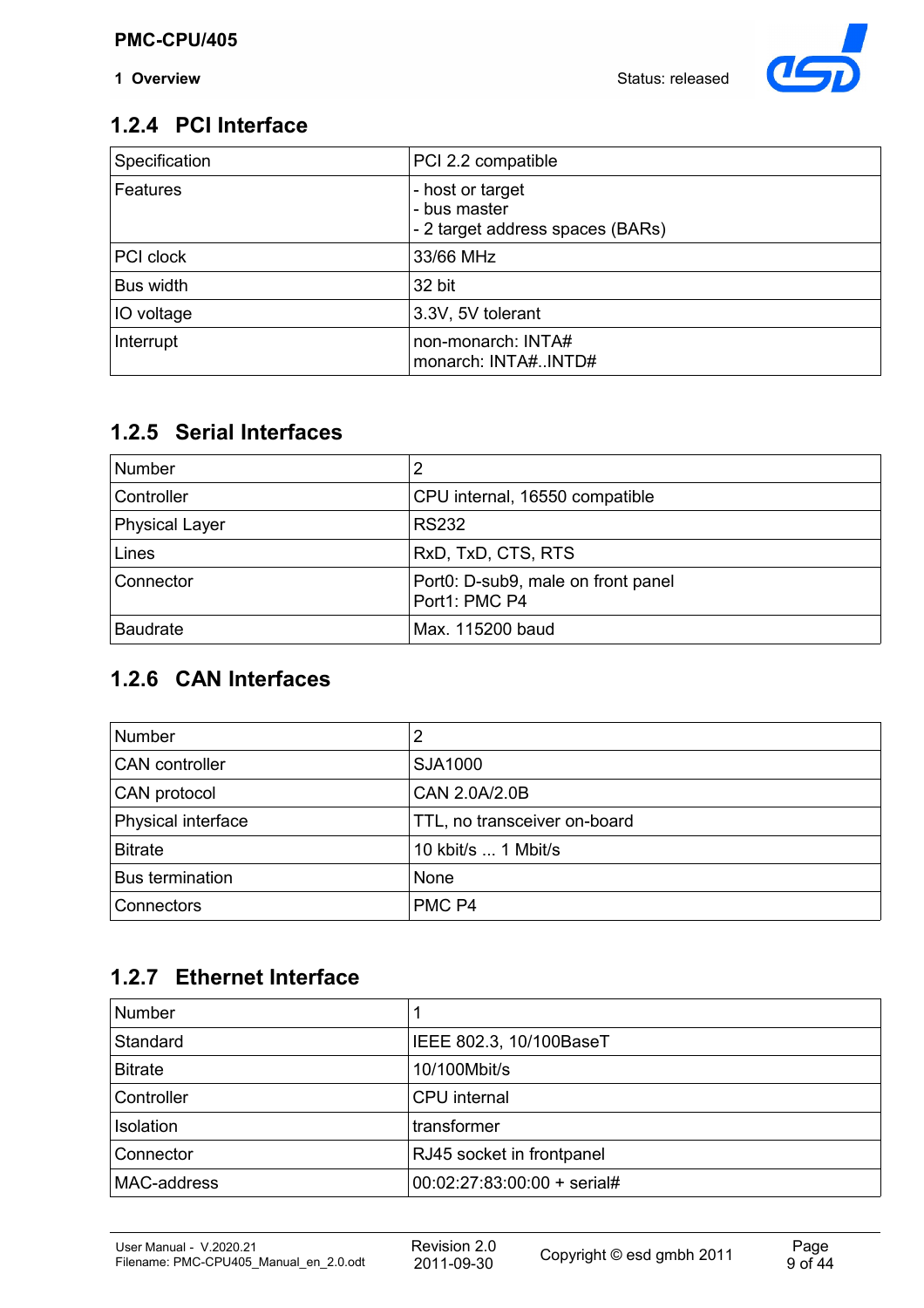

# **2 Frontpanel**

The PMC-CPU/405 frontpanel provides access to the Ethernet interface and the serial RS232 console via a D-sub9 (male) connector. Three LEDs indicate several status information:

| <b>LED designator</b> | Color | <b>Function</b>                                                                                                                                                                                |
|-----------------------|-------|------------------------------------------------------------------------------------------------------------------------------------------------------------------------------------------------|
| LED500A               | green | CPU RUN indicator. Is LED is lit or flickering<br>when the CPU is accessing its SDRAM. Typically<br>this means that the CPU is running.                                                        |
| LED500B               | green | CAN traffic indicator. This LED is flickering on<br>any traffic on one of the two CAN interfaces. This<br>LED can also be controlled by software when<br>CAN traffic indication is not needed. |
| LED500C               | green | Ethernet receive status. This LED is flickering on<br>received network data.                                                                                                                   |



## **2.1 Frontpanel Connector Pinouts**

#### Connector type: D-sub9, male

| Pin | <b>Signal Name</b> | <b>Signal Name</b> | Pin |
|-----|--------------------|--------------------|-----|
| 1   | IRIG-B_F_INP (DCD) | RxS <sub>0</sub>   |     |
| 3   | RxS <sub>0</sub>   | $IRIG-B_F_P(DTR)$  |     |
| 5   | <b>GND</b>         | IRIG-B F INM (DSR) |     |
|     | RTSS0              | CTSS <sub>0</sub>  |     |
| 9   | $IRIG-B_F_M(RI)$   |                    |     |

Note 1: Signalnames in brackets are standard RS232 signal names for these pins. They are *not* provided by the PMC-CPU/405. The alternative functions pinning (IRIG signals, see below) is chosen based on the most compatible bahavior. When connecting a full blown RS232 device (e.g. modem)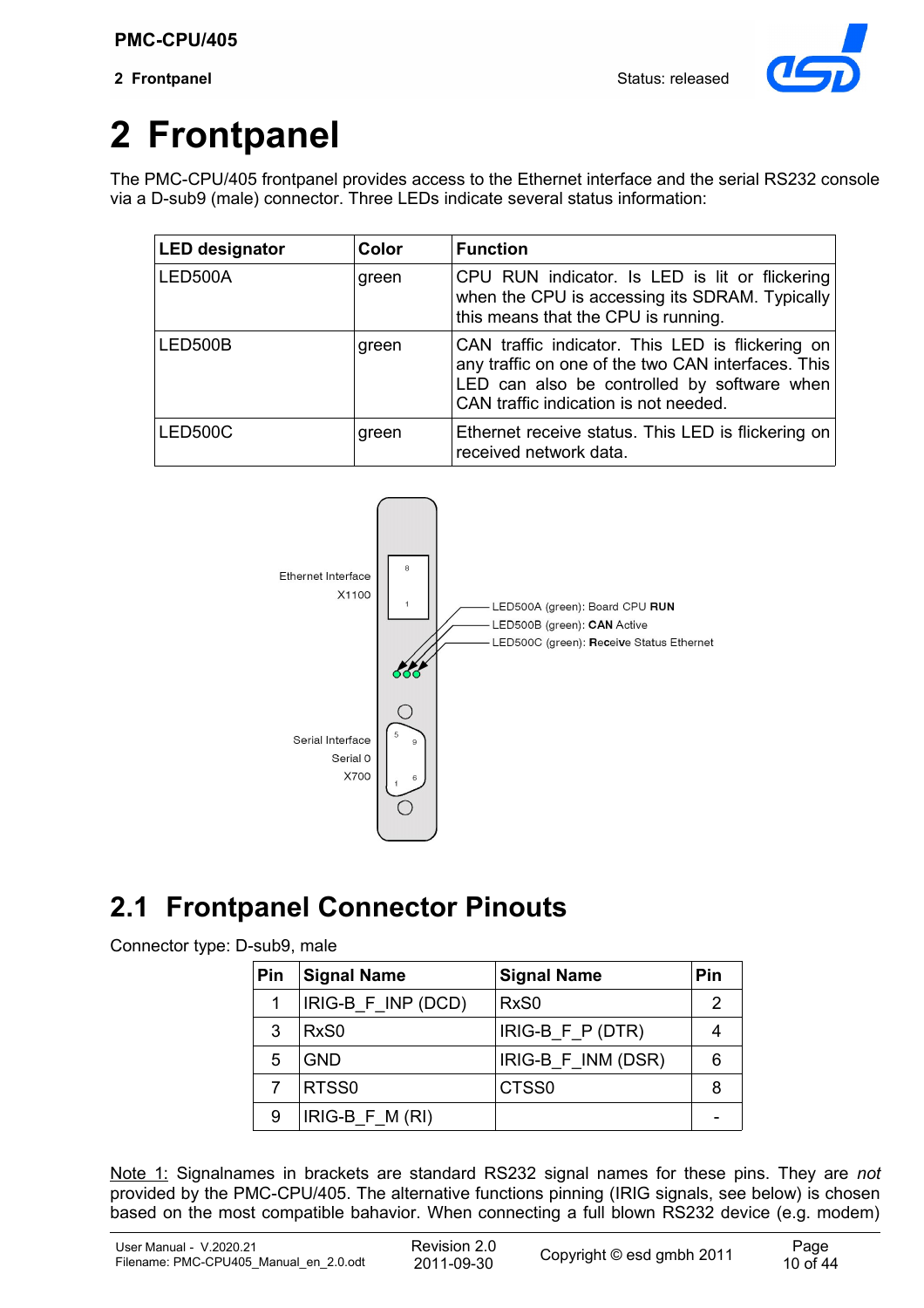

pin 9 (RI) must not be connected because it is an output of the PMC-CPU/405 *and* the modem.

Note 2: The frontpanel IRIG-B signals are optional. The necessary parts on the PCB are not installed by default.

## **2.2 Frontpanel Connector Signal Description**

| <b>Signal Name</b> | <b>Direction</b> | <b>Description</b>                                                                                                                                                                                                                     |
|--------------------|------------------|----------------------------------------------------------------------------------------------------------------------------------------------------------------------------------------------------------------------------------------|
| RxS <sub>0</sub>   | IN               | RS232 receive data, 1 <sup>st</sup> port                                                                                                                                                                                               |
| TxS0               | <b>OUT</b>       | RS232 transmit data, 1 <sup>st</sup> port                                                                                                                                                                                              |
| RTSS0              | <b>OUT</b>       | RS232 request to send, 1 <sup>st</sup> port                                                                                                                                                                                            |
| CTSS0              | IN               | RS232 clear to send, 1 <sup>st</sup> port                                                                                                                                                                                              |
| IRIG-B F INP       | $IN +$           | RS422 pseudo differential IRIG-B input, electrical isolated. The                                                                                                                                                                       |
| IRIG-B F INM       | $IN -$           | output of the onboard differential receiver is connected to an FPGA<br>pin.                                                                                                                                                            |
| IRIG-B_F_P         | OUT+             | RS485 differential IRIG-B in/output. The input of the onboard                                                                                                                                                                          |
| IRIG-B F M         | OUT-             | differential buffer is connected to an FPGA pin. The RS485 driver<br>can also be disabled and IRIG-B_F_P/M signal pair can be used as<br>differential input. This functionality is equal to a physical RS485<br>half duplex interface. |
| <b>GND</b>         | <b>GND</b>       | Ground                                                                                                                                                                                                                                 |

# **3 Bottom Side**

The PMC-CPU/405 has two additional LEDs on the bottom side of the PCB. These LEDs are visible when the PMC module is installed on a carrier board.

| <b>LED designator</b> | Color | <b>Function</b>                                                                                   |
|-----------------------|-------|---------------------------------------------------------------------------------------------------|
| <b>ILED1110</b>       | red   | Ethernet speed indication. This LED is lit when<br>the ethernet interface runs at 100Mbit/s.      |
| LED1111               | red   | Ethernet link indicator. This LED is lit when a link<br>on the ethernet interface is established. |



JTAG Interface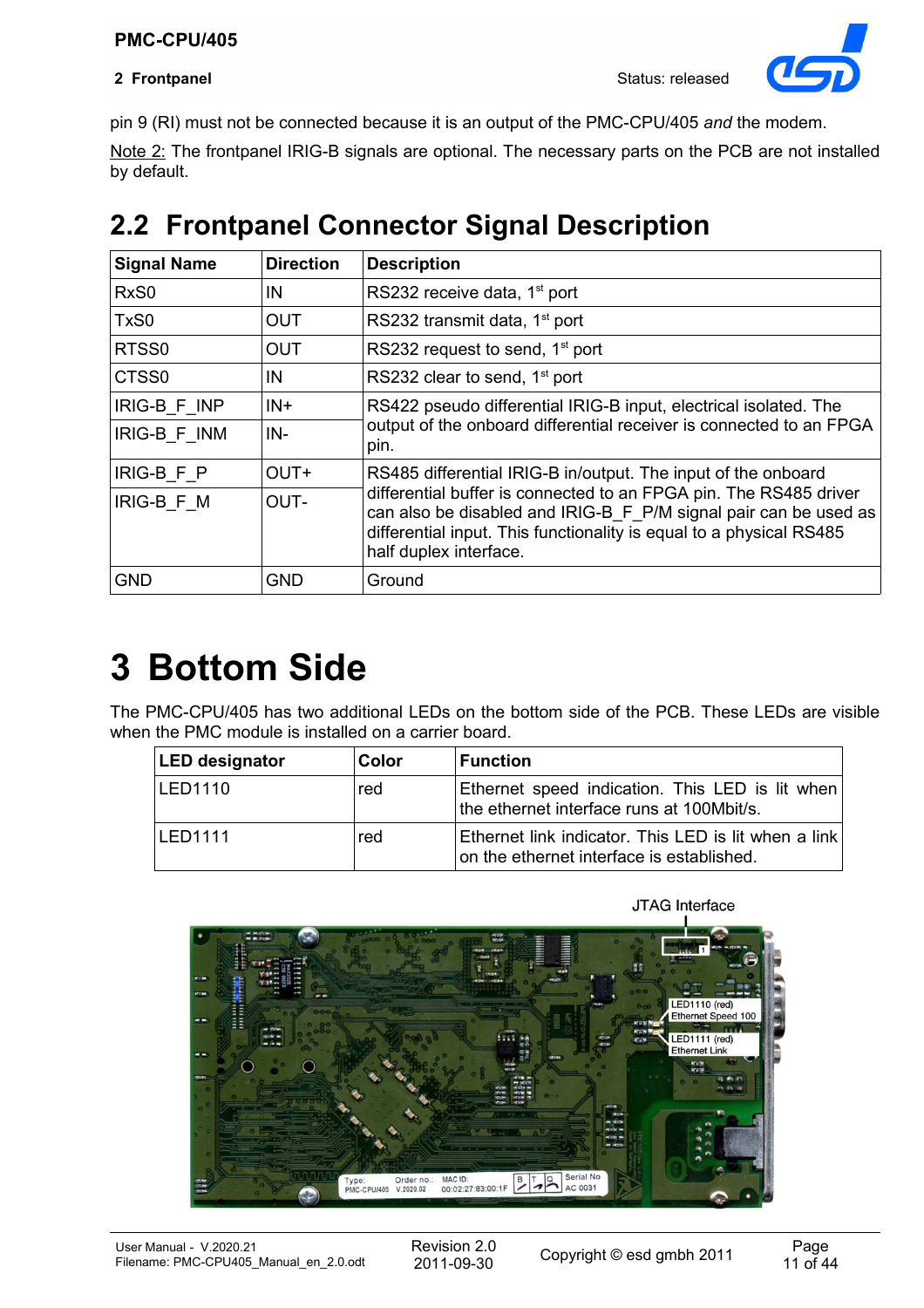

# **4 PPC405GPr GPIO Functions**

The following table shows the usage of the 405GPr's GPIO usage on the PMC-CPU/405.

| <b>GPIO</b>    | <b>Mode</b> | <b>Name</b>               | <b>GPIO</b> | <b>Mode</b> | <b>Name</b>   | <b>GPIO</b> | <b>Mode</b> | <b>Name</b>    |
|----------------|-------------|---------------------------|-------------|-------------|---------------|-------------|-------------|----------------|
| 1              | <b>STR</b>  | STRAPPING15               | 9           | <b>STR</b>  | STRAPPING22   | 17          | <b>IRQ</b>  | IRQ-C0#        |
| 2              | STR/OUT     | STRAPPING16/<br>RESETOUT# | 10          | CS          | LCS1#         | 18          | <b>IRQ</b>  | $IRQ-C1#$      |
| 3              | STR/OUT     | <b>VPEN</b>               | 11          | CS          | LCS2#         | 19          | IRQ/(OUT)   | INTA#          |
| $\overline{4}$ | <b>STR</b>  | STRAPPING19               | 12          | CS          | LCS3#         | 20          | <b>IRQ</b>  | INTB#          |
| 5              | <b>OUT</b>  | FPGA-PROG                 | 13          | IN          | MONARCH#      | 21          | IRQ/(OUT)   | INTC#/SELFRST# |
| 6              | <b>OUT</b>  | <b>FPGA-CLK</b>           | 14          | IN/(OUT)    | <b>EREADY</b> | 22          | <b>IRQ</b>  | INTD#          |
| 7              | IN          | <b>FPGA-DIN</b>           | 15          | IN          | FPGA-DONE     | 23          | <b>IRQ</b>  | IRQ-FPGA#      |
| 8              | STR/OUT     | <b>WPEN</b>               | 16          | IN          | FPGA-INIT#    | 24          | <b>STR</b>  | STRAPPING21    |

*STR*=CPU strapping, *OUT*=output, *IN*=input, *IRQ*=interrupt input, *CS*=peripheral chip select

| <b>Name</b>        | <b>Function</b>                                                                                                                                                                                                                    |
|--------------------|------------------------------------------------------------------------------------------------------------------------------------------------------------------------------------------------------------------------------------|
| <b>VPEN</b>        | Intel Strata Flash programming enable: 1=programming enable, 0=programming<br>disabled                                                                                                                                             |
| <b>WPEN</b>        | EEPROM write protection: 1=EEPROM is write protected, 0=EEPROM no write<br>protected                                                                                                                                               |
| FPGA-PROG          | Used to boot the on-board Xilinx-FPGA in slave serial mode                                                                                                                                                                         |
| <b>FPGA-CLK</b>    |                                                                                                                                                                                                                                    |
| <b>FPGA-DIN</b>    |                                                                                                                                                                                                                                    |
| <b>FPGA-DONE</b>   |                                                                                                                                                                                                                                    |
| FPGA-INIT#         |                                                                                                                                                                                                                                    |
| $LCS1#$ $LCS3#$    | GPIO pins that are used as chip selects for flash and memory mapped<br>peripherals (CAN, RTC, FPGA).                                                                                                                               |
| MONARCH#           | PMC signal. This signal indicates whether the PMC405 is used as monarch or<br>non-monarch board.                                                                                                                                   |
| <b>EREADY</b>      | PMC signal. EREADY is an input in monarch mode and an output in non-<br>monarch mode.                                                                                                                                              |
| INTA#  INTD#       | PCI/1PMC interrupt lines. These signals are interrupt inputs in monarch mode. I                                                                                                                                                    |
| INTA#              | INTA# is used as PCI-INTA# output in non-monarch mode. This provides an<br>alternative method to generate PCI interrupts for non-monarch boards by<br>asserting/deasserting the corresponding bit in the 405's GPIO0_TCR register. |
| INTC#/<br>SELFRST# | SELFRST# is used as a hard "self-reset" output in non-monarch mode. Assertion<br>of SELFRST# results in a reset of the PowerPC 405 CPU.                                                                                            |
| IRQ-FPGA#          | This GPIO is setup as interrupt input. It can be used by the FPGA to generate<br>interrupts to the CPU.                                                                                                                            |
| RESETOUT#          | Driving low this GPIO asserts the PMC RESETOUT# signal.                                                                                                                                                                            |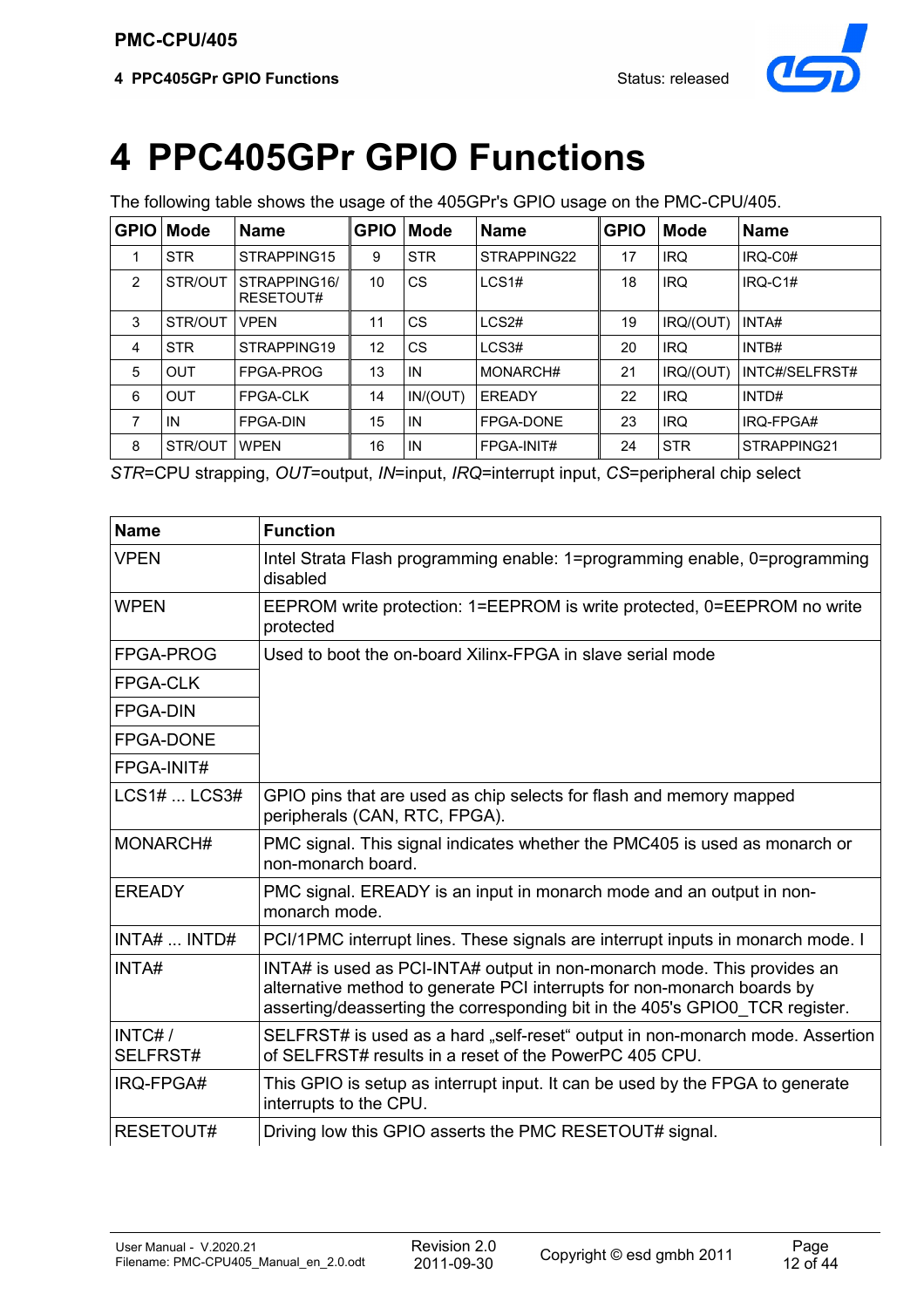

# **5 JTAG Debug Interface**

The debug port is used during manufacturing tests and to flash an initial firmware.

## **5.1 JTAG Chain Description**

All JTAG capable circuits on the PMC405 module are connected to a common JTAG chain in the order as fllows:

#### TDI -> **CPU** -> **FPGA** -> **CPLD** -> **Ethernet Phy** -> TDO

| Device position Function<br>in chain |             | Device part number                                 | <b>JTAG IR length</b> |
|--------------------------------------|-------------|----------------------------------------------------|-----------------------|
|                                      | <b>CPU</b>  | PPC405GPr (AMCC)                                   |                       |
| 2                                    | <b>FPGA</b> | XC2S200E-FT256 (Xilinx)                            | 5                     |
| 3                                    | <b>CPLD</b> | XC9536XL-VQ44 (Xilinx)                             | 8                     |
| 4                                    |             | Ethernet Phy   LXT971A (Intel, Cortina<br>Systems) | 16                    |

## **5.2 JTAG Connector**

The JTAG interface can be accessed through a 8-pin single in-line 1,27mm plug. It is possible to connect to the JTAG interface even when the PMC405 module is assembled on a carrier system. Drillings in the PCB allow interfacing the JTAG port from the solder side of the module. It can be connected via a SMD-pin contact strip connector. It is recommended to build a simple adapter from the SMD-pin contact strip connector to a 16-pin connector to connect to the port. This 16-pin connector is used by a wide range of third party hardware debugger vendors.

| <b>Pin Number</b> | <b>Function</b>                      | <b>Direction</b> |
|-------------------|--------------------------------------|------------------|
| 1 <sup>1</sup>    | <b>TDO</b>                           | output           |
| $\overline{2}$    | TDI                                  | input            |
| 3                 | TRST#                                | input            |
| 4                 | Vref+ (3.3V via 100 Ohm<br>resistor) | output           |
| 5                 | <b>TCK</b>                           | input            |
| 6                 | <b>TMS</b>                           | input            |
| 7                 | PPC405 HALT                          | input            |
| 8                 | <b>GND</b>                           | reference        |

<span id="page-12-0"></span><sup>1</sup> Pin1 is situated close to the PMC module's frontpanel bezel. The pin 1 drilling is marked by a tiny '1' on the PCB's solder side.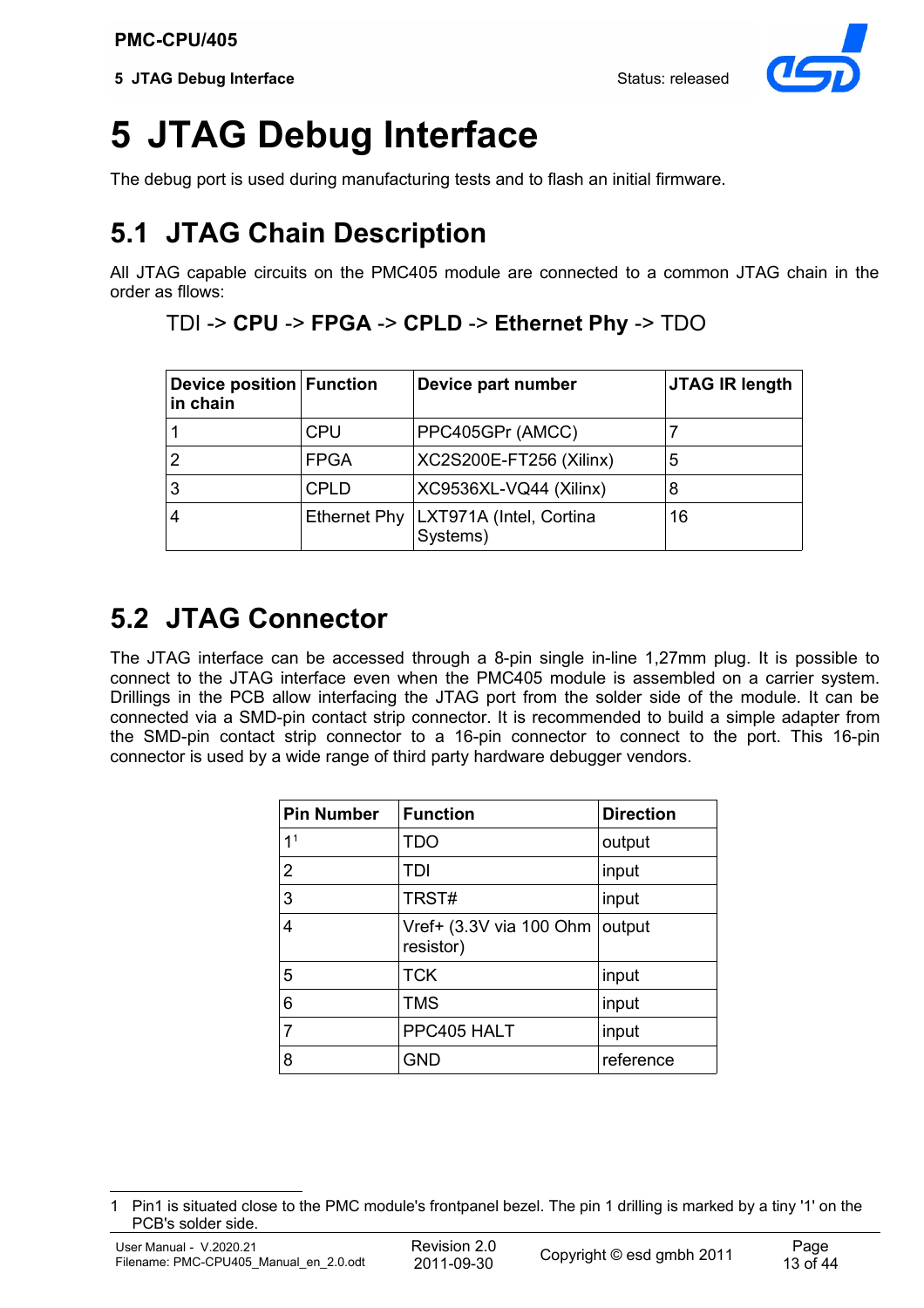#### **5 JTAG Debug Interface** Status: released







Example of an Adapter (Uncasted)

Connectors to build adapter:

SMD-pin contact strip:

Fa. Samtee, 'modified pin contact strip', order-no. MTMS-108-58-T-S-485

2.54 mm post connector:

i.e. Fa. Harting, 16-pole, straight, order-no. 09185167324



*Fig. 2: self-build JTAG adapter inserted into PMC module from botton side of PCB*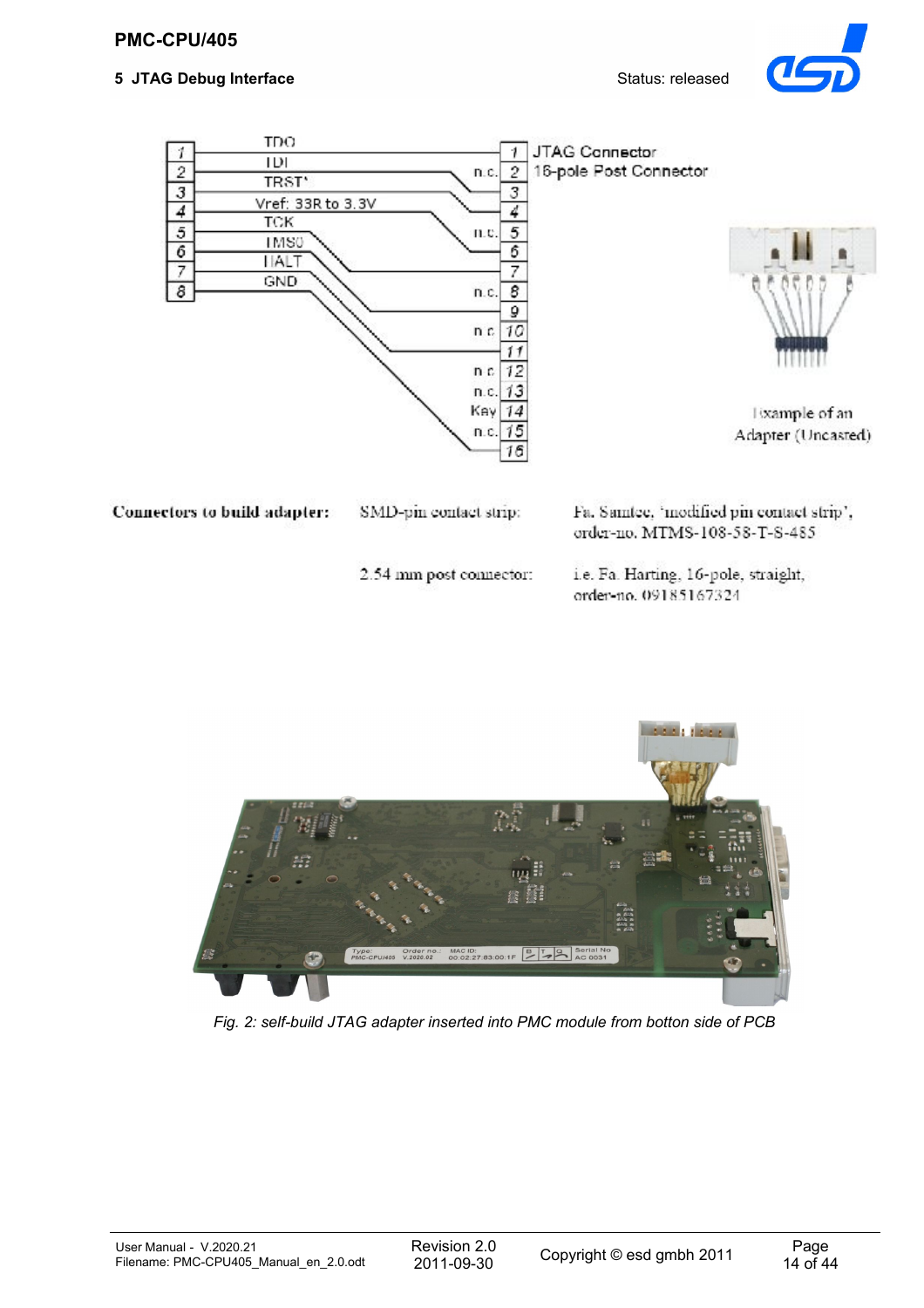

# **PMC-Connectors**

The PMC-CPU/405 module uses the PMC connectors P1, P2 and P4. P1 and P2 provide the PCI interface and power supply connection. P4 has a complete module specific pinout.

## **6.1 PMC P1 Connector**

| Pin            | <b>Signal</b>         | <b>Signal</b>   | Pin |
|----------------|-----------------------|-----------------|-----|
| 1              | n.c. (TCK)            | $-12V$          | 2   |
| 3              | <b>GND</b>            | INTA#           | 4   |
| 5              | INTB#                 | INTC#           | 6   |
| $\overline{7}$ | <b>GND (PRESENT#)</b> | $+5V$           | 8   |
| 9              | INTD#                 | n.c. (reserved) | 10  |
| 11             | <b>GND</b>            | n.c. (reserved) | 12  |
| 13             | <b>PCI-CLK</b>        | <b>GND</b>      | 14  |
| 15             | <b>GND</b>            | GNT#            | 16  |
| 17             | REQ#                  | $+5V$           | 18  |
| 19             | <b>VIO</b>            | AD[31]          | 20  |
| 21             | AD[28]                | AD[27]          | 22  |
| 23             | AD[25]                | <b>GND</b>      | 24  |
| 25             | <b>GND</b>            | C/BE3#          | 26  |
| 27             | AD[22]                | AD[21]          | 28  |
| 29             | AD[19]                | $+5V$           | 30  |
| 31             | <b>VIO</b>            | AD[17]          | 32  |
| 33             | FRAME#                | <b>GND</b>      | 34  |
| 35             | <b>GND</b>            | IRDY#           | 36  |
| 37             | DEVSEL#               | $+5V$           | 38  |
| 39             | <b>GND</b>            | n.c. (LOCK#)    | 40  |
| 41             | n.c. (SDONE#)         | n.c. (SBO)      | 42  |
| 43             | <b>PAR</b>            | <b>GND</b>      | 44  |
| 45             | <b>VIO</b>            | AD[15]          | 46  |
| 47             | AD[12]                | AD[11]          | 48  |
| 49             | AD[09]                | $+5V$           | 50  |
| 51             | <b>GND</b>            | C/BE0#          | 52  |
| 53             | AD[06]                | AD[05]          | 54  |
| 55             | AD[04]                | <b>GND</b>      | 56  |
| 57             | <b>VIO</b>            | AD[03]          | 58  |
| 59             | AD[02]                | AD[01]          | 60  |
| 61             | AD[00]                | $+5V$           | 62  |
| 63             | <b>GND</b>            | n.c. (REQ64#)   | 64  |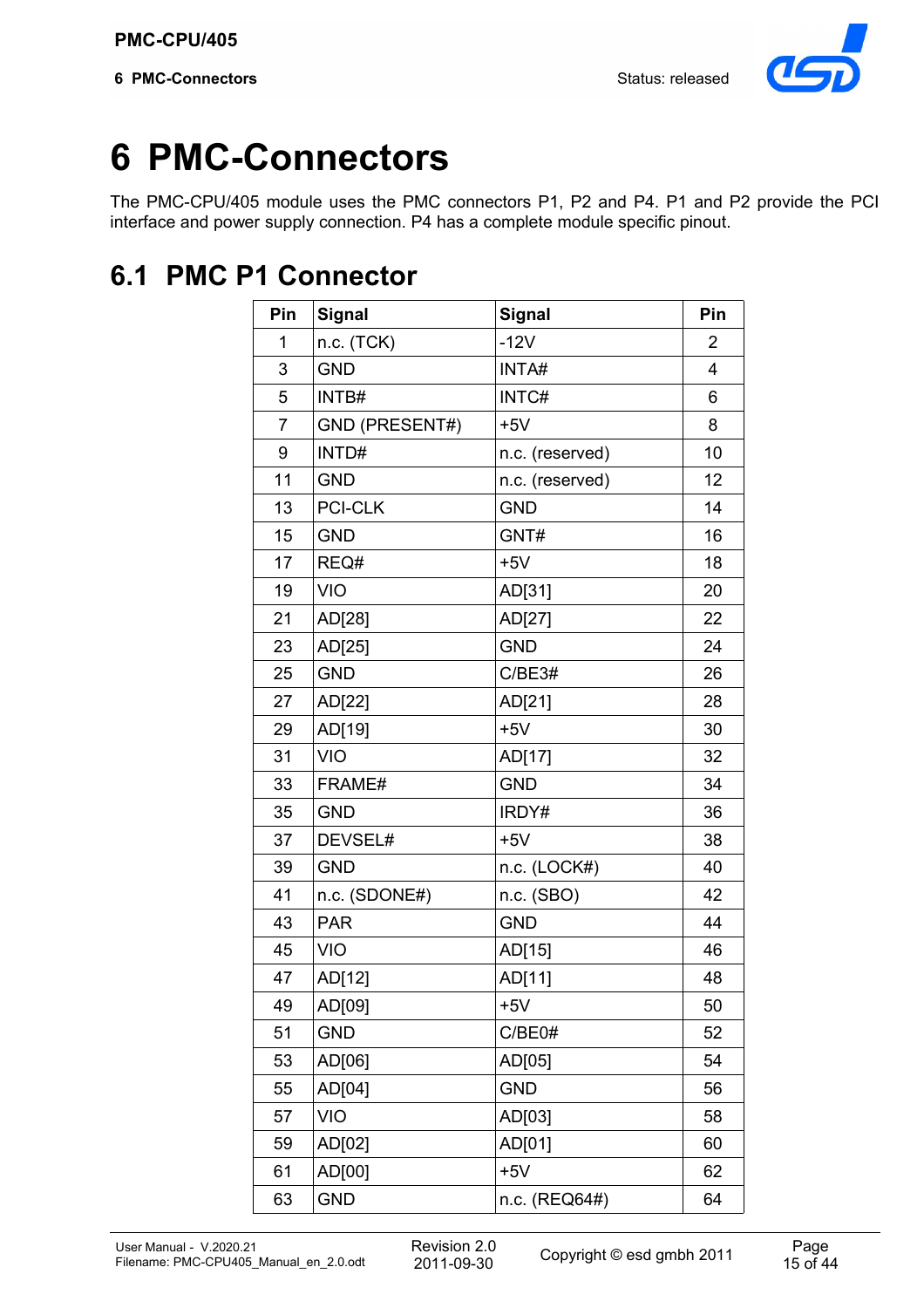

## **6.2 PMC P2 Connector**

| Pin | <b>Signal</b>        | <b>Signal</b>        | Pin |
|-----|----------------------|----------------------|-----|
| 1   | $+12V$               | n.c.                 | 2   |
| 3   | n.c.                 | TDO (bridged to TDI) | 4   |
| 5   | TDI (bridged to TDO) | <b>GND</b>           | 6   |
| 7   | <b>GND</b>           | n.c. (reserved)      | 8   |
| 9   | n.c. (reserved)      | n.c. (reserved)      | 10  |
| 11  | MODE2#               | $+3.3V$              | 12  |
| 13  | PCI-RST#             | MODE3#               | 14  |
| 15  | $+3.3V$              | MODE4#               | 16  |
| 17  | $n.c.$ (PME#)        | <b>GND</b>           | 18  |
| 19  | AD[30]               | AD[29]               | 20  |
| 21  | <b>GND</b>           | AD[26]               | 22  |
| 23  | AD[24]               | $+3.3V$              | 24  |
| 25  | <b>IDSEL</b>         | AD[23]               | 26  |
| 27  | $+3.3V$              | AD[20]               | 28  |
| 29  | AD[18]               | <b>GND</b>           | 30  |
| 31  | AD[16]               | C/BE2#               | 32  |
| 33  | <b>GND</b>           | <b>IDSELB</b>        | 34  |
| 35  | TRDY#                | $+3.3V$              | 36  |
| 37  | <b>GND</b>           | STOP#                | 38  |
| 39  | PERR#                | <b>GND</b>           | 40  |
| 41  | $+3.3V$              | SERR#                | 42  |
| 43  | C/BE1#               | <b>GND</b>           | 44  |
| 45  | AD[14]               | AD[13]               | 46  |
| 47  | M66EN                | AD[10]               | 48  |
| 49  | AD[08]               | $+3.3V$              | 50  |
| 51  | AD[07]               | n.c. (REQB#)         | 52  |
| 53  | $+3.3V$              | GNTB#                | 54  |
| 55  | n.c. (reserved)      | <b>GND</b>           | 56  |
| 57  | n.c. (reserved)      | <b>EREADY</b>        | 58  |
| 59  | <b>GND</b>           | RESETOUT#            | 60  |
| 61  | n.c. (ACK64#)        | $+3.3V$              | 62  |
| 63  | <b>GND</b>           | MONARCH#             | 64  |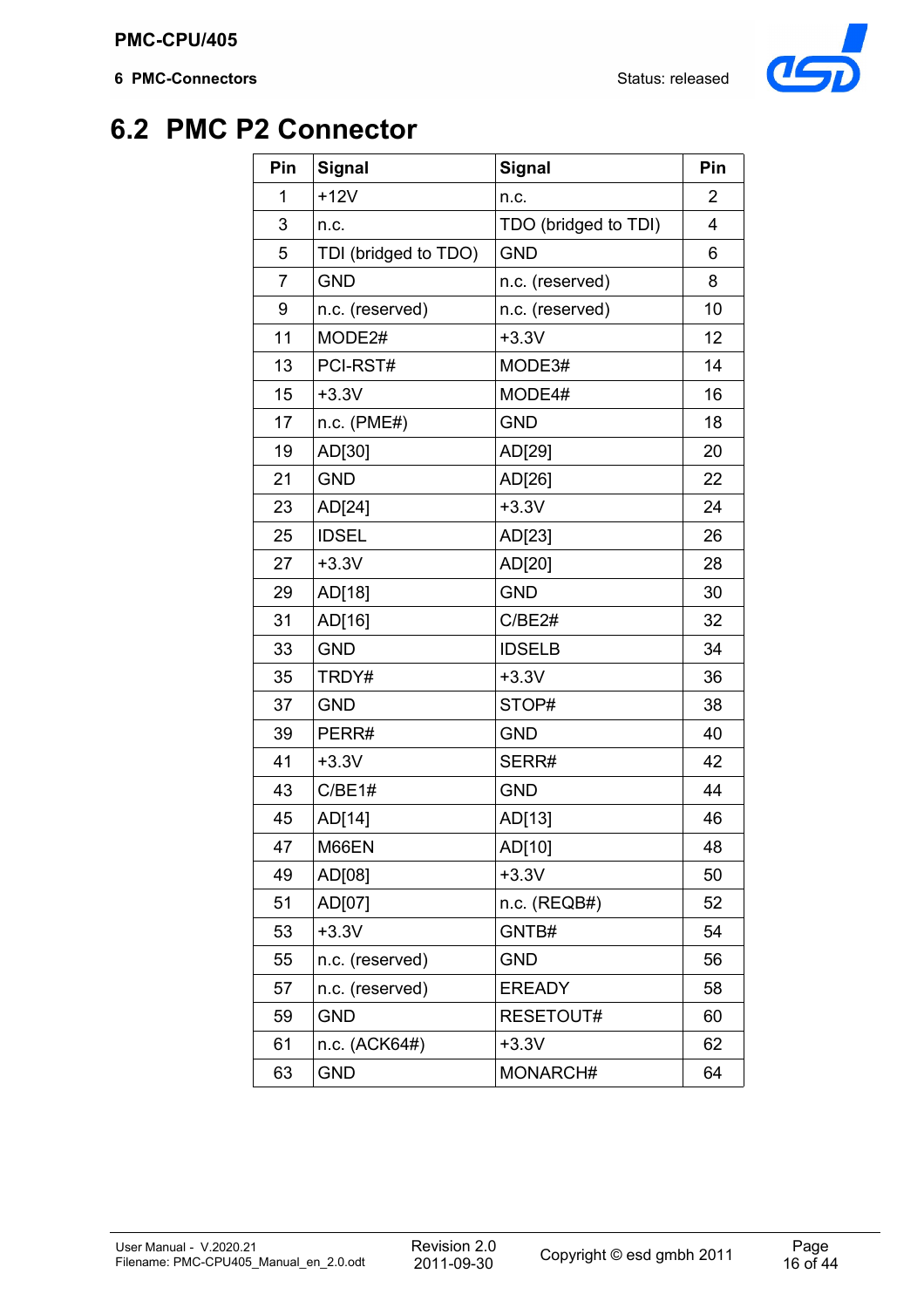

## **6.3 PMC P4 I/O Connector**

P4 is used to interface many PMC-CPU/405 specific interfaces like the CAN buses. esd offers a PMC-PIM module with two isolated CAN physical circuits.

## **6.3.1 Pinout**

| Pin            | <b>Signal Name</b> | <b>Signal Name</b>  | Pin            |
|----------------|--------------------|---------------------|----------------|
| 1              | n.c. (VCC)         | n.c. (TX0-C0#)      | $\overline{2}$ |
| 3              | n.c.               | n.c. (RX0-C0#)      | 4              |
| 5              | n.c.               | n.c. (TX0-C1#)      | 6              |
| $\overline{7}$ | n.c.               | n.c. (RX0-C1#)      | 8              |
| 9              | n.c.               | n.c. (GND)          | 10             |
| 11             | n.c. (GND)         | n.c.                | 12             |
| 13             | n.c.               | n.c. (RxS1)         | 14             |
| 15             | n.c. (RTSS1)       | n.c. (TxS1)         | 16             |
| 17             | n.c. (CTSS1)       | n.c.                | 18             |
| 19             | n.c.               | $n.c.$ (GND)        | 20             |
| 2131           | n.c                | n.c                 | 22.32          |
| 33             | <b>VCC</b>         | <b>TX0-C0#</b>      | 34             |
| 35             | n.c.               | <b>RX0-C0#</b>      | 36             |
| 37             | n.c.               | <b>TX0-C1#</b>      | 38             |
| 39             | n.c.               | <b>RX0-C1#</b>      | 40             |
| 41             | n.c.               | <b>GND</b>          | 42             |
| 43             | <b>GND</b>         | n.c.                | 44             |
| 45             | n.c.               | RxS1                | 46             |
| 47             | RTSS1              | TxS1                | 48             |
| 49             | CTSS1              | n.c.                | 50             |
| 51             | n.c.               | <b>GND</b>          | 52             |
| 53             | <b>CLOCK IN</b>    | CLOCK OUT           | 54             |
| 55             | <b>RESET IN</b>    | RESET OUT           | 56             |
| 57             | IRIG-B_R_IN        | <b>IRIG-B R OUT</b> | 58             |
| 59             | <b>IRIG-B R P</b>  | CLOCK_EN            | 60             |
| 61             | <b>IRIG-B R M</b>  | <b>RESET EN</b>     | 62             |
| 63             | SDA R              | SCL R               | 64             |

*Note:* Signals in brackets can optionally be connected to these pins by using 0-Ohm-resistor networks. Default connections have no brackets.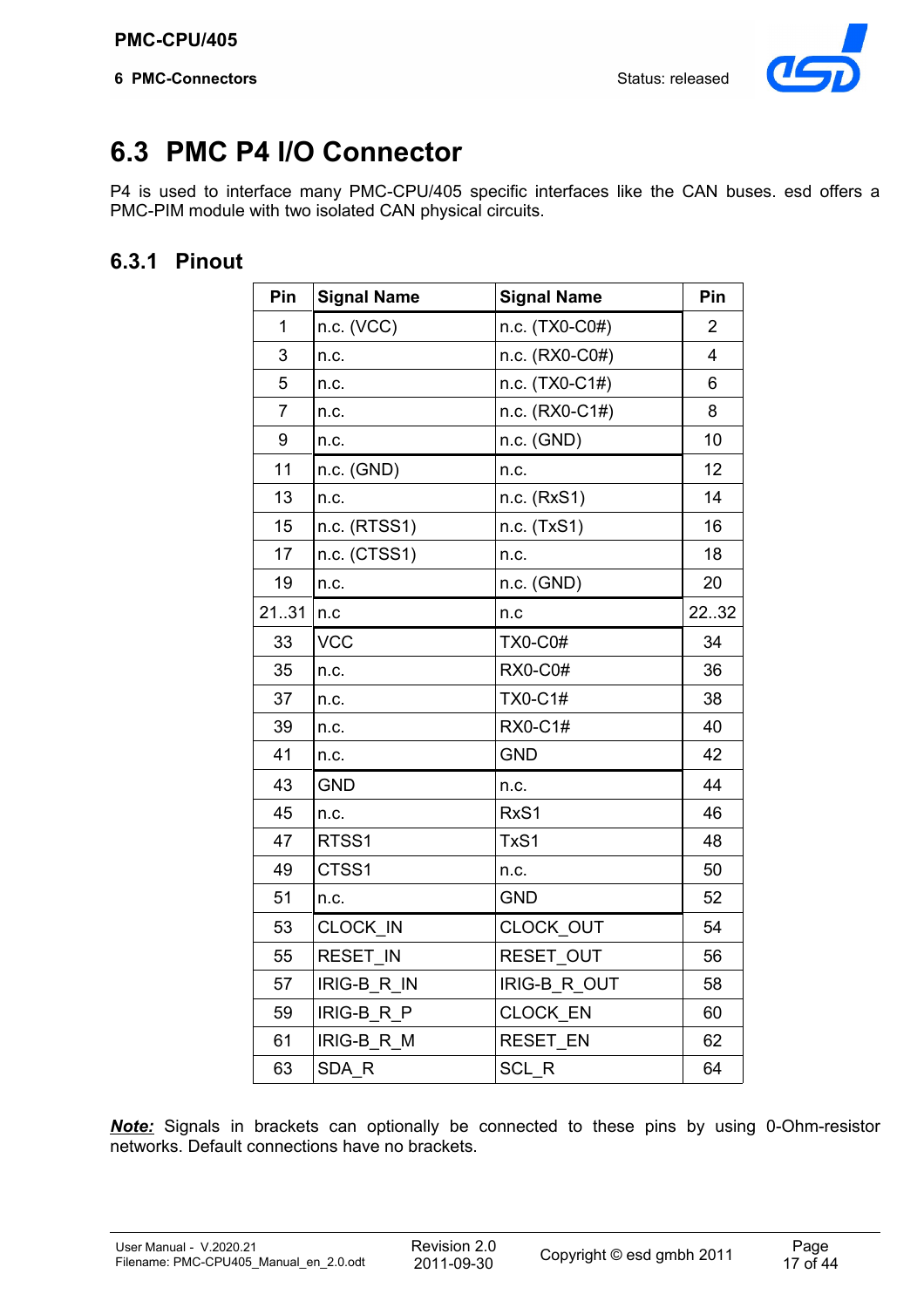

## **6.3.2 Signal Description**

| <b>Signal Name</b> | <b>Direction</b> | <b>Description</b>                                                                                                                                                                                                                       |
|--------------------|------------------|------------------------------------------------------------------------------------------------------------------------------------------------------------------------------------------------------------------------------------------|
| CLOCK_IN           | IN               | 3,3V/5V tolerant general purpose input. This signal is logically<br>connected to a FPGA pin. CLOCK_IN can optionally be configured<br>as a timestamp reference clock source.                                                             |
| CLOCK_OUT          | <b>OUT</b>       | LVTTL general purpose output. This signal is logically connected to<br>a FPGA pin. CLOCK_OUT can optionally be configured as a<br>timestamp reference clock output.                                                                      |
| CLOCK_EN           | <b>OUT</b>       | LVTTL general purpose output. This signal is logically connected to<br>a FPGA pin. CLOCK EN can be used to enable an RS485 driver<br>on a PMC-PIM module (application specific).                                                         |
| RESET_IN           | IN               | 3,3V/5V tolerant general purpose input. This signal is logically<br>connected to a FPGA pin. This pin can optionally be enabled to<br>reset the FPGA internal timestamp counter.                                                         |
| RESET_OUT          | <b>OUT</b>       | LVTTL general purpose output. This signal is logically connected to<br>a FPGA pin. This pin can be used to generate a defined reset<br>pulse to other CLOCK/RESET sinks.                                                                 |
| RESET_EN           | <b>OUT</b>       | LVTTL general purpose output. This signal is logically connected to<br>a FPGA pin. RESET EN can be used to enable an RS485 driver<br>on a PMC-PIM module (application specific).                                                         |
| IRIG-B_R_IN        | IN               | 3,3V/5V tolerant general purpose input. This signal is logically<br>connected to a FPGA pin. This signal is used as IRIG-B time signal<br>input when a TTL time signal is provided. This signal is logically<br>connected to a FPGA pin. |
| IRIG-B_R_OUT       | <b>OUT</b>       | LVTTL general purpose output. This signal is reserved for future<br>implementation of an IRIG-B time code generator.                                                                                                                     |
| IRIG-B_R_P         | diff. $I/O+$     | Half duplex RS485 differential IRIG-B input/output. This signal pair                                                                                                                                                                     |
| IRIG-B_R_M         | diff. I/O-       | is used to supply the PMC405 with an external IRIG-B time signal<br>source. This signal pair can also be configured as an output that is<br>controlled by FPGA internal functionality (e.g. IRIG-B timecode<br>generation).              |
| <b>TX0-C0#</b>     | <b>OUT</b>       | TTL, CAN0 transmit                                                                                                                                                                                                                       |
| <b>RX0-C0#</b>     | IN               | TTL, CAN0 receive                                                                                                                                                                                                                        |
| <b>TX0-C1#</b>     | <b>OUT</b>       | TTL, CAN1 transmit                                                                                                                                                                                                                       |
| <b>RX0-C1#</b>     | IN               | TTL, CAN1 receive                                                                                                                                                                                                                        |
| RxS1               | IN               | RS232 receive data, 2 <sup>nd</sup> port                                                                                                                                                                                                 |
| TxS1               | <b>OUT</b>       | RS232 transmit data, 2 <sup>nd</sup> port                                                                                                                                                                                                |
| RTSS1              | <b>OUT</b>       | RS232 request to send, 2 <sup>nd</sup> port                                                                                                                                                                                              |
| CTSS1              | IN               | RS232 clear to send, 2 <sup>nd</sup> port                                                                                                                                                                                                |
| SDA R              | I/O              | I2C bus, pulled-up against 3,3V. The PMC405 is always the master                                                                                                                                                                         |
| SCL R              | I/O              | on this I2C bus.                                                                                                                                                                                                                         |
| <b>GND</b>         | <b>GND</b>       | Ground                                                                                                                                                                                                                                   |

*Note:* All output signals except the CAN signals are using 3.3V signalling. All inputs are 5V tolerant.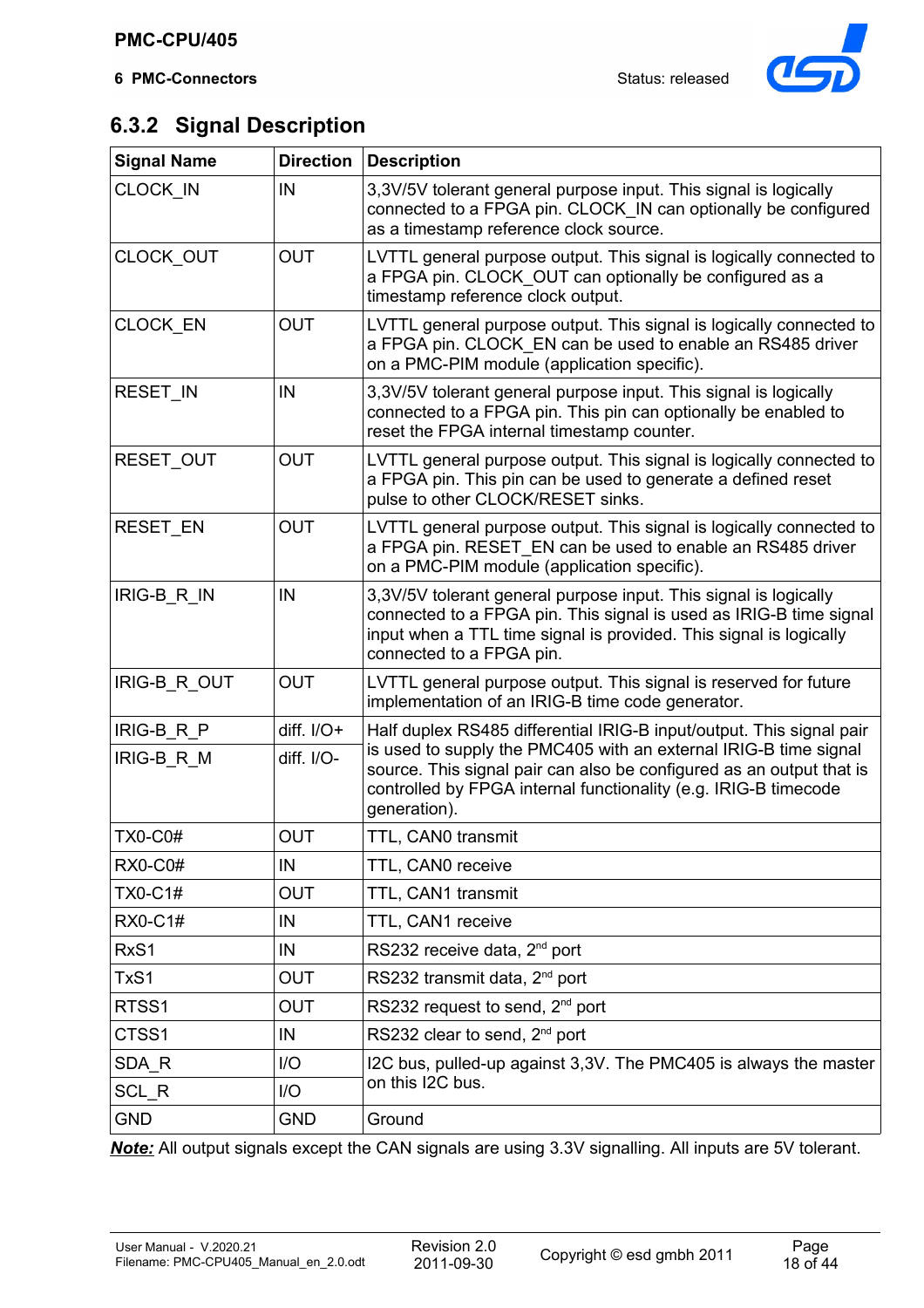

# **7 Local Memory Map**

| <b>Start-Address</b>                 | <b>End-Address</b> | <b>Function</b>                                                                                                                                                                                                  |
|--------------------------------------|--------------------|------------------------------------------------------------------------------------------------------------------------------------------------------------------------------------------------------------------|
| 0x0000.0000                          | 0x03ff.ffff        | SDRAM (64MB)                                                                                                                                                                                                     |
| 0x8000.0000                          | 0xbfff.ffff        | PCI address space 0x8000.0000 - 0xbfff.ffff (size: 1GB)<br>Note: This is the default setup by the U-Boot bootloader using the<br>PMM0 register set. It can be changed during runtime by the<br>operating system. |
| $0x \\e \\f \\0 \\0 \\0 \\0 \\0$     | 0xef00.00ff        | FPGA internal registers (32bit access only)                                                                                                                                                                      |
| $0x \\e \\f \\0 \\0 \\f \\0 \\0 \\0$ | $0xef00.$ ffff     | FPGA internal registers (reserved for custom extensions)                                                                                                                                                         |
| 0xef60.0700                          | 0xef60.071f        | <b>GPIO</b> controller                                                                                                                                                                                           |
|                                      |                    | .                                                                                                                                                                                                                |
| 0xf000.0000                          | 0xf000.00ff        | <b>CANO, SJA1000</b>                                                                                                                                                                                             |
| 0xf000.0100                          | 0xf000.01ff        | CAN1, SJA1000                                                                                                                                                                                                    |
| 0xf000.0500                          | 0xf000.05ff        | <b>RTC</b>                                                                                                                                                                                                       |
|                                      |                    | .                                                                                                                                                                                                                |
| 0xfe00.0000                          | 0xffff.ffff        | 32MB NOR flash (last 512kB contain bootloader)                                                                                                                                                                   |

# **8 External Interrupt Assignment**

| <b>CPU Interrupt</b> | <b>Ext. Interrupt Pin</b> | <b>Device</b>    | Configurations              |
|----------------------|---------------------------|------------------|-----------------------------|
| 25                   | 0                         | CAN <sub>0</sub> | active low, level sensitive |
| 26                   |                           | CAN <sub>1</sub> | active low, level sensitive |
| 27                   | 2                         | PCI-INTA#        | active low, level sensitive |
| 28                   | 3                         | PCI-INTB#        | active low, level sensitive |
| 29                   | 4                         | PCI-INTC#        | active low, level sensitive |
| 30                   | 5                         | PCI-INTD#        | active low, level sensitive |
| 31                   | 6                         | <b>FPGA</b>      | active low, level sensitive |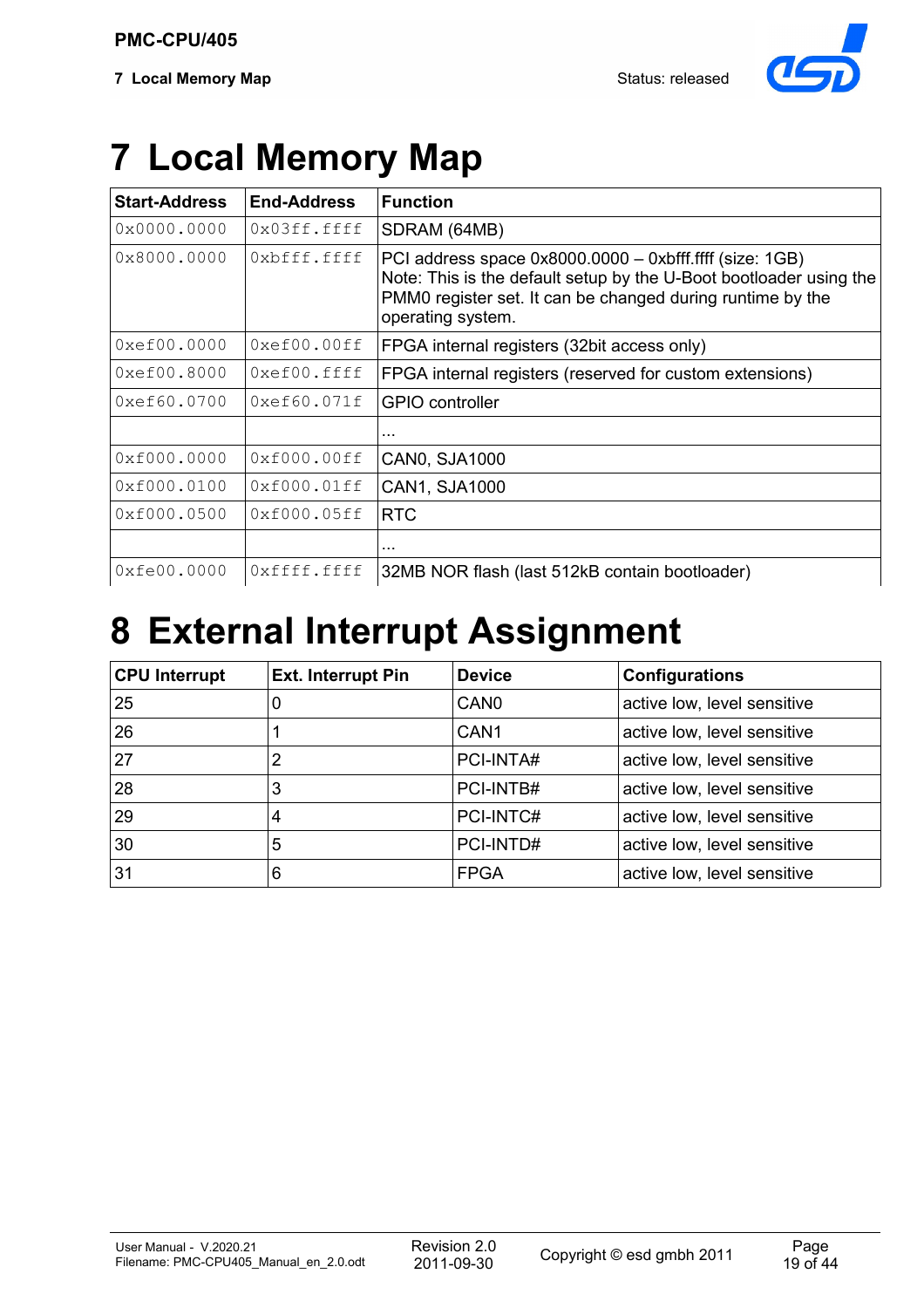

# **9 PCI Configuration**

The PMC-CPU/405 uses the following PCI identification:

|                  | <b>Monarch (PrPMC)</b>  | Non-Monarch             |
|------------------|-------------------------|-------------------------|
| PMC-CPU/405      | Class/Subclasscode:     | Class/Subclasscode:     |
| (Version 1.x)    | 0x0b20 (processor, PPC) | 0x0b20 (processor, PPC) |
|                  | Vendor-ID:              | Vendor-ID:              |
|                  | 0x1014                  | 0x1014                  |
|                  | Device-ID:              | Device-ID:              |
|                  | 0x0156                  | 0x0156                  |
|                  | Subsystem-Vendor-ID:    | Subsystem-Vendor-ID:    |
|                  | $0x12fe$ (esd gmbh)     | 0x12fe (esd gmbh)       |
|                  | Subsystem-ID:           | Subsystem-ID:           |
|                  | 0x0409                  | 0x0408                  |
| PMC-CPU/405      | Class/Subclasscode:     | Class/Subclasscode:     |
| (Version $2.x$ ) | 0x0600 (hostbridge)     | 0x0b20 (processor, PPC) |
|                  | Vendor-ID:              | Vendor-ID:              |
|                  | 0x1014                  | 0x1014                  |
|                  | Device-ID:              | Device-ID:              |
|                  | 0x0156                  | 0x0156                  |
|                  | Subsystem-Vendor-ID:    | Subsystem-Vendor-ID:    |
|                  | $0x12fe$ (esd gmbh)     | 0x12fe (esd gmbh)       |
|                  | Subsystem-ID:           | Subsystem-ID:           |
|                  | 0x040d                  | 0x040c                  |

PCI base address register mapping:

- PCI-BAR0:
	- default: 64MB local SDRAM
	- mapping can be modified through bootloader environment variables. A minimum size of 4MB is recommended to allow firmware download to non-monarch boards via PCI. The local base can be reconfigured after OS booting during runtime.
	- BAR0 configuration must not be changed when any esd drivers (PciAccess, backplanenetwork-driver) are used.
- PCI-BAR1:
	- size: 16MB
	- mapping of local address space 0xef00.0000 0xefff.ffff
		- This means that the FPGA internal register (e.g. IRIG-B time) start at the beginning of BAR1.
	- offset 0x600700: 405's GPIO controller (used for *remote self-reset#* and *adapter interrupt control* functions)
	- offset 0x000000: FPGA internal registers (IRIG-B time, FIFOs etc.). This can be used to access any FPGA internal function through other PCI targets.
	- BAR1 configuration must not be changed when any esd drivers (PciAccess, backplanenetwork-driver) are used.

Please read the bootloader chapter of this manual to get detailed information on how to modify the PCI BARx configuration.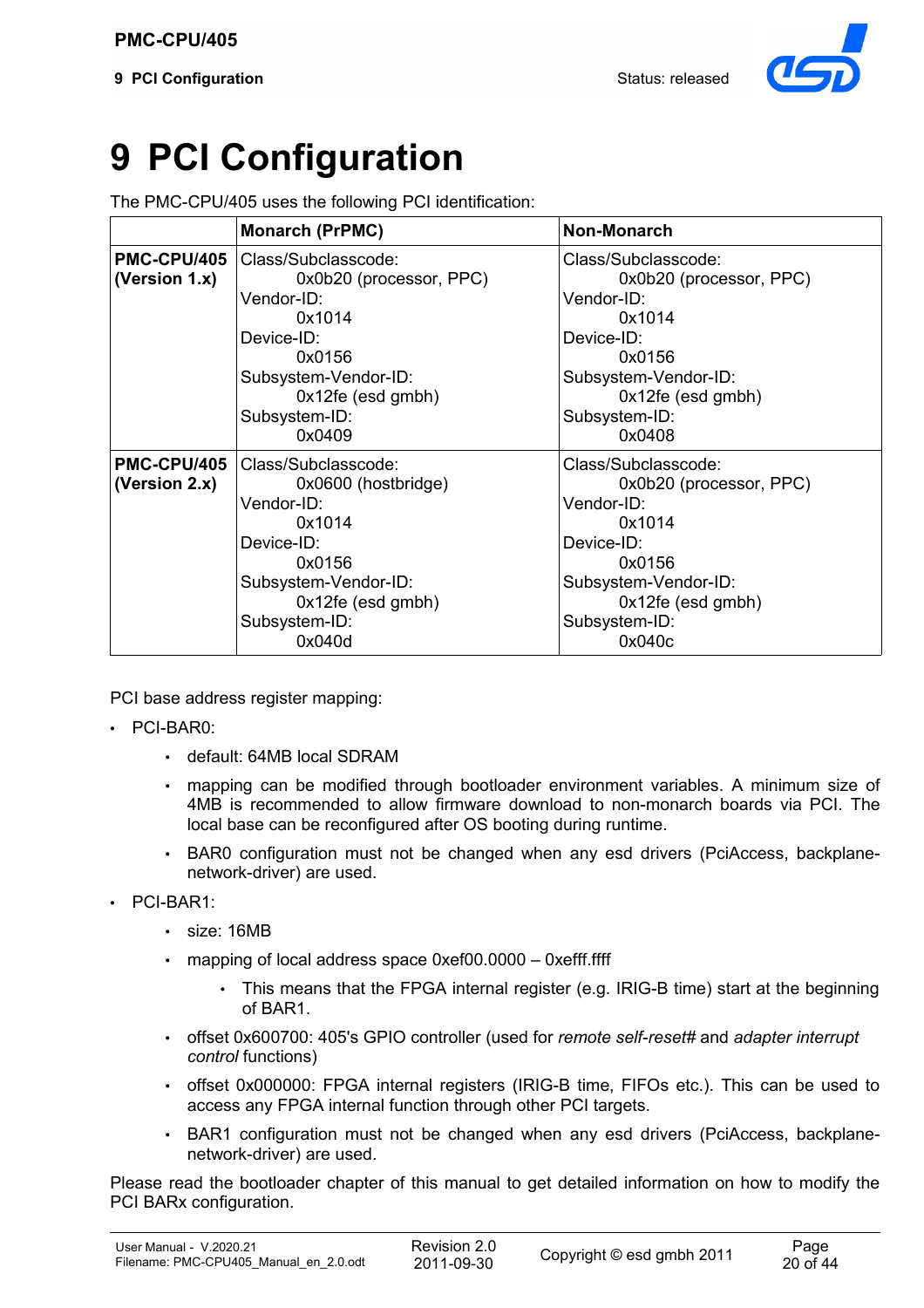

# **10 Bootloader**

## **10.1 License**

The PMC-CPU/405 module uses the opensource bootloader *"Das U-Boot"*. The U-Boot sourcecode is published in terms of the GNU public license (GPL) and can be downloaded from http://www.denx.de/wiki/UBoot. You can also contact esd for the full sourcecode of the bootloader for the PMC-CPU/405.

Esd electronics will take every effort to upload all PMC-CPU/405 board specific changes on the U-Boot sourcecode back to the official repository.

## **10.2 Configuration**

U-Boot uses the last 512kB of onboard flash memory. So the binary u-boot image is written into flash at address 0xfff80000.

*Note:* U-Boot for version 1.x PMC405 boards uses only 256kB of flash memory starting at 0xfffc0000.

The U-Boot console is accessable via the frontpanel serial port. The compiled-in baudrate is 9600 baud. But the boards are shipped with baudrate set to 115200 baud (8N1).

After power-on you should see the bootloader startup messages being output on the serial console:

```
U-Boot 1.1.6-dirty (Sep 26 2007 - 16:35:56)
CPU: AMCC PowerPC 405GPr Rev. B at 399.96 MHz (PLB=133, OPB=66, EBC=33 MHz)
       Internal PCI arbiter disabled, PCI async ext clock used
        16 kB I-Cache 16 kB D-Cache
Board: PMC405_GB0057 (non-monarch)
I2C: ready
DRAM: 64 MB
FLASH: 32 MB
FPGA: pmc405v2.ncd 2s200eft256 2006/12/12 16:54:05
Net: ppc_4xx_eth0
PARAM: 003c00000
\Rightarrow
```
## **10.3 Default Bootloader Environment**

U-Boot uses so called environment variables to store any configuration. The full set of variables can be printed to the console by executing the *printenv* command. Variable can be modified through *setenv <name> [<value>]* and finally modification can be stored in a non-volatile memory through *saveenv*.

This is the factory default environment setup:

```
=> printenv
bootdelay=3
pciconfighost=1
serial#=PMC405_GB0057
ethaddr=00:02:27:83:00:39
...
load=tftp 100000 /tftpboot/pmc405/u-boot-V2.bin
preboot=painit
pram=4096
ethact=ppc_4xx_eth0
baudrate=115200
netmask=255.255.0.0
```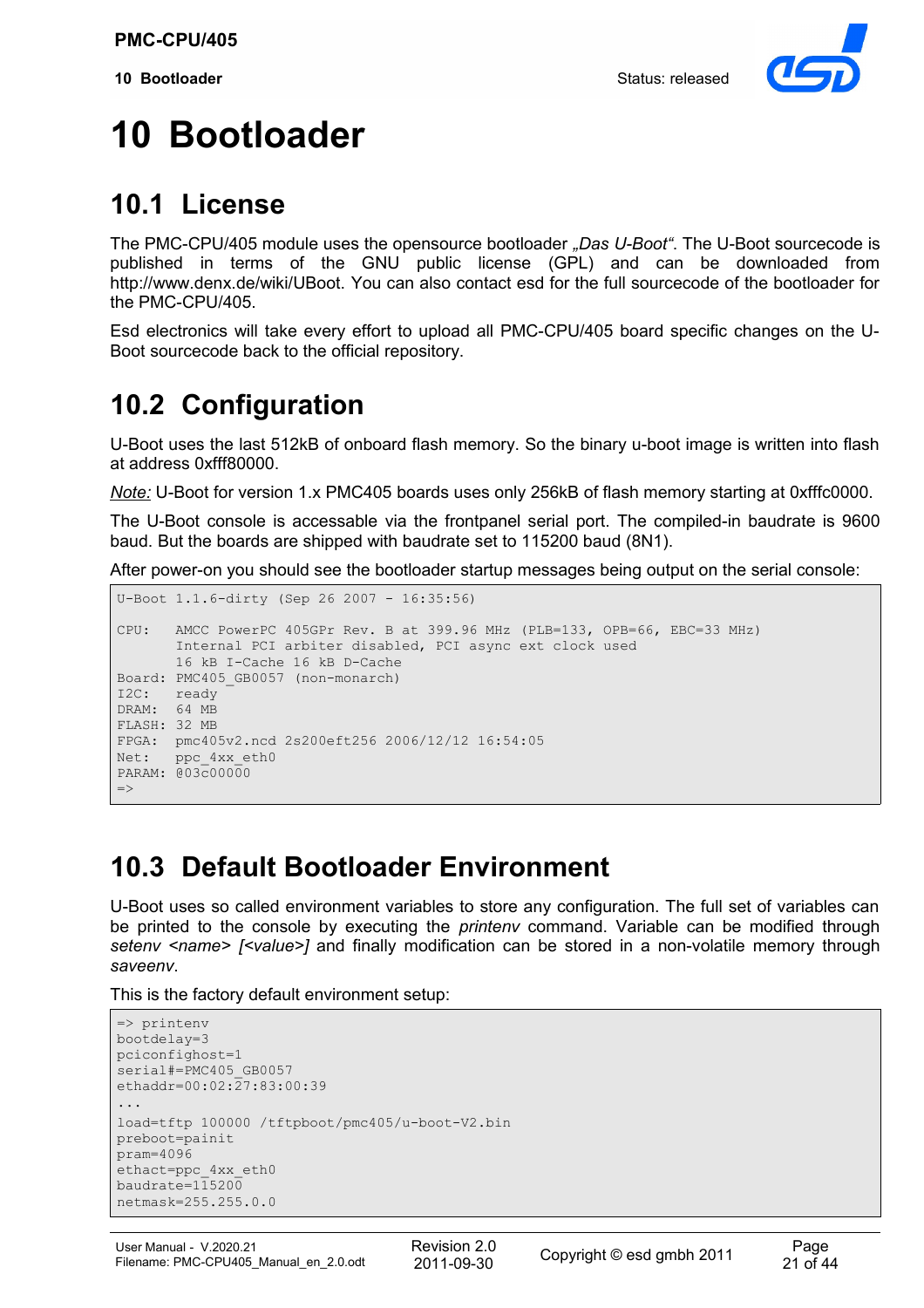#### **10 Bootloader** Status: released



```
ipaddr=10.0.111.121
serverip=10.0.0.190
update=protect off fff80000 ffffffff;erase fff80000 ffffffff;cp.b 100000 fff80000
80000;protect on fff80000 ffffffff;reset
...
Environment size: 1696/2044 bytes
\Rightarrow
```
## **10.4 Flash Update**

The bootloader resides at the top of the PMC405 onboard flash memory. Assuming a binary size of 256kByte (0x40000) for version 1.x board the bootloader must be programmed into the flash memory starting at 0xfffc0000. Boards since version 2.x need a different bootloader image that uses 512kByte (0x80000) of flash memory and therefore needs to be programmed into flash starting at address 0xfff80000. Please check that you are using the correct bootloader image that suits to your board!

The bootloader update process can be very delicate. Any mistake may result in a board that must be shipped back to be reprogrammed by esd using a JTAG debugger.

Here are step-by-step instructions for bootloader update at the serial console. The tftp command requires a correct U-Boot network configuration. This means the the bootloader environment variables *ipaddr, netmask, gatewayip* and *serverip* must be setup according to you network.

*Note:* Please note the differences between the board versions!

1. Upload the new bootloader binary image into RAM (e.g. at RAM address 0x100000). The easiest way is to load the images from a TFTP-server.

=> tftp 100000 /tftpboot/pmc405/u-boot.bin

2. Remove flash write protection:

=> protect off fffc0000 ffffffff **(for board version 1.x)** => protect off fff80000 ffffffff **(for board version 2.x)**

3. Erase the current bootloader. **Attention: do not switch of the board from now on until a new bootloader has been written into the flash!**

=> erase fffc0000 ffffffff (**for board version 1.x)** => erase fff80000 ffffffff **(for board version 2.x)**

4. Copy the new bootloader into flash:

=> cp.b 100000 fffc0000 40000 **(for board version 1.x)** => cp.b 100000 fff80000 80000 **(for board version 2.x)**

This command copies 0x40000 (0x80000) bytes starting at RAM location 0x100000 into flash memory starting at 0xfffc0000 (0xfff80000).

5. Enable flash write protection for bootloader address range:

=> protect on fffc0000 ffffffff **(for board version 1.x)** => protect on fff80000 ffffffff **(for board version 2.x)**

6. When all the above commands succeeded reset the board.

=> reset

To simplify the bootloader update process two environment variables already contain the necessary commands. These variables can be executed using the *run* command:

1. Load binary image from a TFTP-server: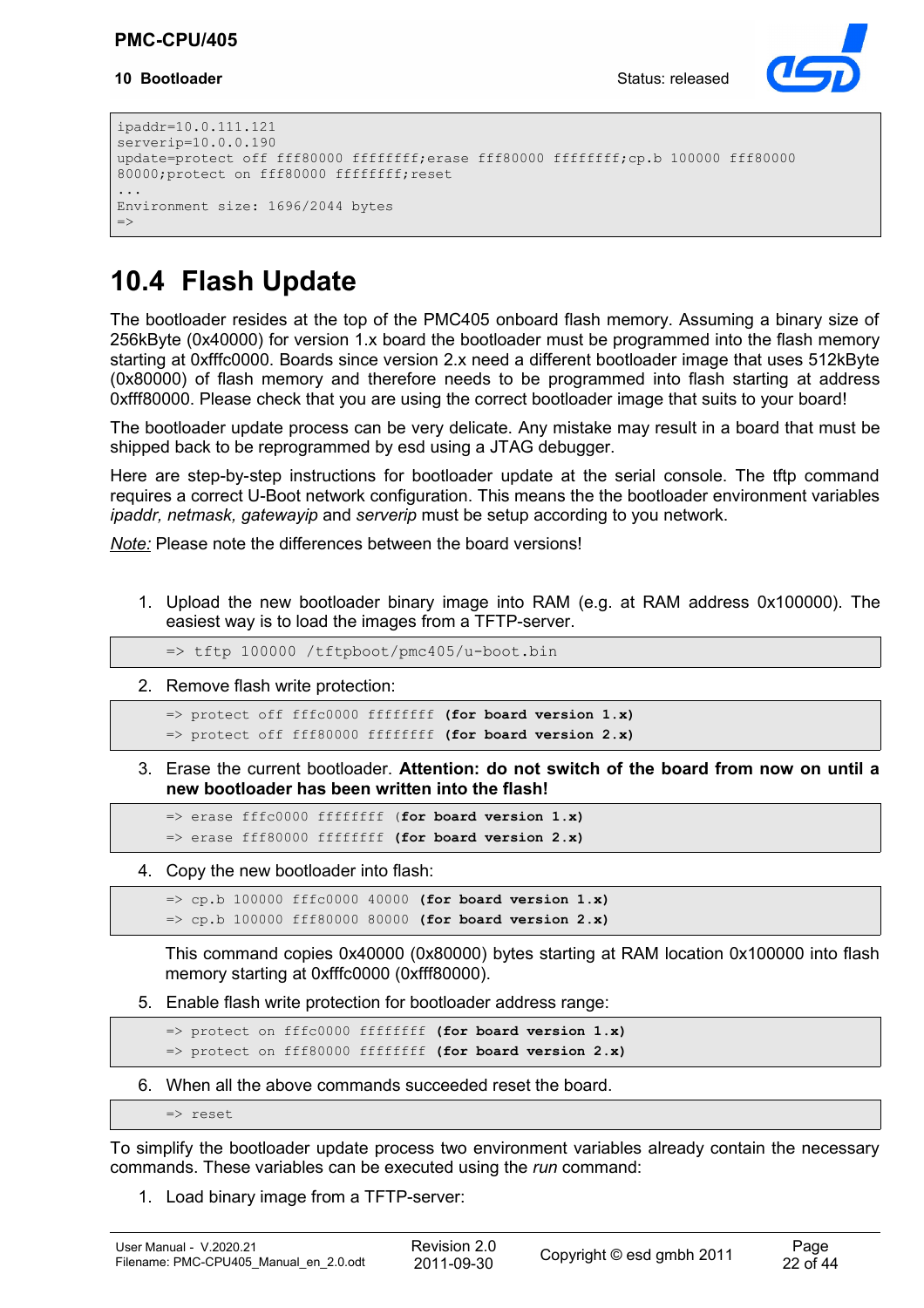#### **PMC-CPU/405**

#### **10 Bootloader** Status: released



=> run load

2. Unprotect, erase, flash and reset:

=> run update

**Please doublecheck the content of the** *load* **and** *update* **variable before using them.** This will prevent you from running into trouble.

## **10.5 BSP Commands**

The following U-Boot BSP commands have been specially added to support the PMC-CPU/405 functions. Type *help* <command> at the bootloader prompt to get a short command reference.

#### **10.5.1 irigb - Get / Set IRIG-B time**

The irigb command will display the current IRIG-B time (IRIG-B receiver + local IRIG-B generators time). This command will change in the future, because there will only be a single IRIG-B time.

#### **10.5.2 waitint – Wait for interrupt from PMC405 (version 2.x)**

This command is only supported in monarch mode. The command searches for a non-monarch PMC405V2 board on the PCI bus. If multiple boards are available the optional 'index' parameter can be used to select a specific board. When a PMC405V2 board is found the command installs a interrupt service routine for this board and wait for an interrupt.

```
=> ? waitint
waitint [index] wait for interrupt from PA adapter 'index'
\Rightarrow waitint 1
PMV405V2(1) board found at bus 0, device 7.
Handler installed for interrupt 28
```
Now it is possible to trigger the PCI interrupt from the targeted PMC405 (non-monarch) by using the 'inta' command:

```
\Rightarrow inta 0
inta# asserted
```
The monarch's U-Boot console will output the following message and reset the PCI interrupt in the peer board:

```
Interrupt! (reg=17021000)
Got interrupt!
\Rightarrow
```
### **10.5.3 inta – Assert / Deassert PCI interrupt line on PMC405**

This command is only supported in non-monarch configuration. See 'waitint' description for details.

### **10.5.4 ebctest – Test external bus peripherals**

This command tests the external bus peripherals (CAN0, CAN1, RTC, FPGA). The test will stop automatically on the first error or when CTRL-C is hit.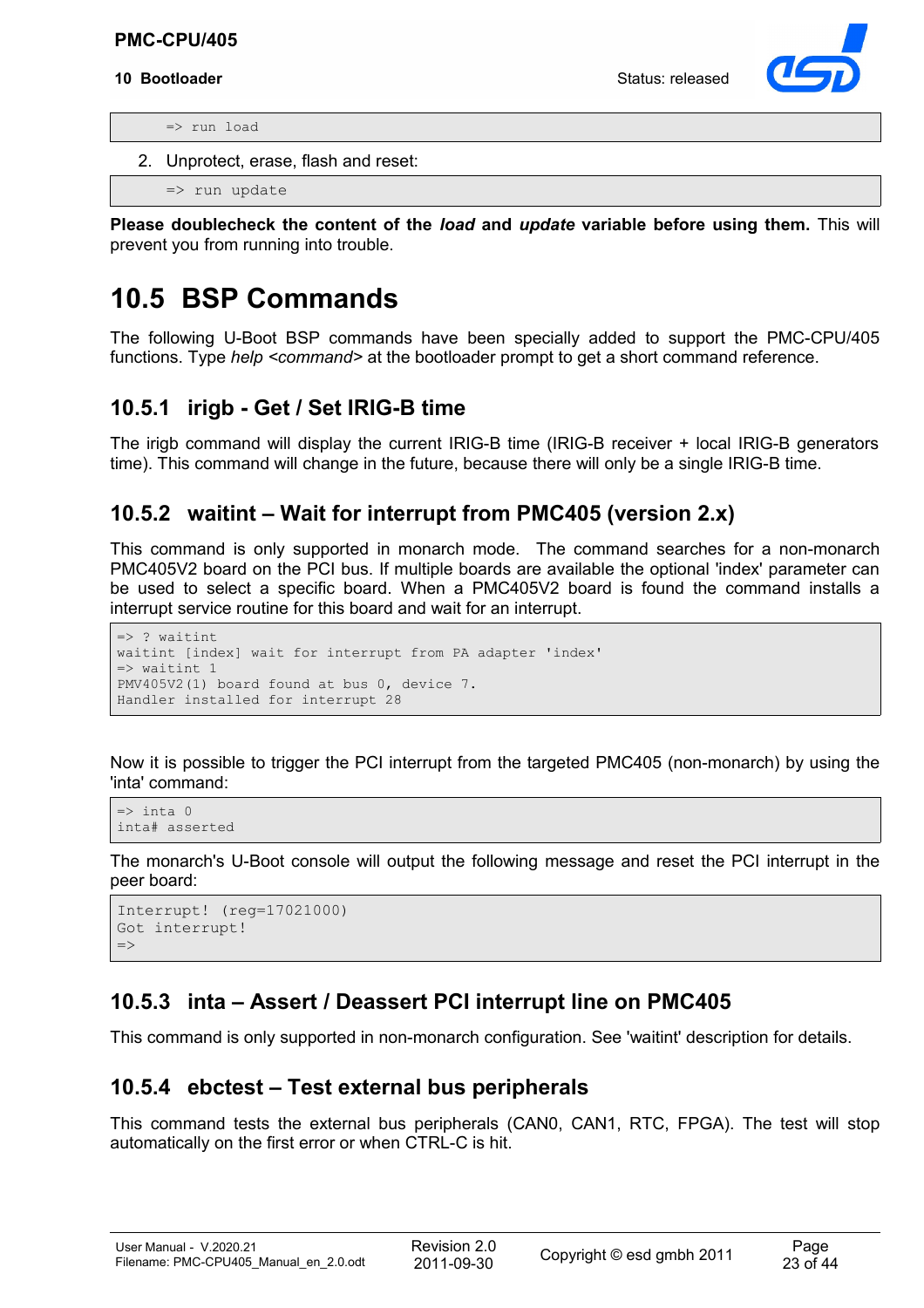**10 Bootloader** Status: released



#### **10.5.5 fifo – Control Hardware FIFO Module**

The 'fifo' command is used to demonstrate and debug the FPGA internal hardware FIFOs. The full functionality of the FIFO module is described in a separate chapter.

```
\Rightarrow ? fifo
fifo wait
fifo read
fifo write fifo(0..3) data [cnt=1]
fifo write address(>=4) data [cnt=1]
   - without arguments: print all fifo's status
   - with 'wait' argument: interrupt driven read from all fifos
   - with 'read' argument: read current contents from all fifos
  - with 'write' argument: write 'data' 'cnt' times to 'fifo' or 
'address'
```
Without any arguments the 'fifo' command will output a short summary about the four FIFOs state:

```
\Rightarrow fifo
fifo level status
0 0 EMPTY
 1 0 EMPTY
 2 0 EMPTY
 3 0 EMPTY
```
The command 'fifo read' will dump all FIFOs' content until the FIFOs are empty. The command 'fifo wait' will do the same but using an interrupt. The 'fifo wait' will dump FIFO data forever until it is interrupted by pressing CTRL-C.

Finally the 'fifo write' command can be used to write data to a FIFO's data port. The FIFO data port can be addressed through giving its physical address or its number. The first way can be used to access a FIFO data port over the PCI bus while the  $2<sup>nd</sup>$  method only works for a local FIFO access:

```
=> fifo write 84000080 12345678 3
writing 3 x 12345678 to fifo port at address 84000080
=> fifo write 2 aa5555aa 2
writing 2 x aa5555aa to fifo 2
\Rightarrow fifo
fifo level status
0 0 EMPTY
 1 0 EMPTY
2 2 NOT EMPTY<br>3 0 EMPTY
        0 EMPTY
\Rightarrow
```
### **10.5.6 loadpci – Start PCI firmware loading**

This will initialize the PCI firmware download. A rotating cursor will indicate this mechanism. Press CTRL-C at the serial console to abort it. In most setups 'loadpci' will be added to the 'bootcmd' variable:

```
=> printenv bootcmd
bootcmd=run vxworksargs\;loadpci
```
See PCIAccess Driver manual for details about the 'loadpci' command.

### **10.5.7 fpga command / fpgadata Variable**

Since version 2.x the PMC-CPU/405 uses an onboard Xilinx Spartan IIE FPGA (XC2S200E-FT256) to provide some special functionality. The U-Boot bootloader provides a statically linked FPGA design with some default functionality. This image is programmed into the FPGA just after reset.

It is possible to disable or replace the default image. Two steps are necessary to load an alternative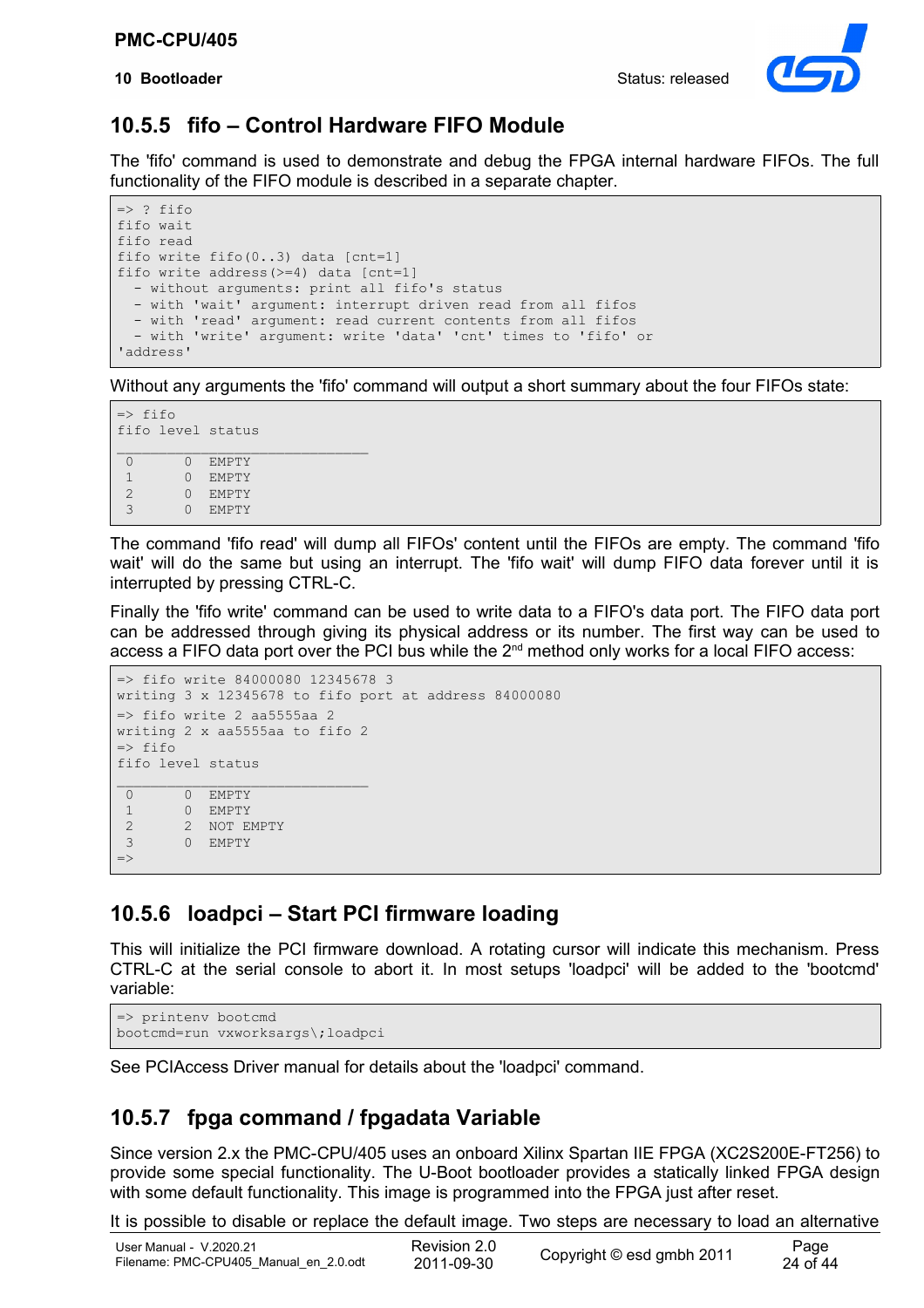#### **PMC-CPU/405**

#### **10 Bootloader** Status: released



image into the FPGA after reset:

- 1. Programm the alternative FPGA bitstream into flash memory (e.g. at address 0xfff00000). The bootloader supports the Xilinx native binary bitstream format (.bit file) or gzip compressed .bit files. The latter are much smaller.
- 2. Set the bootloader environment variable "fpgadata" to the address where the FPGA bitstream can be found in flash. When "fpgadata" is not set, the default bitstream is used.

The alternative FPGA bitstream is loaded into the FPGA on the next reset of the board.

Step-by-step instructions to write an alternative bitstream into flash memory:

1. Upload the bitstream (uncompressed or gzip compressed) into RAM (e.g. at RAM address 0x100000). The easiest way is to load the images from a TFTP-server:

=> tftp 100000 /tftpboot/pmc405/pmc405v2\_fpga.bit

2. Remove flash write protection:

=> protect off fff00000 fff7ffff

3. Erase the current flash content:

=> erase fff00000 fff7ffff

4. Copy the new bootloader into flash:

=> cp.b 100000 fff00000 80000

This command copies 0x80000 bytes starting at RAM location 0x100000 into flash memory starting at 0xfff00000

5. Enable protection of the flash area:

=> protect on fff00000 fff7ffff

6. Set fpgadata variable:

=> setenv fpgadata fff00000

7. Save environment variables:

=> saveenv

8. Reset the board:

=> reset

By using the 'fpga' command it is possible to clear, reset and booting the FPGA from the command line:

 $\Rightarrow$  ? fpga fpga boot [addr] fpga reset fpga clear

The 'clear' subcommand asserts the FPGAs PROGRAM# signal for a couple of milliseconds. This will clear the FPGA content. The 'reset' subcommand asserts the FPGA's reset signals (the PMC405 FPGA uses the 'DIN' pin as a low-active reset signal).

The 'boot' subcommand boots the FPGA with the default functionality when no further parameter is passed. The optional 'addr' parameter is used to pass the address of an alternative FPGA .bit file image (optionally compressed by gzip).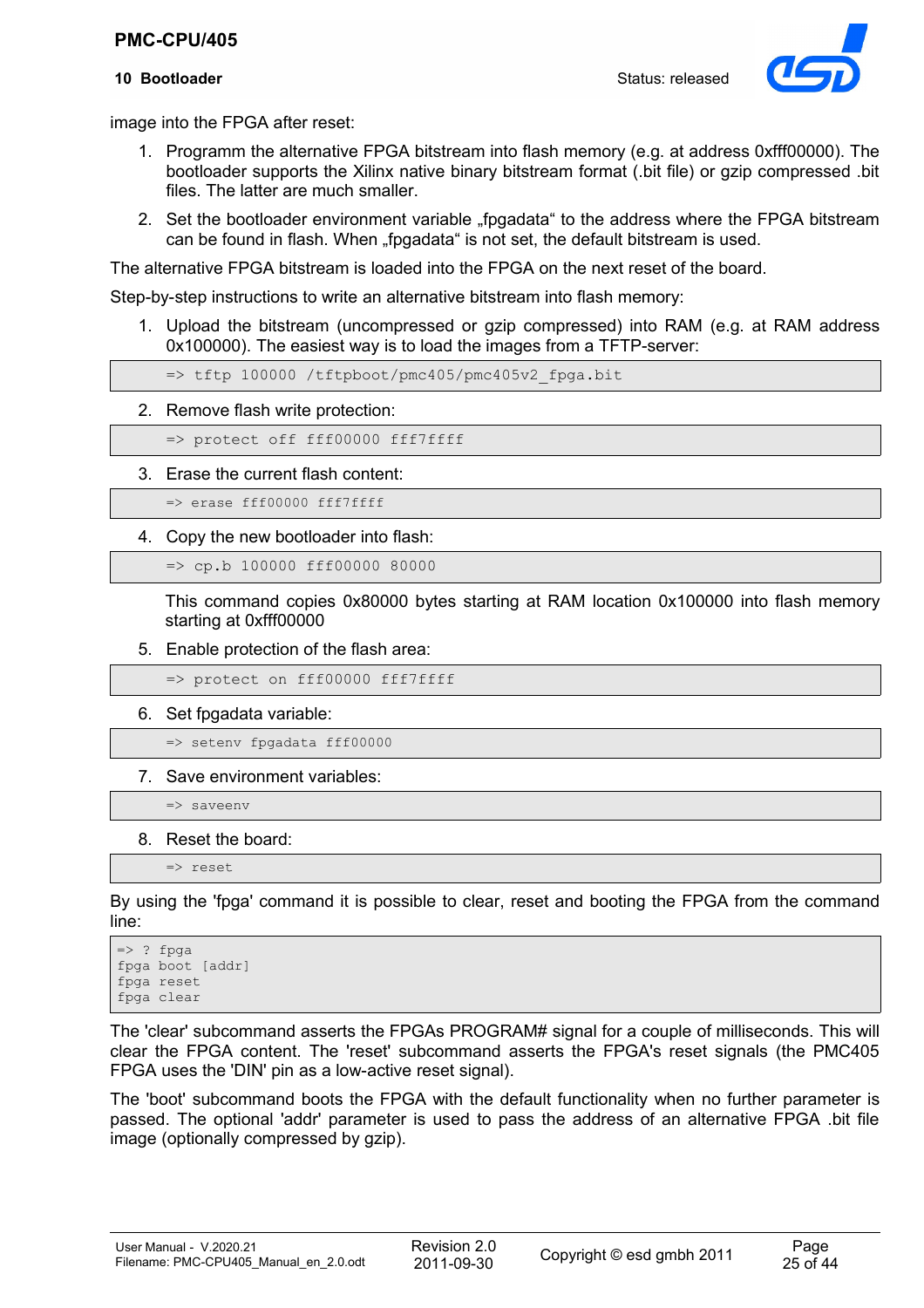

## **10.5.8 painit Command**

The 'painit' command does all the setup in order to use the PCIAccess driver with a PMC405V2. 'painit' requires a correctly setup 'pram' variable (see later chapter). 'painit' is typically called by the 'preboot' command:

```
=> setenv preboot painit
=> saveenv
```
The 'painit' command presets the reserved memory (see 'pram' variable) in the following way:

- 1. The reserved memory is zero'd.
- 2. The bootloader's representation of the bootloader environment is copied at the beginning of the reserved memory.
- 3. The environment size (e.g. 0x00000800) is written to the last 32bit memory location (e.g. 0x3fffffc).
- 4. The reserved memory size (see 'pram') in units of bytes is written before the previous value (e.g. 0x3fffff8).
- 5. A CRC32 checksum is calculated over the two 32bit value and written at the third last memory location (e.g. 0x3fffff4).
- 6. A 32bit zero (0x00000000) is written to the fourth last memory location (e.g. 0x3fffff0).

Version 1.x boards need to initialize the reserved memory manually:

```
=> setenv preboot 'eeprom read 3c00000 0 800;mw.l 3fffffc 800;mw.l 3fffff8 400000;crc32
3fffff8 8 3fffff4;mw.l 3fffff0 0 2'
=> saveenv
```
## **10.5.9 Asserting the PMC RESETOUT# signal**

The PMC405 never asserts PMC RESETOUT# automatically because this would lead to race conditions during power-up or reset cycles. But it is possible to assert RESETOUT# using a GPIO pin of the CPU.

The current PMC405 U-Boot implementation does not provide a BSP command to assert the PMC RESETOUT# signal in a comfortable way. In order to assert RESETOUT# manually the following command can be used:

 $\Rightarrow$  mw ef600704 20000000

This command will make the 405's GPIO2 pin drive a low level by enabling it in the GPIO\_TCR register.

Attention: Never add this command to any bootloader variable that is automatically executed after power-on (e.g. preboot or bootcmd). This would lead to a reset loop.

## **10.6 Special Environment Variables**

## **10.6.1 pcidelay Variable**

The booloader variable 'pcidelay' can be used to delay PCI enumeration through the bootloader. When 'pcidelay' is not set, the bootloader on a PMC405 in monarch mode starts PCI enumeration as soon as possible (EREADY is still checked). When 'pcidelay' is set to an amount of time in 1000<sup>th</sup> of seconds, the bootloader waits for this period, checks EREADY and finally starts PCI enumeration.

Example: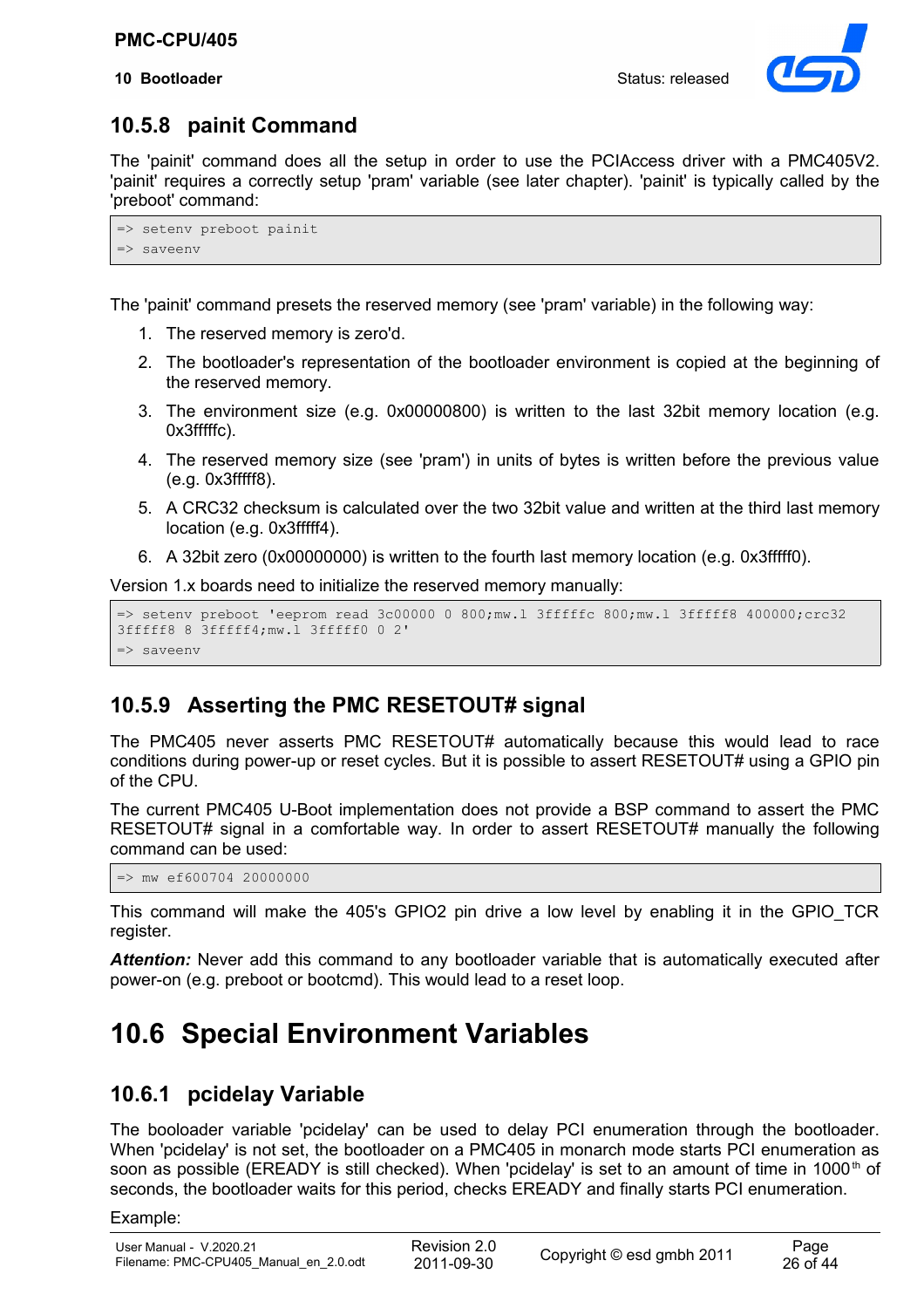#### **10 Bootloader** Status: released



```
=> setenv pcidelay 2000
=> saveenv
```
## **10.6.2 ptm1la, ptm1ms, ptm2la and ptm2ms Variables**

This set of bootloader environment variables can be used to overwrite the default PCI memory resources that are requested by the PMC module. Each PCI address space of the PPC405GPr's PCI bridge is configured by a set of variable ptmXla and pciXms. X stands for the two address spaces 1 and 2.

- The ptmXla determine the 405GPr local base address for the corresponding PCI address translation.
- PtmXms setup the address window size through a size mask  $(\sim$  (size  $-1)$ ). The LSB enables the address space.

When the variables are not set these are the defaults:

- $\bullet$  ptm1la = 0, ptm1ms= ~(installed mem size 1) | 1
	- This setup enables BAR1 to map the complete SDRAM
- $ptm2$ la = 0xef000000,  $ptm2$ ms = 0xff000001
	- This setup enabled BAR2 to map the 405GPr's internal peripherals (e.g. GPIO registers) and the FPGA internal registers.

See the 405GPr usermanual for more details.

### **10.6.3 pram Variable**

The pram variable is used to reserve RAM that is not used by the bootloader. When 'pram' is set, the variable *mem* is automatically set to the amount of available RAM (total RAM – pram). The reserved RAM is used by the esd PCIAccess driver.

Pram must be set to the amount of reserved RAM in KiB.

```
=> setenv pram 4096
=> saveenv
```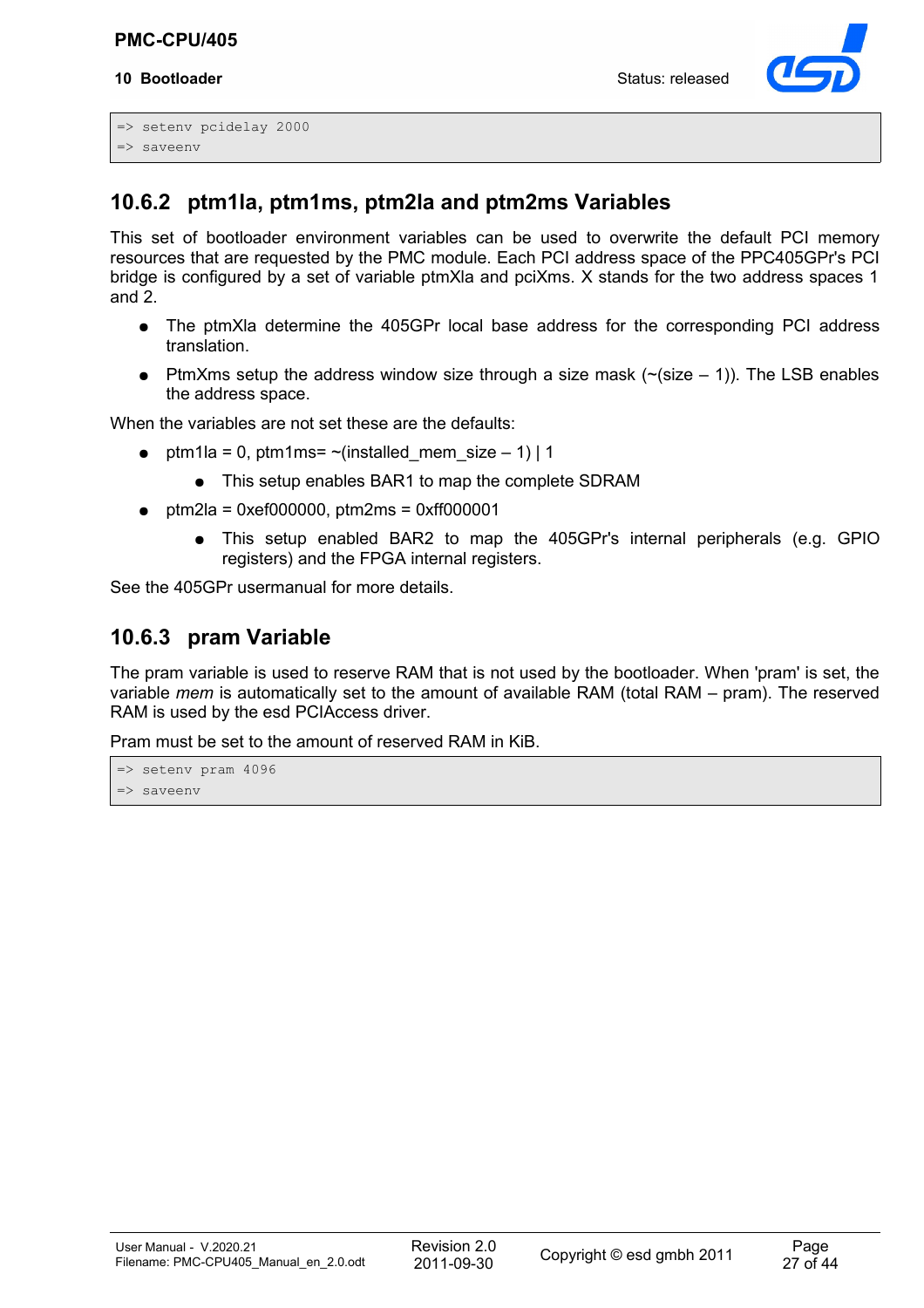

# **11 FPGA**

The PMC-CPU/405 comes with a Xilinx Spartan IIE FPGA (part#: XC2S200E-FT256) installed. The FPGA provides several functions that are describes in this chapter.

## **11.1 Functional Blocks**

- IRIG-B
	- decoding of B100 timecode format
	- input source selection
		- frontpanel differential input (option)
		- frontpanel elec. isolated, pseudo differential input (optocoupler) (option)
		- P4 rear differential input (default)
		- P4 rear TTL input
	- local time code generation
- (CAN-) timestamping unit
	- local time (64 bit counter) with 10us resolution
	- timestamp latching for CAN
	- free running counter, sync'ed to IRIG-B signal (digital PLL) or external clock
		- default: external clock from Pn4
	- resetable via register access or IRIG-B control function flag
	- 100kHz CLOCK\_OUT + RESET\_OUT generation on Pn4 for simple syncronisation of external peripherals
- Pn4 + frontpanel GPIO configuration
	- usage as GPIO
	- alternative functions (IRIG-B, timestamp syncing signals)
- Hardware FIFOs
- Custom module for customized extensions of the PMC-CPU/405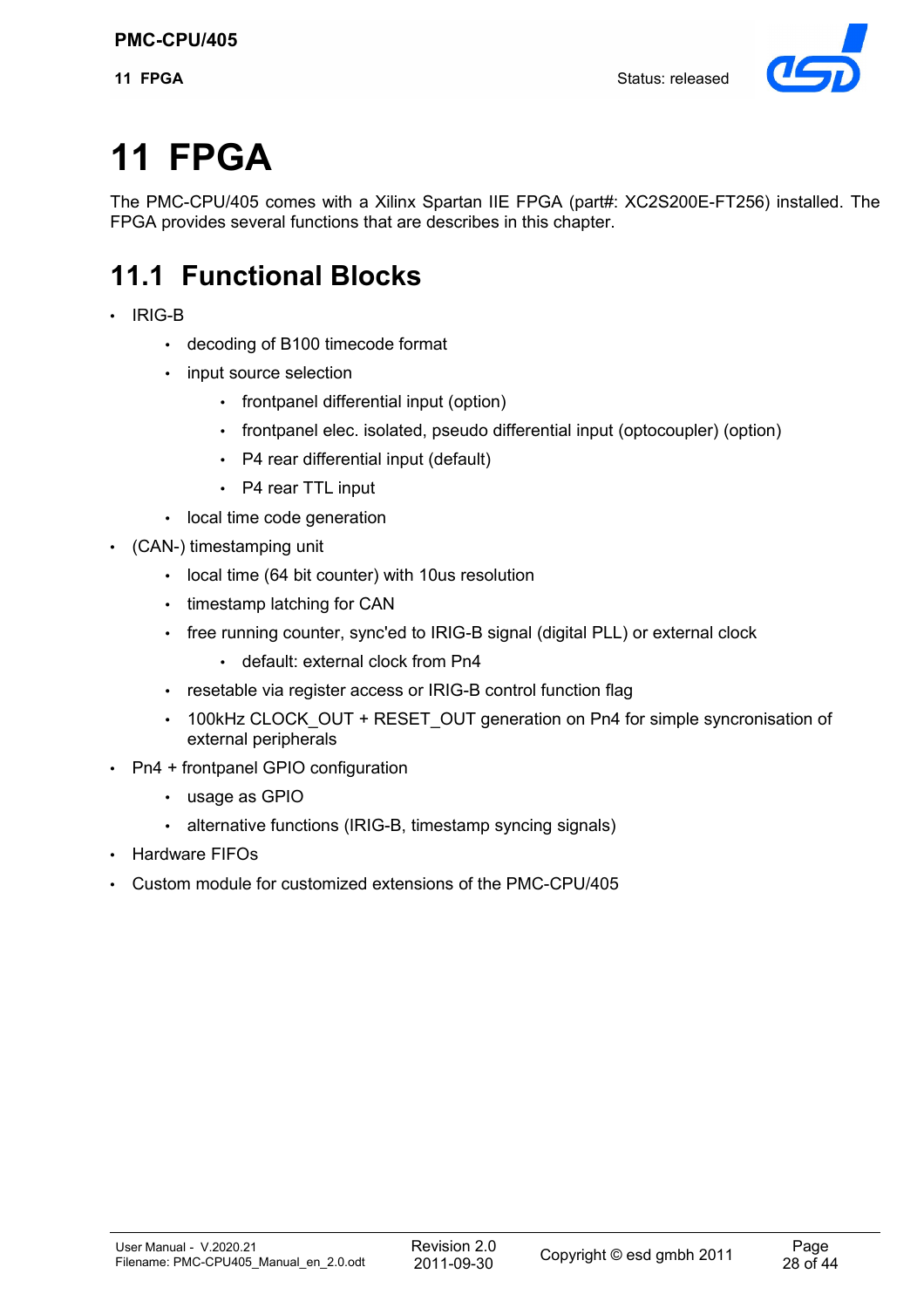

## **11.2 FPGA Registers**

|  | All registers are 32bit wide. Bit31 is MSB, Bit0 is LSB. |  |  |
|--|----------------------------------------------------------|--|--|
|  |                                                          |  |  |

| <b>Register</b> | <b>Offset</b> | <b>Mode</b> | <b>Function</b><br>Mode / Control register                                                                                                                                                |                |                                                                                                                                                                                          |  |  |  |  |  |  |  |  |  |  |  |
|-----------------|---------------|-------------|-------------------------------------------------------------------------------------------------------------------------------------------------------------------------------------------|----------------|------------------------------------------------------------------------------------------------------------------------------------------------------------------------------------------|--|--|--|--|--|--|--|--|--|--|--|
| <b>CTRL</b>     | 0x0000        | R/W         | -front panel LED control<br>-LED behavior<br>(see description below)                                                                                                                      |                | -Pn4 IO configuration (GPIO/alternative functions)                                                                                                                                       |  |  |  |  |  |  |  |  |  |  |  |
| <b>STATUS</b>   | 0x0004        | R           | Status register<br>(see description below)                                                                                                                                                |                |                                                                                                                                                                                          |  |  |  |  |  |  |  |  |  |  |  |
|                 |               |             | reserved                                                                                                                                                                                  |                |                                                                                                                                                                                          |  |  |  |  |  |  |  |  |  |  |  |
| <b>TSH</b>      | 0x0010        | R           | 64 bit local timestamp counter                                                                                                                                                            |                |                                                                                                                                                                                          |  |  |  |  |  |  |  |  |  |  |  |
| <b>TSL</b>      | 0x0014        | R           | The clock source and frequency can be setup by the TSCTRL<br>register.                                                                                                                    |                |                                                                                                                                                                                          |  |  |  |  |  |  |  |  |  |  |  |
| <b>TSCTRL</b>   | 0x0018 R/W    |             | Timestamp unit control register                                                                                                                                                           |                |                                                                                                                                                                                          |  |  |  |  |  |  |  |  |  |  |  |
|                 | $\cdots$      |             | reserved                                                                                                                                                                                  |                |                                                                                                                                                                                          |  |  |  |  |  |  |  |  |  |  |  |
| <b>TSL0H</b>    | 0x0020        | R           | 64 bit local timestamp latch for CAN0.                                                                                                                                                    |                |                                                                                                                                                                                          |  |  |  |  |  |  |  |  |  |  |  |
| <b>TSL0L</b>    | 0x0024        | R           | TSH+TSL is latched into these registers when a hardware<br>interrupt from the CAN controller 0 occurs. The register stays<br>unchanged until the next falling edge of the interrupt line. |                |                                                                                                                                                                                          |  |  |  |  |  |  |  |  |  |  |  |
| TSL1H           | 0x0028        | R           | 64 bit local timestamp latch for CAN1.                                                                                                                                                    |                |                                                                                                                                                                                          |  |  |  |  |  |  |  |  |  |  |  |
| TSL1L           | 0x002c        | R           |                                                                                                                                                                                           |                | TSH+TSL is latched into these register when a hardware interrupt<br>from the CAN controller 1 occurs. The register stays unchanged<br>until the next falling edge of the interrupt line. |  |  |  |  |  |  |  |  |  |  |  |
|                 |               |             | reserved                                                                                                                                                                                  |                |                                                                                                                                                                                          |  |  |  |  |  |  |  |  |  |  |  |
| IRIG_TIME       | 0x0040        | R/W         | write to this register.                                                                                                                                                                   |                | IRIG-B time that is used by transmitter. The time can be set by a                                                                                                                        |  |  |  |  |  |  |  |  |  |  |  |
|                 |               |             | <b>Bits</b>                                                                                                                                                                               | N              | <b>Function</b>                                                                                                                                                                          |  |  |  |  |  |  |  |  |  |  |  |
|                 |               |             | (MSB) 3130                                                                                                                                                                                | $\overline{2}$ | unused                                                                                                                                                                                   |  |  |  |  |  |  |  |  |  |  |  |
|                 |               |             | 2920                                                                                                                                                                                      | 10             | Day (2.5 bcd digits: 0366)                                                                                                                                                               |  |  |  |  |  |  |  |  |  |  |  |
|                 |               |             | 1914                                                                                                                                                                                      | 6              | Hour (1.5 bcd digits: 023)                                                                                                                                                               |  |  |  |  |  |  |  |  |  |  |  |
|                 |               |             | 137                                                                                                                                                                                       | $\overline{7}$ | Minute (2.5 bcd digits: 059)                                                                                                                                                             |  |  |  |  |  |  |  |  |  |  |  |
|                 |               |             | 60 (LSB)                                                                                                                                                                                  | $\overline{7}$ | Second (2.5 bcd digits: 059)                                                                                                                                                             |  |  |  |  |  |  |  |  |  |  |  |
| IRIG_TOD        | 0x0044        | R           | only.                                                                                                                                                                                     |                | IRIG-B time that is used by transmitter. The SBS field is calculated<br>from the content of the IRIG_TIME register. This register is read-                                               |  |  |  |  |  |  |  |  |  |  |  |
|                 |               |             | <b>Bits</b>                                                                                                                                                                               | N              | <b>Function</b>                                                                                                                                                                          |  |  |  |  |  |  |  |  |  |  |  |
|                 |               |             | (MSB) 3117                                                                                                                                                                                | 15             | unused                                                                                                                                                                                   |  |  |  |  |  |  |  |  |  |  |  |
|                 |               |             | 16.0<br>SBS (straight binary seconds) (0.86399)<br>17                                                                                                                                     |                |                                                                                                                                                                                          |  |  |  |  |  |  |  |  |  |  |  |
| IRIG_CF         | 0x0048   R    |             |                                                                                                                                                                                           |                | IRIG-B control function flags that are inserted into the transmitted frame.                                                                                                              |  |  |  |  |  |  |  |  |  |  |  |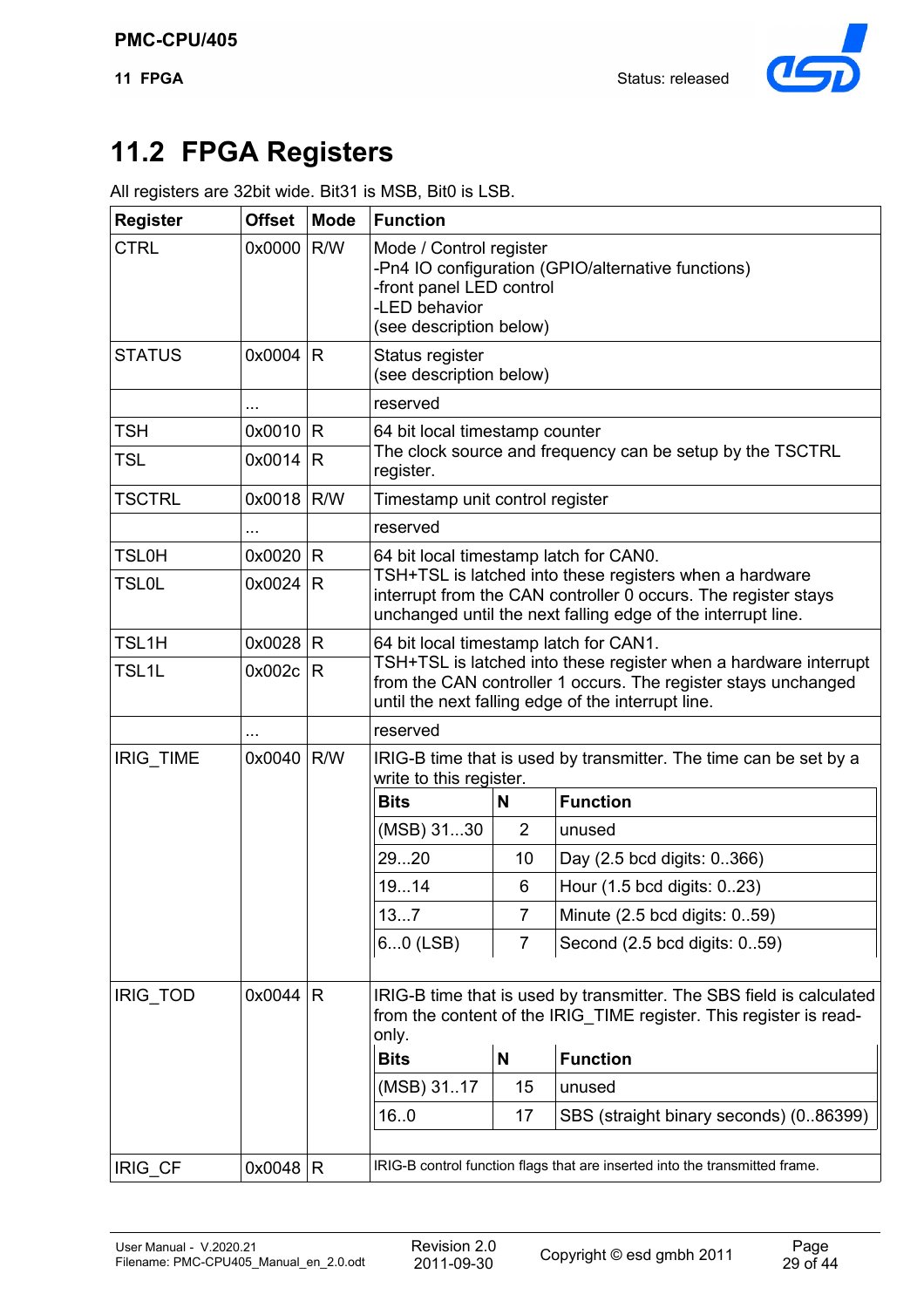

| <b>Register</b> | <b>Offset</b> | <b>Mode</b> | <b>Function</b>                                                                          |    |                                                                                                                                                                                                                                                                                                                                                                                                                                                                                                                                                                                           |  |  |  |  |  |  |  |  |
|-----------------|---------------|-------------|------------------------------------------------------------------------------------------|----|-------------------------------------------------------------------------------------------------------------------------------------------------------------------------------------------------------------------------------------------------------------------------------------------------------------------------------------------------------------------------------------------------------------------------------------------------------------------------------------------------------------------------------------------------------------------------------------------|--|--|--|--|--|--|--|--|
|                 |               |             | <b>Bits</b>                                                                              | N  | <b>Function</b>                                                                                                                                                                                                                                                                                                                                                                                                                                                                                                                                                                           |  |  |  |  |  |  |  |  |
|                 |               |             | (MSB) 3127                                                                               | 5  | unused                                                                                                                                                                                                                                                                                                                                                                                                                                                                                                                                                                                    |  |  |  |  |  |  |  |  |
|                 |               |             | 26.0 (LSB)                                                                               | 27 | CF (control functions)<br>LSB (bit0) corresponds to CF0. CF0 ist<br>the first bit of the control functions filed in<br>the IRIG-B frame.                                                                                                                                                                                                                                                                                                                                                                                                                                                  |  |  |  |  |  |  |  |  |
| IRIG_CTRL       | 0x004c        | R/W         | IRIG-B modul configuration:                                                              |    |                                                                                                                                                                                                                                                                                                                                                                                                                                                                                                                                                                                           |  |  |  |  |  |  |  |  |
|                 |               |             | Bit0: 1=receive framing error                                                            |    |                                                                                                                                                                                                                                                                                                                                                                                                                                                                                                                                                                                           |  |  |  |  |  |  |  |  |
| IRIG_RX_TIME    | 0x0050        | R           | Received IRIG-B time. Bitfields in this register are identical to<br>IRIG_TIME register. |    |                                                                                                                                                                                                                                                                                                                                                                                                                                                                                                                                                                                           |  |  |  |  |  |  |  |  |
| IRIG_RX_TOD     | 0x0054        | R           | Received IRIG-B time. Bitfields in this register are identical to<br>IRIG_TOD register.  |    |                                                                                                                                                                                                                                                                                                                                                                                                                                                                                                                                                                                           |  |  |  |  |  |  |  |  |
| IRIG_RX_CF      | $0x0058$ R    |             | Received IRIG-B time. Bitfields in this register are identical to<br>IRIG CF register.   |    |                                                                                                                                                                                                                                                                                                                                                                                                                                                                                                                                                                                           |  |  |  |  |  |  |  |  |
|                 | $\cdots$      |             | reserved                                                                                 |    |                                                                                                                                                                                                                                                                                                                                                                                                                                                                                                                                                                                           |  |  |  |  |  |  |  |  |
| <b>HOSTCTRL</b> | 0x0060        | R/W         | module.                                                                                  |    | Host control register. This register can be used to request an<br>interrupt service by the PPC405. This is an alternative way than a<br>write access to the PCI COMMAND register for an other PCI<br>device (e.g. host CPU) to trigger an interrupt. The implementation<br>of PCI configuration cycles, as needed for access to the<br>PCI_COMMAND register, is very slow and time consuming on<br>some operating systems (e.g. MS Windows with RTX extension).<br>The HOSTCTRL register also provides interrupt masking<br>capabilities for the FIFO module and the optional FPGA custom |  |  |  |  |  |  |  |  |
|                 |               |             | reserved                                                                                 |    |                                                                                                                                                                                                                                                                                                                                                                                                                                                                                                                                                                                           |  |  |  |  |  |  |  |  |
| <b>DDFSCTRL</b> | 0x0070        | R/W         | (see detailed description below)                                                         |    | DDFS control register / ADPLL phase error                                                                                                                                                                                                                                                                                                                                                                                                                                                                                                                                                 |  |  |  |  |  |  |  |  |
| <b>DDFSINC</b>  | 0x0074        | R           | DDFS increment value.<br>(see detailed description below)                                |    |                                                                                                                                                                                                                                                                                                                                                                                                                                                                                                                                                                                           |  |  |  |  |  |  |  |  |
|                 |               |             | reserved                                                                                 |    |                                                                                                                                                                                                                                                                                                                                                                                                                                                                                                                                                                                           |  |  |  |  |  |  |  |  |
| FIFO0_DATA      | 0x0080        | R/W         | FIFO 0 data port                                                                         |    |                                                                                                                                                                                                                                                                                                                                                                                                                                                                                                                                                                                           |  |  |  |  |  |  |  |  |
| FIFO0_CTRL      | 0x0084        | R/W         | FIFO 0 control/status register                                                           |    |                                                                                                                                                                                                                                                                                                                                                                                                                                                                                                                                                                                           |  |  |  |  |  |  |  |  |
| FIFO1_DATA      | 0x0088        | R/W         | FIFO 1 data port                                                                         |    |                                                                                                                                                                                                                                                                                                                                                                                                                                                                                                                                                                                           |  |  |  |  |  |  |  |  |
| FIFO1_CTRL      | 0x008c        | R/W         | FIFO 1 control/status register                                                           |    |                                                                                                                                                                                                                                                                                                                                                                                                                                                                                                                                                                                           |  |  |  |  |  |  |  |  |
| FIFO2_DATA      | 0x0090        | R/W         | FIFO 2 data port                                                                         |    |                                                                                                                                                                                                                                                                                                                                                                                                                                                                                                                                                                                           |  |  |  |  |  |  |  |  |
| FIFO2_CTRL      | 0x0094        | R/W         | FIFO 2 control/status register                                                           |    |                                                                                                                                                                                                                                                                                                                                                                                                                                                                                                                                                                                           |  |  |  |  |  |  |  |  |
| FIFO3_DATA      | 0x0098        | R/W         | FIFO 3 data port                                                                         |    |                                                                                                                                                                                                                                                                                                                                                                                                                                                                                                                                                                                           |  |  |  |  |  |  |  |  |
| FIFO3_CTRL      | 0x009c        | R/W         | FIFO 3 control/status register                                                           |    |                                                                                                                                                                                                                                                                                                                                                                                                                                                                                                                                                                                           |  |  |  |  |  |  |  |  |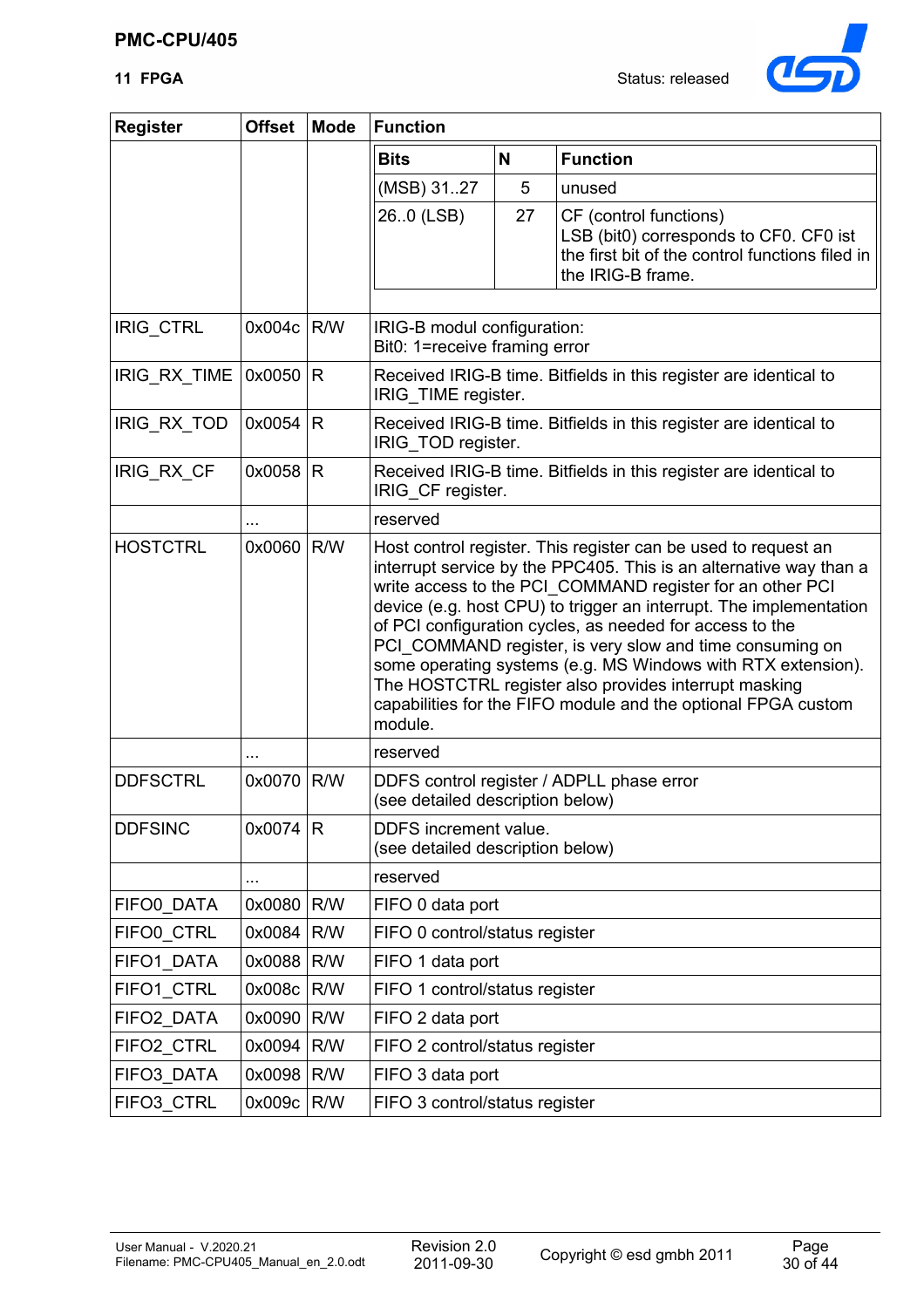

## **11.3 Register Description**

## **11.3.1 CTRL Register (0x0000)**

| 31                | 30 <sup>°</sup>  | 29                                             | 28                          | 27                                          | 26                     | 25                             | $24 \mid 23$                               | 22 | 21 | 20                                           | 19 | 18 <sup>1</sup> | 17<br>16                               |  | 15 <sub>1</sub>                            | 14 | 13                                                         | 12 | 11 | 10                                            | 9 | 8            | $\overline{ }$ | 6<br>ರ | 5 | $\overline{4}$ | 3                        | $\overline{2}$ |                             | 0                             |
|-------------------|------------------|------------------------------------------------|-----------------------------|---------------------------------------------|------------------------|--------------------------------|--------------------------------------------|----|----|----------------------------------------------|----|-----------------|----------------------------------------|--|--------------------------------------------|----|------------------------------------------------------------|----|----|-----------------------------------------------|---|--------------|----------------|--------|---|----------------|--------------------------|----------------|-----------------------------|-------------------------------|
| 룹<br><b>RESET</b> | 즚<br>క<br>O<br>ರ | <b>CSTM</b><br>즶<br>⊢<br>KRS <sup>-</sup><br>ದ | $\Xi$<br>Œ,<br><b>IRIGB</b> | CSTM<br>깊<br>$\alpha$<br>മ<br>$\Omega$<br>≅ | 즚<br>щ<br><b>IRIGB</b> | CSTM<br>즚<br>ட<br><b>IRIGB</b> | ត<br>MODE <sub>[2</sub><br><b>OCK</b><br>ರ |    |    | 5<br>$\overline{\mathsf{c}}$<br>MODE<br>RESE |    |                 | ត<br>SRC <sub>[2</sub><br><b>IRIGB</b> |  | ā<br>MODE[1<br>⊢<br>O<br>œ<br><b>IRIGB</b> |    | ਠ<br>MODE[1<br><b>IN</b><br>50<br>$\alpha$<br><b>IRIGB</b> |    |    | ā<br>MODE <sub>[2</sub><br>ΜĻ<br><b>IRIGB</b> |   | 쁘<br>8Ö<br>I |                | Reser  |   |                | ā<br>MODE[1<br>읎<br>RUNL | $\sim$         | $\frac{2}{5}$<br><b>RST</b> | 50 <sub>o</sub><br><b>RST</b> |

| <b>Bits</b> | <b>Name</b>           | <b>Function</b>                                                                                                                                                                                                                                                                                                                                                           |
|-------------|-----------------------|---------------------------------------------------------------------------------------------------------------------------------------------------------------------------------------------------------------------------------------------------------------------------------------------------------------------------------------------------------------------------|
| 31          | <b>RESET EN</b>       | When set to '1' the RS485 RESET signal driver is enabled.<br>The RS485 driver circuit is located on the PMC405-PIM<br>module. When enabled the PMC405 is the source of the<br>RESET signal.<br>When the PMC405 is not used with the PMC405-PIM this flag<br>can be used to control the state of the TTL signal<br>RESET R EN on Pn4 (pin#62).<br>Default after reset: '0' |
| 30          | <b>CLOCK EN</b>       | When set to '1' the RS485 CLOCK signal driver is enabled.<br>The RS485 driver circuit is located on the PMC405-PIM<br>module. When enabled the PMC405 is the source of the<br>CLOCK signal.<br>When the PMC405 is not used with the PMC405-PIM this flag<br>can be used to control the state of the TTL signal<br>CLOCK R EN on Pn4 (pin#60).<br>Default after reset: '0' |
| 29          | <b>CLKRST EN CSTM</b> | When set to '1' the RESET_EN and CLOCK_EN signals on<br>Pn4 (see above) are connected to the FPGA's custom<br>module.<br>Default after reset: '0'                                                                                                                                                                                                                         |
| 28          | IRIGB_R_EN            | When set to '1' the RS485 output driver for IRIG-B<br>transmission on Pn4 on the PMC405 is enabled and<br>IRIG B R OUT P/ M become a differential output.<br>Default after reset: '0'                                                                                                                                                                                     |
| 27          | IRIGB_R_EN_CSTM       | When set to '1' the IRIGB_R_EN signal (driver enable for<br>RS485 transceiver) is connected to the FPGA's custom<br>module.<br>Default after reset: '0'                                                                                                                                                                                                                   |
|             |                       |                                                                                                                                                                                                                                                                                                                                                                           |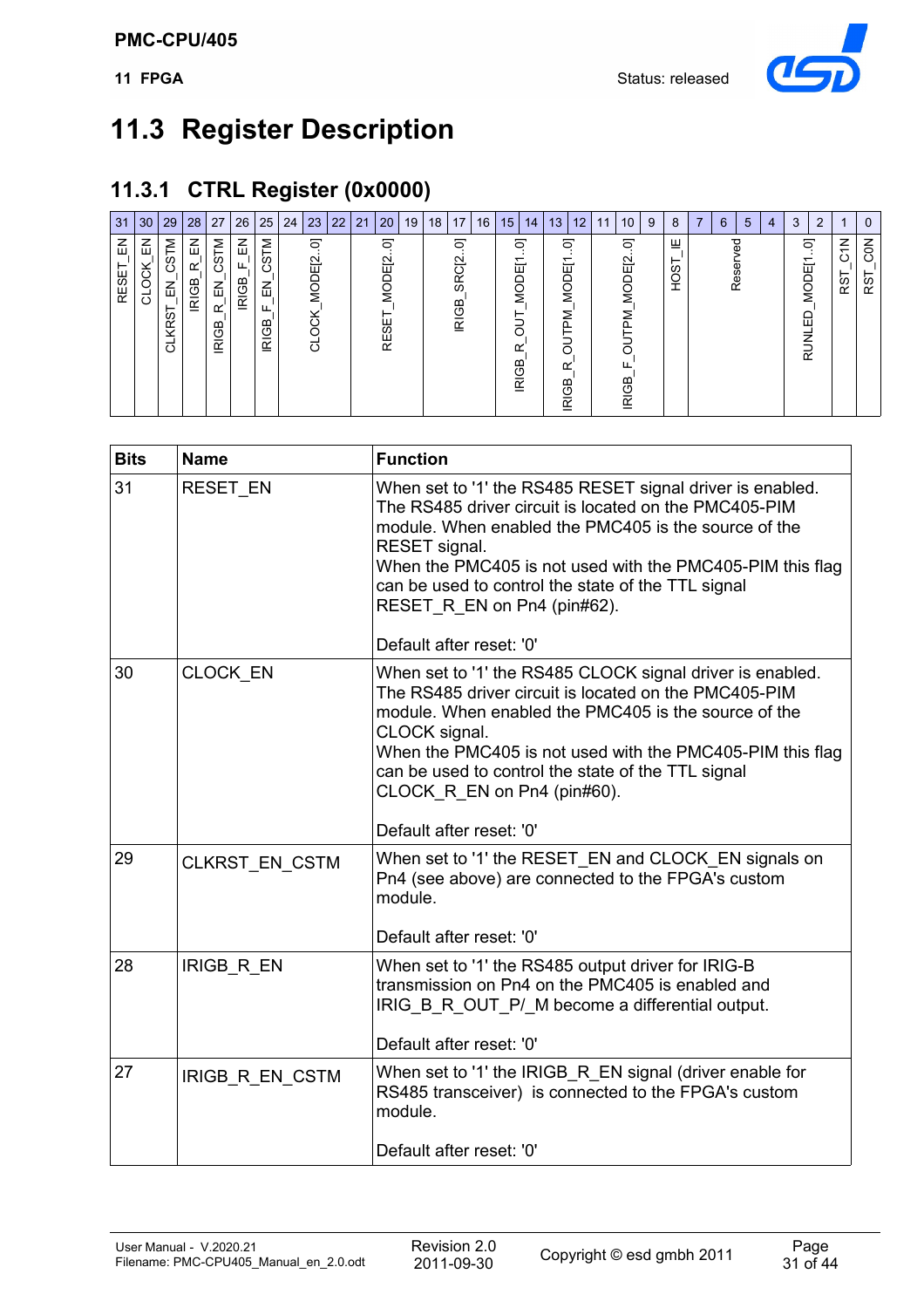

| <b>Bits</b> | <b>Name</b>              | <b>Function</b>                                                                                                                                                                                                                                                                                                                                                                                                                                                               |
|-------------|--------------------------|-------------------------------------------------------------------------------------------------------------------------------------------------------------------------------------------------------------------------------------------------------------------------------------------------------------------------------------------------------------------------------------------------------------------------------------------------------------------------------|
| 26          | IRIGB_F_EN               | When set to '1' the RS485 output driver for IRIG-B<br>transmission on the frontpanel D-Sub9 on the PMC405 is<br>enabled and IRIG_B_F_OUT_P/_M become a differential<br>output. (Frontpanel interface is an option)                                                                                                                                                                                                                                                            |
|             |                          | Default after reset: '0'                                                                                                                                                                                                                                                                                                                                                                                                                                                      |
| 25          | IRIGB_F_EN_CSTM          | When set to '1' the IRIGB_F_EN signal (driver enable for<br>RS485 transceiver) is connected to the FPGA's custom<br>module.                                                                                                                                                                                                                                                                                                                                                   |
|             |                          | Default after reset: '0'                                                                                                                                                                                                                                                                                                                                                                                                                                                      |
| 24.22       | CLOCK_MODE[20]           | '000': CLOCK_OUT signal is driven low<br>'001': CLOCK_OUT signal is driven high<br>'010': 100kHz, 50% duty cycle clock with IRIG-B sync option<br>'111': CLOCK OUT is connected to the FPGA's custom<br>module.<br>Default after reset: '000'                                                                                                                                                                                                                                 |
| 2119        | RESET_MODE[20]           | '000': RESET_OUT signal is driven low<br>'001': RESET_OUT signal is driven high<br>'010': RESET_OUT pulse is triggered by manual<br>timestampcounter reset (see timestamp unit)<br>'011': RESET_OUT pulse is triggered by IRIG-B receiver unit<br>$(CF)$ .<br>'100': esd internal test mode - do not use<br>'111': RESET_OUT is connected to the FPGA's custom<br>module.<br>Default after reset: '000'<br>The automatically timed reset pulse has about 6 us pulse<br>width. |
| 18.16       | IRIGB_SRC[20]            | IRIG-B input select for IRIG-B module:<br>'000': IRIG B R P/M (Pn4 diff. input)<br>'001': IRIG_B_R_IN (Pn4 TTL input)<br>'010': IRIG B F P/M (frontpanel RS485 input) (option)<br>'011': IRIG_B_F_IN_P/M (frontpanel opto isolated input)<br>(option)<br>'1xx': reserved for future use<br>Default after reset: '000'                                                                                                                                                         |
| 15.14       | IRIGB_R_OUT_MODE[<br>10] | configuration of IRIG-B TTL output on Pn4<br>'00': signal is driven low<br>'01': signal is driven high<br>'10': IRIG-B output<br>'11': signal is connected to the FPGA's custom module.<br>Default after reset: '00'                                                                                                                                                                                                                                                          |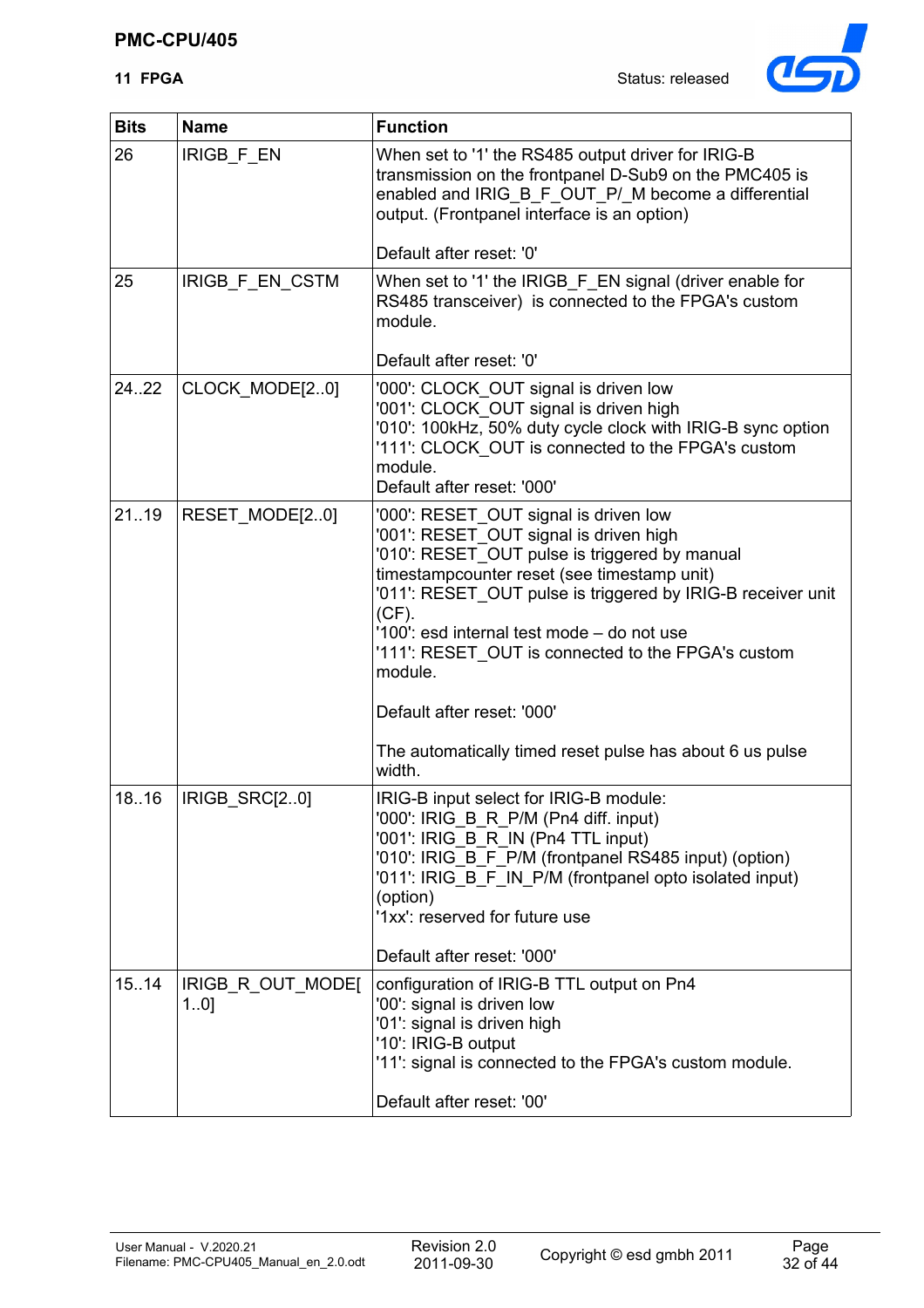#### **PMC-CPU/405**

**11 FPGA** Status: released



| <b>Bits</b>    | <b>Name</b>                | <b>Function</b>                                                                                                                                                                                                                                                                                                                                                         |
|----------------|----------------------------|-------------------------------------------------------------------------------------------------------------------------------------------------------------------------------------------------------------------------------------------------------------------------------------------------------------------------------------------------------------------------|
| 1312           | IRIGB_R_OUTPM_MO<br>DE[10] | configuration of IRIG-B differential output on Pn4<br>'00': signal is driven low<br>'01': signal is driven high<br>'10': IRIG-B output<br>'11': signal is connected to the FPGA's custom module.<br>Default after reset: 1 '00'                                                                                                                                         |
| 119            | IRIGB F OUTPM MO<br>DE[20] | configuration of IRIG-B differential output on frontpanel:<br>'000': signal is driven low<br>'001': signal is driven high<br>'010': IRIG-B output<br>'011': IRIG-B input passthrough (this can be used to pass an<br>IRIG-B signal from Pn4 to the frontpanel D-Sub connector)<br>'111': signal is connected to the FPGA's custom module.<br>Default after reset: '000' |
| 8              | HOST IE                    | Host control interrupt enable. See HOSTCTRL register.                                                                                                                                                                                                                                                                                                                   |
| 7.4            |                            | reserved                                                                                                                                                                                                                                                                                                                                                                |
| 3.2            | RUNLED_MODE[10]            | '00': indicate "CPU running state" (DRAM access)<br>'01': IRIG-B sync state (seconds clock=sync'd, fast<br>blinking=error)<br>'10': LED off<br>'11': LED on                                                                                                                                                                                                             |
| 1              | RST C1N                    | Reset# line of 2nd SJA1000 CAN controller<br>Default after (FPGA-) reset: '0'. Bit is set by bootloader.                                                                                                                                                                                                                                                                |
| $\overline{0}$ | RST_C0N                    | Reset# line of 1st SJA1000 CAN controller                                                                                                                                                                                                                                                                                                                               |
|                |                            | Default after (FPGA-) reset: '0'. Bit is set by bootloader.                                                                                                                                                                                                                                                                                                             |

## **11.3.2 STATUS Register (0x0004)**

| 31 | 30 | 29 | 28 | 27 | 26 | 25 | 24 | 23 | 22 21 | $ 20\rangle$ | 19 | 18 <sup>1</sup> | 17 | 16 | 15 14 | 13 | 12 | 11 | 10            | 9      | -8     | -6          | 5               | 4                                         | 3           |        |                         |             |
|----|----|----|----|----|----|----|----|----|-------|--------------|----|-----------------|----|----|-------|----|----|----|---------------|--------|--------|-------------|-----------------|-------------------------------------------|-------------|--------|-------------------------|-------------|
|    |    |    |    |    |    |    |    |    |       |              |    |                 |    |    |       |    |    |    | ட<br>ဖ<br>ပ္ပ | စ<br>– | ၯ<br>ഗ | 59<br>Reser | മ<br>$\epsilon$ | ⋝<br>⇁<br>Y<br>$\mathbf{a}$<br><b>DIR</b> | z<br>O<br>₫ | 5<br>≃ | ⇁<br>$\overline{\circ}$ | 7<br>w<br>œ |

The logic state readback functionality is independant from any alternative function.

| <b>Bits</b> | <b>Name</b>     | <b>Function</b>                                                                                               |
|-------------|-----------------|---------------------------------------------------------------------------------------------------------------|
| (MSB) 3124  | <b>VERSION</b>  | FPGA version (current version is 0x05)                                                                        |
| 2311        | reserved        | unused (read '0')                                                                                             |
| 10          | <b>CSTM ISF</b> | Custom module interrupt status flag. This bit indicates a<br>pending interrupt from the FPGA's custom module. |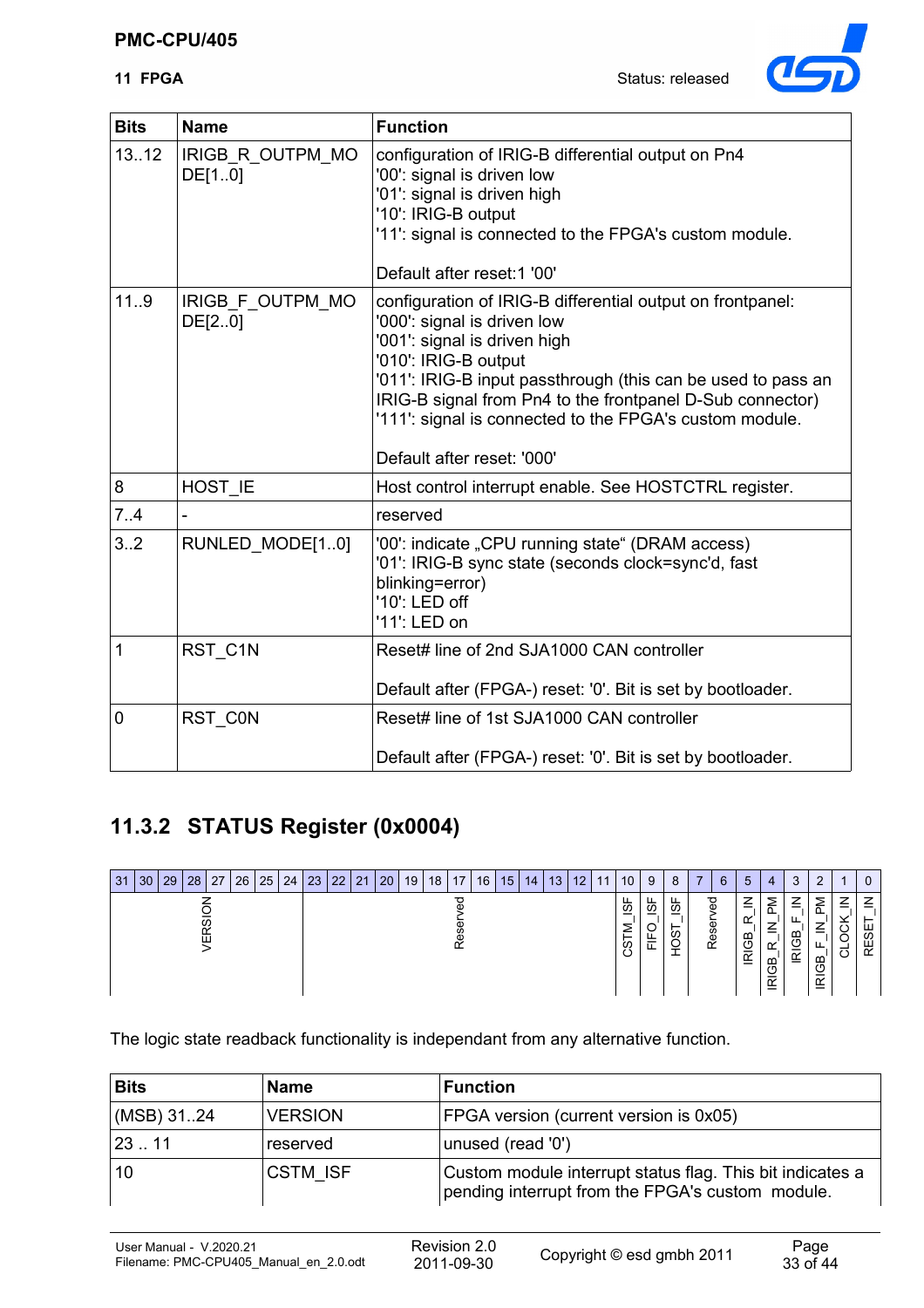

| <b>Bits</b>    | <b>Name</b>       | <b>Function</b>                                                                                    |
|----------------|-------------------|----------------------------------------------------------------------------------------------------|
| 9              | FIFO ISF          | FIFO module interrupt status flag. This bit indicates a<br>pending interrupt from the FIFO module. |
| 8              | HOST ISF          | Host interrupt status flag. This bit indicates a pending<br>host interrupt.                        |
| 7.6            | reserved          | unused (read '0')                                                                                  |
| 5              | <b>IRIGB R IN</b> | logic state of Pn4 TTL input signal                                                                |
| $\overline{4}$ | IRIGB R IN PM     | logic state of Pn4 RS485 input signal                                                              |
| Ι3             | <b>IRIGB F IN</b> | logic state of frontpanel opto input                                                               |
| 2              | IRIGB F IN PM     | logic state of frontpanel RS485 input                                                              |
|                | <b>CLOCK IN</b>   | logic state of Pn4 CLOCK input signal                                                              |
| $\mathbf 0$    | <b>RESET IN</b>   | logic state of Pn4 RESET input signal                                                              |

## **11.3.3 TSCTRL - Timestamp unit control register (0x0018)**

| <b>Bits</b>    | <b>Name</b>       | <b>Function</b>                                                                                                                                                                              |
|----------------|-------------------|----------------------------------------------------------------------------------------------------------------------------------------------------------------------------------------------|
| (MSB)<br>31.5  | reserved          | unused<br>-reads always 0                                                                                                                                                                    |
| 5              | <b>TS CFRSTEN</b> | Enable timestamp counter reset via IRIG-B control flags                                                                                                                                      |
| $\overline{4}$ | TS_MRST           | Timestamp manual reset<br>-write '1' to reset timestamp counter<br>-reads always '0'                                                                                                         |
| 3              | <b>TS XRSTEN</b>  | Timestamp reset enable:<br>'1': enable reset of timestamp counter via external RESET signal<br>on Pn4                                                                                        |
| 20             | TS_SRC[20]        | Timestampcounter clock source select:<br>'000': FPGA internal 100kHz clock<br>'010': external CLOCK signal on Pn4<br>(other combinations of the TS_SRC bits are reserved for future<br>use.) |

*Note:* Write 0x0000.0000 to TSCTRL for testing and read the current 64 bit counter value from offset 0x0010 and 0x0014. This uses the FPGA internal 100kHz timestamp clock source.

## **11.3.4 HOSTCTRL – Host control register (0x0060)**

| <b>Bits</b> | <b>Name</b>        | <b>Function</b>                                                                                                                                                                                                                                                                                                                        |
|-------------|--------------------|----------------------------------------------------------------------------------------------------------------------------------------------------------------------------------------------------------------------------------------------------------------------------------------------------------------------------------------|
| 316         | <b>RESERVED</b>    | Always read '0'                                                                                                                                                                                                                                                                                                                        |
| 5           | <b>CSTMIE GATE</b> | see CSTMIE FLAG                                                                                                                                                                                                                                                                                                                        |
| 4           | <b>CSTMIE FLAG</b> | '1': unmask interrupts from the FPGA custom module.<br>'0': mask interrupts from the FIFO module.<br>The CSTMIE FLAG can only be modified when the<br>CSTMIE GATE bit is set during the same write access<br>to the HOSTCTRL register. This makes modification of<br>the CSTMIE FLAG possible without read-modify-write<br>operations. |
| 3           | <b>FIFOIE GATE</b> | see FIFOIE FLAG                                                                                                                                                                                                                                                                                                                        |
|             |                    |                                                                                                                                                                                                                                                                                                                                        |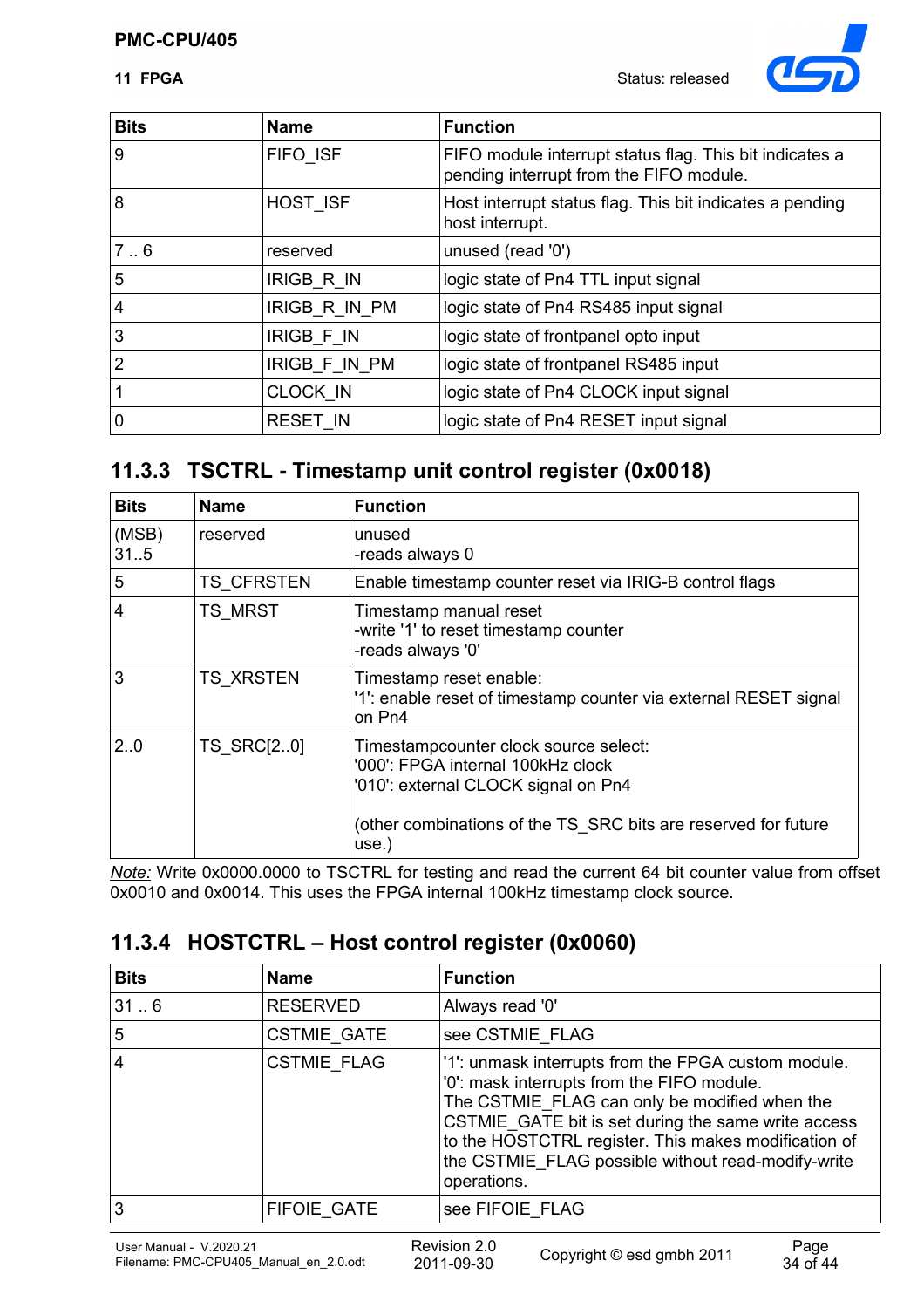

| <b>Bits</b>    | <b>Name</b>        | <b>Function</b>                                                                                                                                                                                                                                                                                                                                                                                                                    |
|----------------|--------------------|------------------------------------------------------------------------------------------------------------------------------------------------------------------------------------------------------------------------------------------------------------------------------------------------------------------------------------------------------------------------------------------------------------------------------------|
| $\overline{2}$ | <b>FIFOIE FLAG</b> | '1': unmask interrupts from the FIFO module. FIFO<br>interrupts must also be enabled for each FIFO in the<br>corresponding FIFOx CTRL register.<br>'0': mask interrupts from the FIFO module.<br>The FIFOIE FLAG can only be modified when the<br>FIFOIE GATE bit is set during the same write access to<br>the HOSTCTRL register. This makes modification of the<br>FIFOIE FLAG possible without read-modify-write<br>operations. |
|                | HCINT_GATE         | see HCINT FLAG                                                                                                                                                                                                                                                                                                                                                                                                                     |
| $\overline{0}$ | <b>HCINT FLAG</b>  | '1': assert host interrupt (host interrupts must be enabled<br>via HOST IE bit in the CTRL register)<br>'0': deassert host interrupt<br>The HCINT_FLAG can only be modified when the<br>HCINT GATE bit is set during the same write access to<br>the HOSTCTRL register. This makes modification of the<br>HCINT FLAG possible without read-modify-write<br>operations.                                                             |

## **11.3.5 DDFSCTRL/DDFSINC – Clock generator registers (0x0070, 0x0074)**

The FPGA uses a DDFS (direct frequency synthesis clock generator to synthesize a 100kHz reference clock. This clock can be output on Pn4 and/or directly passed to the timestamp unit. The reference clock can optionally be synchronized through an IRIG-B timecode signal and the frequency is controlled by an FPGA internal ADPLL.

The current reference clock frequency is calculated as

 $f_{100kHz}$  = 33.33 MHz \* DDFSINC / 2<sup>32</sup>.

Base value with IRIG-B sync regulator disabled is 0x00c4a100. When the IRIG-B sync regulator is active the DDFSINC register is updated every IRIG-B bit time.

The DDFS unit is can be controlled through the DDFSCTRL register:

| <b>Bits</b>    | <b>Name</b>     | <b>Function</b>                                                                                                                                                                                                               |  |
|----------------|-----------------|-------------------------------------------------------------------------------------------------------------------------------------------------------------------------------------------------------------------------------|--|
| 313            | <b>RESERVED</b> | Always read '0'                                                                                                                                                                                                               |  |
| $\overline{2}$ | <b>RESTART</b>  | '1': reference clock is stopped an regulator parameter<br>are reset.<br>'0': reference clock is enabled. When REGULATE flag is<br>set, the oscillator starts with the next IRIG-B bit.<br>Default after (FPGA-) reset is: '0' |  |
|                | <b>REGULATE</b> | '1': reference clock is synchronized to IRIG-B input<br>source.<br>'0': reference clock is free running<br>Default after (FPGA-) reset is: '0'                                                                                |  |
| $\mathbf 0$    | <b>STOP</b>     | '1': reference clock is stopped and regulator parameter a<br>left untouched.<br>'0': reference clock is enabled. When REGULATE flag is<br>set, the oscillator starts with the next IRIG-B bit.                                |  |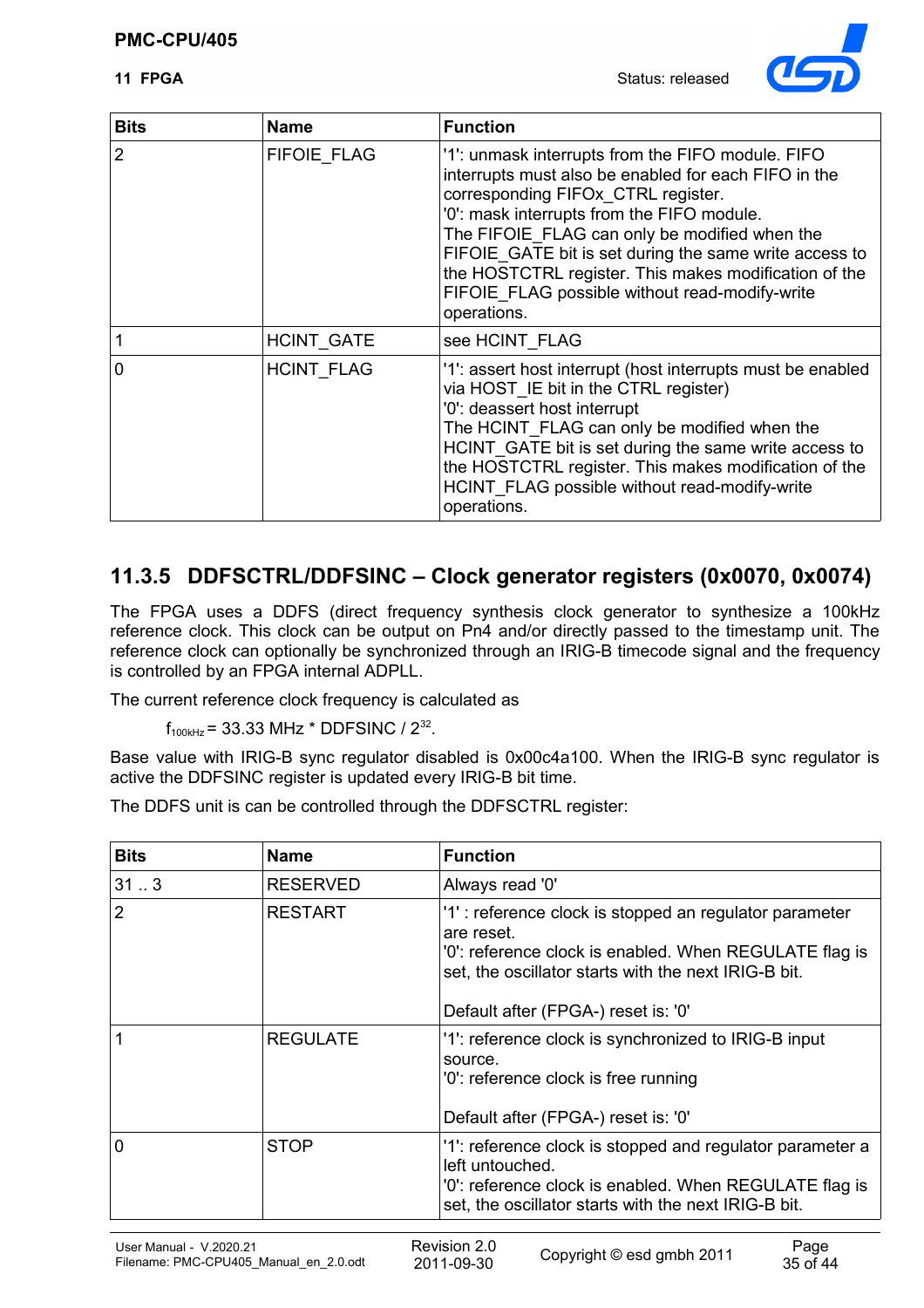

| <b>Bits</b> | <b>Name</b> | <b>Function</b>                     |
|-------------|-------------|-------------------------------------|
|             |             | Default after (FPGA-) reset is: '0' |

## **11.3.6 FIFO<0...3>\_DATA**

32 bit wide FIFO data port. Data producers write to this register. Consumers read from this register. Only 32 bit access to this register is supported.

## **11.3.7 FIFO<0...3>\_CTRL**

FIFO control register. Each register controls the behavior of a single FIFO.

| <b>Bits</b> | <b>Name</b>     | <b>Access</b> | <b>Function</b>                                                                                                                                                                                                                                                                                                                                    |
|-------------|-----------------|---------------|----------------------------------------------------------------------------------------------------------------------------------------------------------------------------------------------------------------------------------------------------------------------------------------------------------------------------------------------------|
| 15          | IE.             | R/W           | Enable interrupts from this FIFO. An interrupt is<br>asserted when the FIFO contains at least one entry<br>(EMPTY=0). The interrupt is reset when all data is<br>read from the FIFO. Clearing the IE bit only masks the<br>interrupt.                                                                                                              |
| 1114        | <b>RESERVED</b> | R             | Always read '0'                                                                                                                                                                                                                                                                                                                                    |
| 10          | <b>OVERFLOW</b> | R/W           | This flag is set when a write access to a full FIFO<br>occured, which means that data got lost. Writing a '0'<br>resets the OVERFLOW flag.                                                                                                                                                                                                         |
| 9           | <b>EMPTY</b>    | R             | FIFO empty. The FIFO does not contain any valid<br>data.                                                                                                                                                                                                                                                                                           |
| 8           | <b>FULL</b>     | R             | FIFO full. The FIFO contains exactly 256 valid entries<br>that are ready to be read.                                                                                                                                                                                                                                                               |
| 70          | <b>LEVEL</b>    | R             | Filling level of FIFO (0=empty). Each write access to<br>the data port increases LEVEL while a read access<br>decreases LEVEL. LEVEL=0 means the FIFO is<br>empty (EMPTY=1). A full fifo is indicated by<br>LEVEL=0x00 and the fifo full flag set to '1'. This means<br>bits 80 can be interpreted as the total fifo level from<br>0x000 to 0x100. |

## **11.4 Using the FIFO module**

The PMC405 provides four hardware FIFOs that are implemented in the on-board FPGA. Each FIFO provides a 32 bit data port and has a capacity of 256 entries. The FIFOs share a common external interrupt to the PPC405 CPU. Each FIFO is represented by a set of two 32 bit registers. The registers are accessible from the PPC405 and from the PCI bus. This allows other PCI devices to write data into the FIFOs data ports. The following sample code demonstrates the FIFO module usage. The extract is taken from the PMC405V2 U-Boot sourcecode:

```
/* FPGA interface */
#define FPGA_OUT32(p,v) out32((int)(p), (v))
#define FPGA_IN32(p) in32((int)(p))
\# \text{define FPGA\_SETBITS}(p, v) \text{ out32}((int)(p), in32((int)(p)) | (v))#define FPGA_CLRBITS(p,v) out32((int)(p), in32((int)(p)) & \sim(v))
struct pmc405v2_fifo_s {
      u32 data;
      u32 ctrl;
```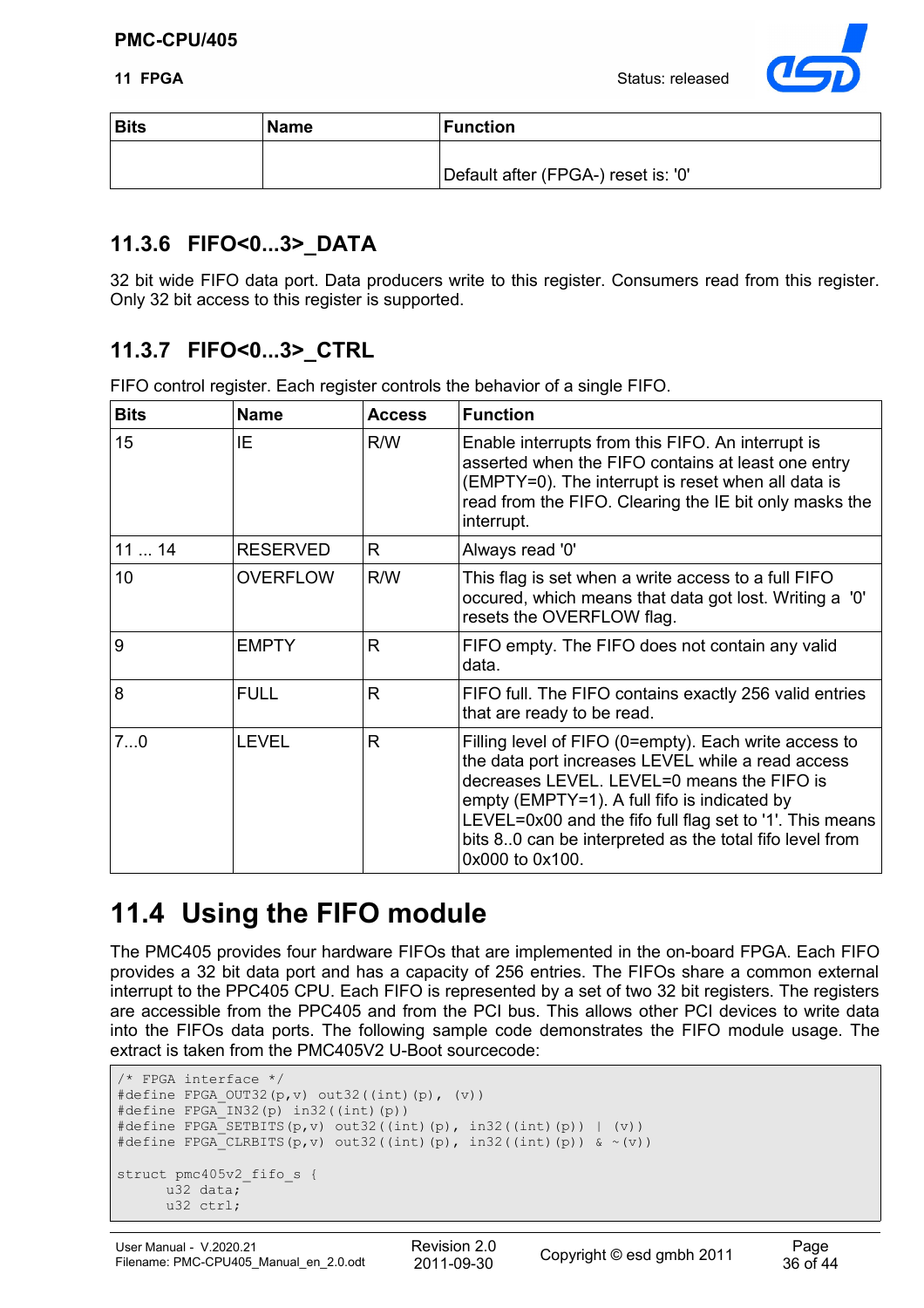#### **PMC-CPU/405**



```
};
/* bits in fifo ctrl register */<br>#define FIFO IE (1 << 15)
#define FIFO_IE (1 << 15)
#define FIFO_OVERFLOW (1 << 10)
#define FIFO_EMPTY
#define FIFO_FULL (1 << 8)
#define FIFO_LEVEL_MASK 0x000000ff
#define FIFO_COUNT 4
struct pmc405v2_fpga_s {
    u32 ctrl;
     u32 status;
     u32 pad1[0x40 / sizeof(u32) - 2];<br>u32 irig time;
                                      \frac{1}{2} offset: 0x0040 */
     u32 irig tod;
     u32 irig cf;
     u32 pad2;u32 irig_rx_time; \frac{1}{2} /* offset: 0x0050 */
     u32 pad3[3];<br>u32 hostctrl;
                                      /* offset: 0x0060 */
     u32 pad4[0x20 / sizeof( u32) - 1];struct pmc405v2 fifo s fifo[FIFO COUNT]; /* 0x0080..0x009f */
};
typedef struct pmc405v2_fpga_s pmc405v2_fpga_t;
/* status register */
#define STATUS_FIFO_ISF (1 << 9)
/* hostctrl register */
#define HOSTCTRL_FIFOIE_GATE (1 << 3)
#define HOSTCTRL_FIFOIE_FLAG (1 << 2)
/* FPGA to PPC interrupt */
#define FPGA_IRQ 31
int got_fifoirq;
/* FIFO module interrupt handler */
int fpga interrupt(pmc405v2 fpga t *fpga)
{
     int rc = -1; /* not for us */
     u32 status = FPGA IN32(&fpga->status);
      /* check for interrupt from fifo module */
     if (status & STATUS_FIFO_ISF) {
            /* disable/mask this int source */
            FPGA_OUT32(&fpga->hostctrl, HOSTCTRL_FIFOIE_GATE); 
            rc = 0;got fifoirq = 1; /* trigger backend */
     }
     return rc;
}
/* pretty print content of fifo 'f' */
void dump_fifo(pmc405v2_fpga_t *fpga, int f, int *n)
{
     u32 ctrl;
     while(!((ctrl = FPGA_IN32(\&fpga->fifo[f].ctrl)) & FIFO EMPTY)) {
            printf("%5d %d %3d %08x", 
                    (*n)++, f, ctrl & (FIFO LEVEL MASK | FIFO FULL),
                   FPGA IN32(&fpga->fifo[f].data));
            if (ctrl & FIFO_OVERFLOW) {
                  printf(" OVERFLOW\n");
                   FPGA_CLRBITS(&fpga->fifo[f].ctrl, FIFO_OVERFLOW);
```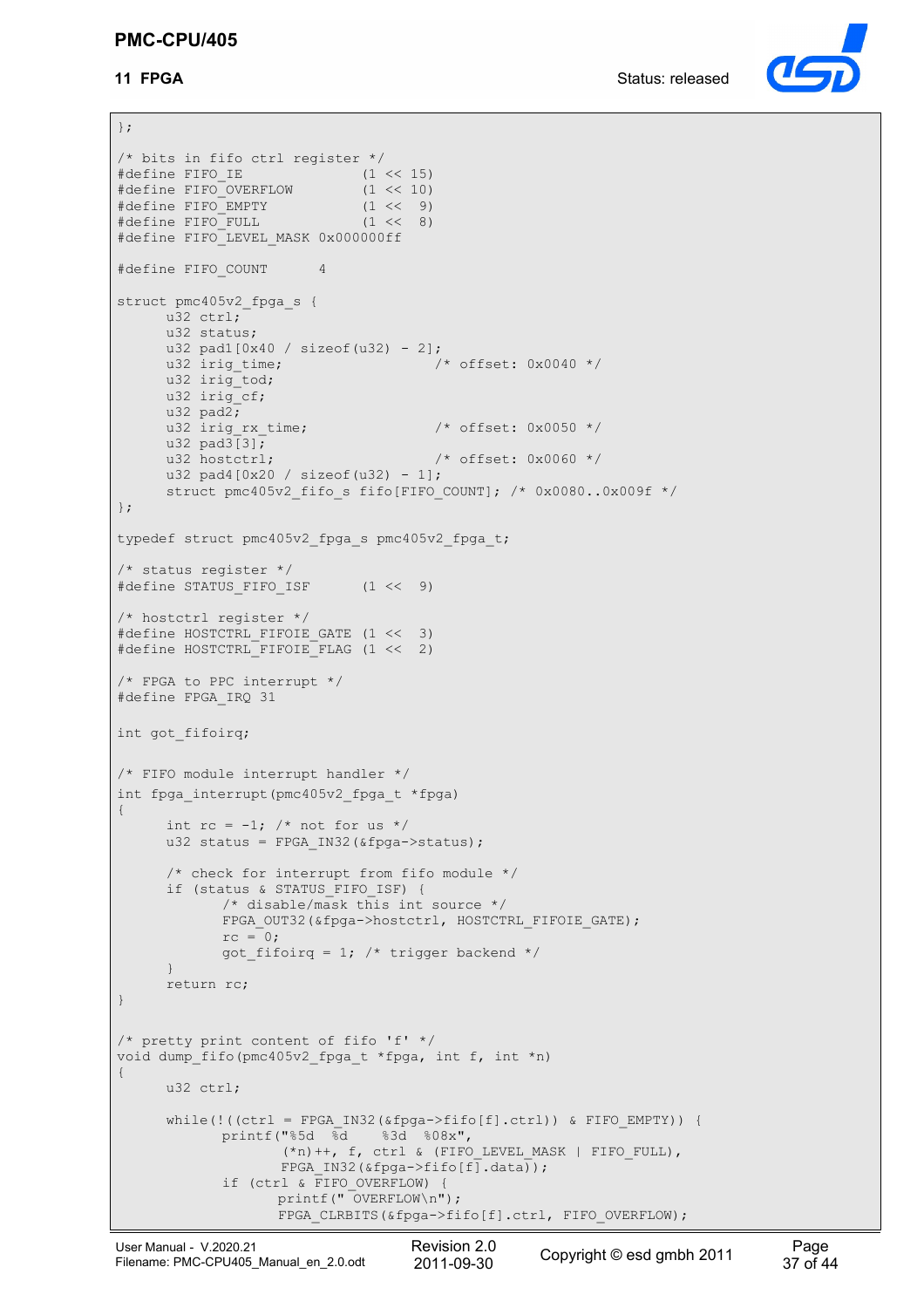#### **PMC-CPU/405**



```
} else {
                  printf("n");
            }
     }
}
/* 'fifo' command from PMC405V2 U-Boot sourcecode */
int do fifo(cmd tbl t *cmdtp, int flag, int argc, char *argv[])
{
     pmc405v2 fpga t *fpga = (pmc405v2 fpga t *)FPGA BA;
     int i;
     int n = 0;
     u32 ctrl, data, f;
     char str[] = "\wedge|/-",int abort = 0;
     int count = 0;
     int count2 = 0;switch(argc) {
     case 1:
            /* print all fifos status information */
            printf("fifo level status\n");
            printf("\ln");
            for (i=0; i<FIFO COUNT; i++) {
                  ctrl = FPGA_IN32(&fpga->fifo[i].ctrl);
                  printf(" \frac{1}{3d} \frac{1}{3d} \frac{1}{3s} \frac{1}{3s} \frac{1}{3s} \frac{1}{3s}i, ctrl & (FIFO LEVEL MASK | FIFO FULL),
                    ctrl & FIFO_FULL ? "FULL " : "",
                   ctrl & FIFO_EMPTY ? "EMPTY " : "",
                          ctrl & (FIFO_FULL|FIFO_EMPTY) ? "" : "NOT EMPTY",
                         ctrl & FIFO OVERFLOW ? "OVERFLOW" : "");
            }
            break;
     case 2:
            /* completely read out fifo 'n' */
            if (!strcmp(argv[1],"read")) {
                  printf(" # fifo level data\n");
                  printf("\ln");
                   for (i=0; i < FIFO COUNT; i++) {
                        dump fifo(fpga, i, &n);
                  }
            } else if (!strcmp(argv[1],"wait")) {
                  got_fifoirq = 0;
                  irq install handler (FPGA IRQ,
                                      (interrupt_handler_t *)fpga_interrupt, fpga);
                  printf(" # fifo level data\n");
                  printf("\sqrt{n}");
                   /* enable all fifo interrupts */
                  FPGA_OUT32(&fpga->hostctrl, 
                            HOSTCTRL FIFOIE GATE | HOSTCTRL FIFOIE FLAG);
                   for (i=0; i<FIFO COUNT; i++) {
                         /* enable interrupts from all fifos */
                         FPGA_SETBITS(&fpga->fifo[i].ctrl, FIFO_IE);
                   }
                  while (1) {
                         /* wait loop */
                         while(!got_fifoirq) {
                                count++;if (!(count % 100)) {
                                      count2++;
                                      putc(0x08); /* backspace */putc(str[count2 % 4]);
                                }
```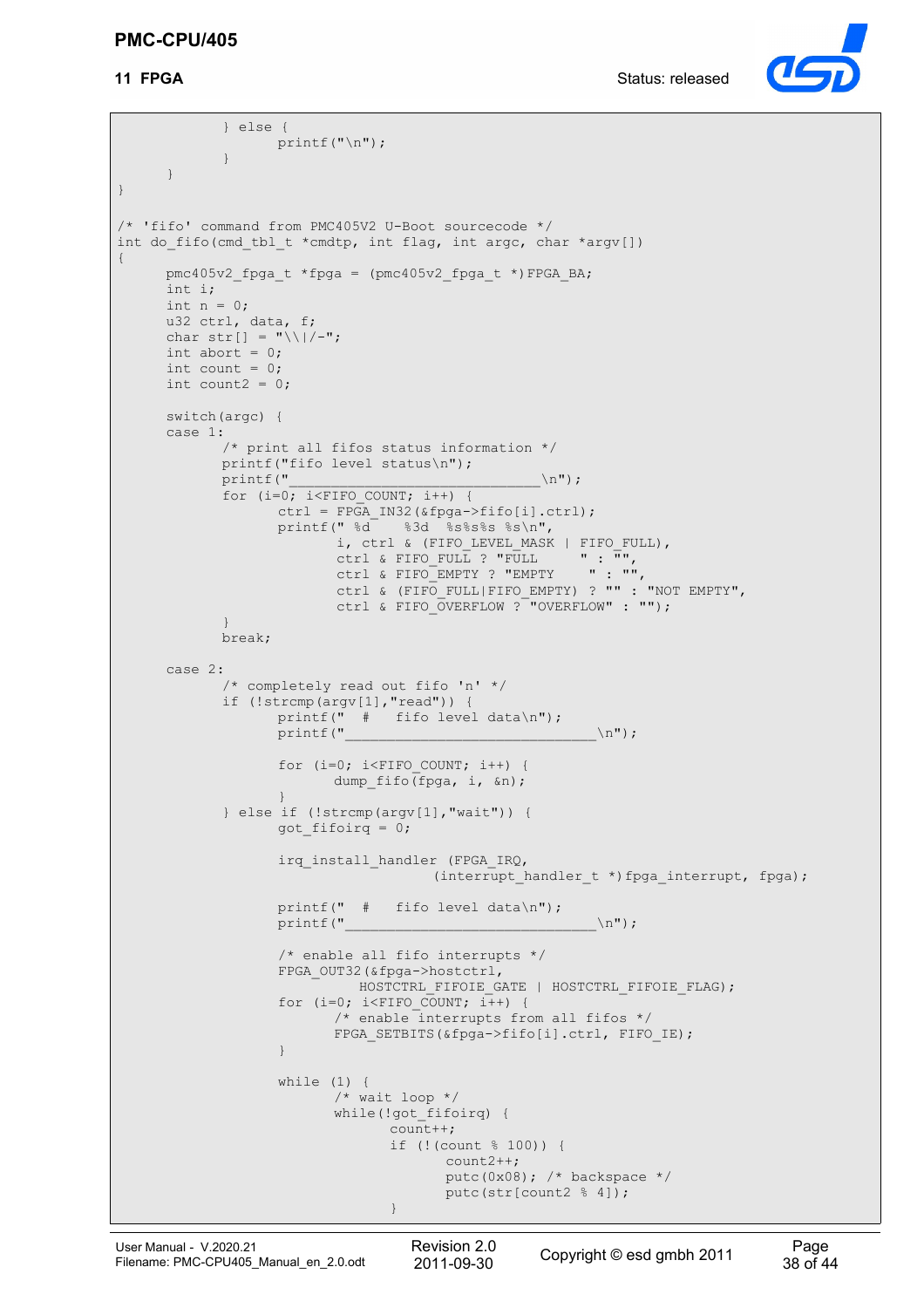

```
/* Abort if ctrl-c was pressed */
                            if ((abort = ctrl(c())) {
                                   puts("\nAbort\n");
                                   break;
                            }
                            udelay(1000);
                     }
                     if (abort) {
                            break;
                     }
                     /* simple fifo backend */
                     if (got_fifoirq) {
                            For (i=0; i<FIFO COUNT; i++) {
                                   dump fifo(fpga, i, &n);
                            }
                            got_fifoirq = 0;
                            /* unmask global fifo irq */
                            FPGA_OUT32(&fpga->hostctrl, 
                                      HOSTCTRL_FIFOIE_GATE | HOSTCTRL_FIFOIE_FLAG);
                     }
              }
              /* disable all fifo interrupts */
              FPGA_OUT32(&fpga->hostctrl, HOSTCTRL_FIFOIE_GATE);
              for (i=0; i <b>FFIFO COUNT; i++)</b>FPGA_CLRBITS(&fpga->fifo[i].ctrl, FIFO_IE);
              }
              irq free handler(FPGA IRQ);
       } else {
              printf ("Usage:\nfifo %s\n", cmdtp->help);
              return 1;
       }
       break;
case 4:
case 5:
       if (!strcmp(argv[1],"write")) {
              /* get fifo number or fifo address */
              f = simple strtoul(argv[2], NULL, 16);
              /* data paramter */
              data = simple strtoul(argv[3], NULL, 16);
              /* get optional count parameter */
              n = 1;if (argc >= 5) {
                    n = (int) simple strtoul(argv[4], NULL, 10);
              }
              if (f < FIFO_COUNT) {
                     printf("writing %d x %08x to fifo %d\n",
                             n, data, f);
                     for (i=0; i \le n; i++) {
                            FPGA OUT32(&fpga->fifo[f].data, data);
                     }
              } else {
                    printf("writing %d x %08x to fifo port at address %08x\n", 
                             n, data, f);
                     for (i=0; i\leq n; i++)out32(f, data);
                     }
              }
       } else {
             printf ("Usage:\nfifo %s\n", cmdtp->help);
             return 1;
       }
```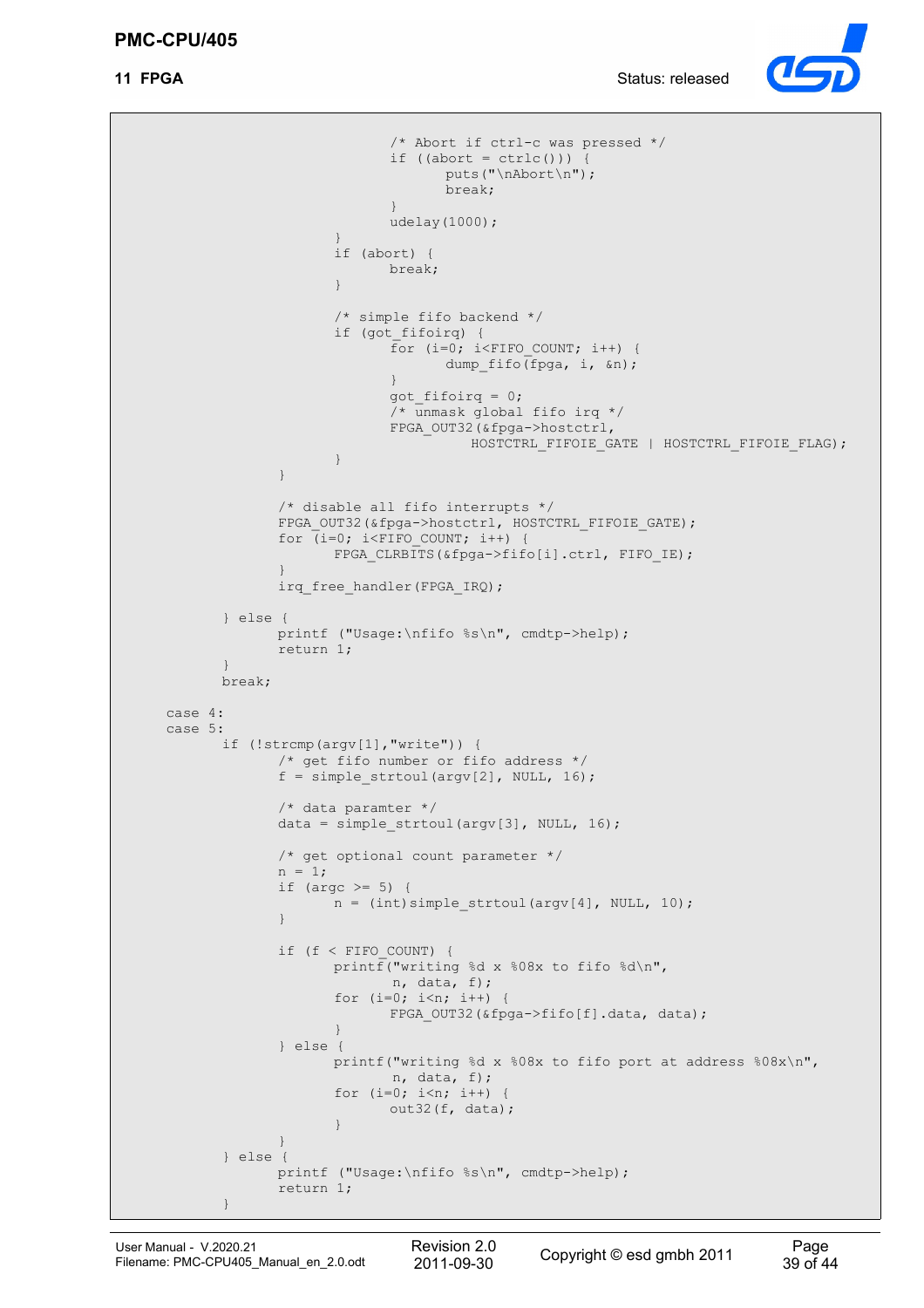#### **PMC-CPU/405**



```
break;
     default:
            printf ("Usage:\nfifo %s\n", cmdtp->help);
            return 1;
     }
     return 0;
}
U_BOOT_CMD(
      fifo, 5, 1, do_fifo,
      "fifo - Fifo module operations\n",
     "wait\nfifo read\n"
     "fifo write fifo(0..3) data [cnt=1]\n"
      "fifo write address(>=4) data [cnt=1]\n"
      " - without arguments: print all fifo's status\n"
      " - with 'wait' argument: interrupt driven read from all fifos\n"
     " - with 'read' argument: read current contents from all fifos\n"
     " - with 'write' argument: write 'data' 'cnt' times to 'fifo' or 'address'\n"
     );
```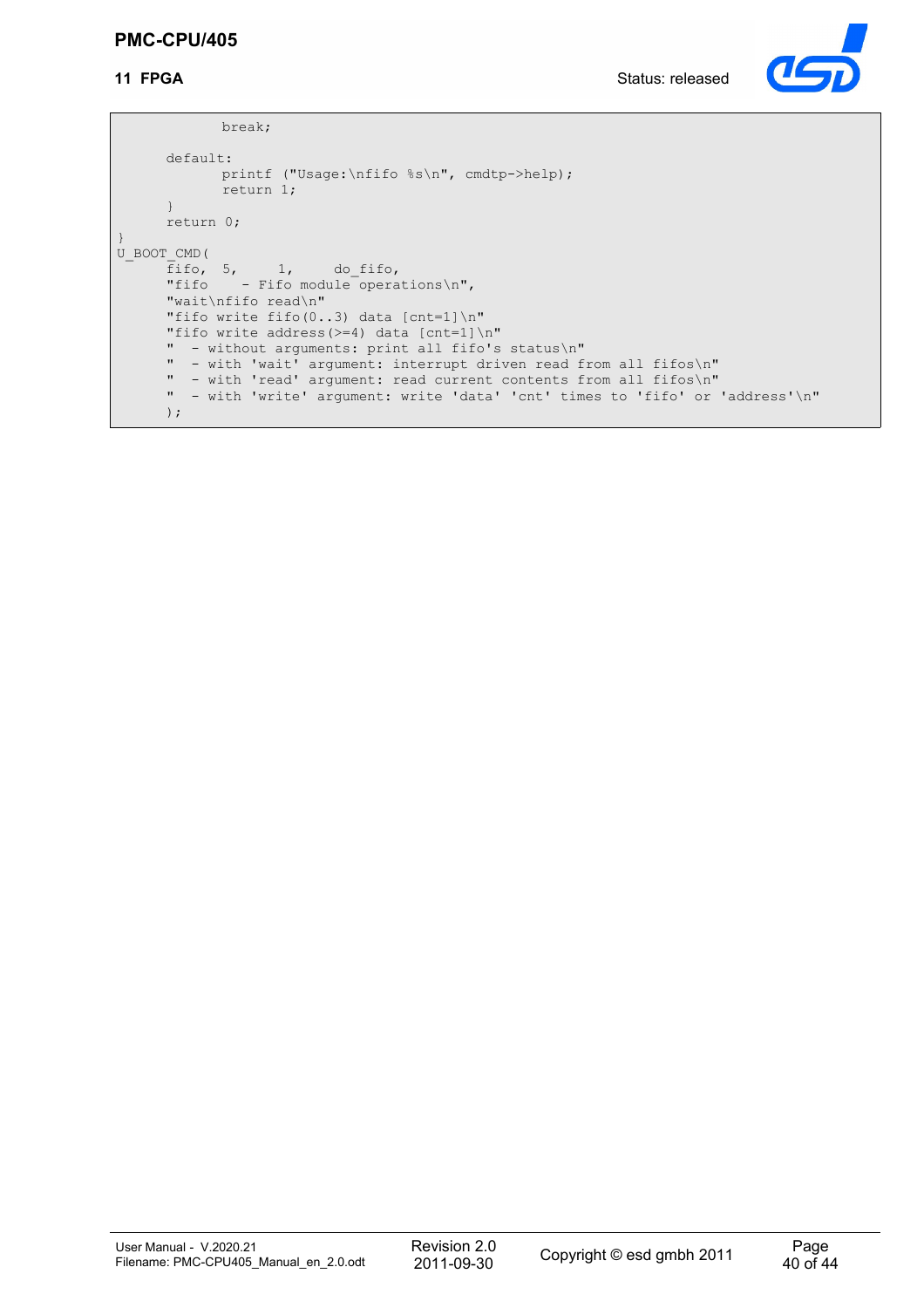

## **11.5 FPGA Custom Module**

The FPGA custom module allows users to add customized functionality to the PMC405 onboard FPGA. For extending the PMC405 FPGA esd provides the following files (shipped in a zip archive) that have to be added to an Xilinx ISE design project:

• pmc405v2 cstm\_fpga\_r6/pmc405v2.vhd

(top level VHDL source for PMC405 FPGA design)

- pmc405v2\_cstm\_fpga\_r6/pmc405v2\_custom\_module.vhd (example VHDL sourcecode to custom extension)
- pmc405v2 cstm\_fpga\_r6/pmc4053.ucf (constraints file)
- pmc405v2 cstm\_fpga\_r6/pmc405v2\_common.ngc

(esd IP of fixed design parts as described in previous chapter of this document)

● pmc405v2\_cstm\_fpga-r5/README\_CustomDesign.txt

(information text file)

After implementing the FPGA design the genererated .bit file can directly be loaded into the PMC405 FPGA by using the bootloader's 'fpga' command (see above).

*Note:* 'r<sub>6</sub>' in the above filenames stands for esd's design revision.

```
library IEEE;
use IEEE.STD_LOGIC_1164.ALL;
use IEEE.STD_LOGIC_ARITH.ALL;
use IEEE.STD_LOGIC_UNSIGNED.ALL;
entity custom_module_pmc405v2 is
      port (
               -- bus interrupt to CPU / local bus
               CLK : in std_logic; -33.33 \text{ MHz}<br>RESET N : in std logic: -33.33 \text{ MHz}RESET N : in std logic;
               D OUT: out std logic vector(31 downto 0); -- data bus output
               D IN : in std logic vector(31 downto 0); -- data bus input
               ADDR : in std logic vector(15 downto 0); -- address bus
                                 - addr(1 downto 0) are always low
                                -- because only 32bit access is supported.
                                -- address range 0x0000-0x7fff is reserved
                                -- for esd modules
               nOE : in std logic; - low active output enable / read sign
               READY : out std logic; - can be used to insert wait states
                -- keep '1' when not needed
                                                                 -- low active chip select
                                                                 -- active from ADDR = 0x8000...0xfft-- nCS is active for at least three cycles
                                -- or longer when READY is held low.
               nIRQ : out std logic; - active low level sensitive interrupt
                                                                  -- interrupt must globally enabled in 
                                                                 -- CTRL-register
       -- IOs available on PMC-CPU405/440 (take care of signal direction)
               -- inputs are always usable
               -- outputs must be connected to FPGA pins through top level module
      -- via CTRL-register<br>RESET R IN : in std logic;
      RESET_R_IN : in std_logic; --- -- general purpose input on PMC-Pn4<br>RESET_R_OUT : out std_logic; --- -- general purpose output on PMC-Pn
                                                        -- general purpose output on PMC-Pn4
      RESET \overline{R} EN : out std \overline{\text{logic}}; - general purpose output on PMC-Pn4 CLOCK \overline{R} IN : in std \overline{\text{logic}}; - general purpose input on PMC-Pn4
      CLOCK_R^TR^TN : in std_logic; - general purpose input on PMC-Pn4<br>CLOCK ROUT : out std logic; - general purpose output on PMC-Pn
      CLOCK_R_OUT : out std_logic; -- general purpose output on PMC-Pn4<br>CLOCK_R_EN : out std_logic; -- general purpose output on PMC-Pn4
                                                        -- general purpose output on PMC-Pn4
```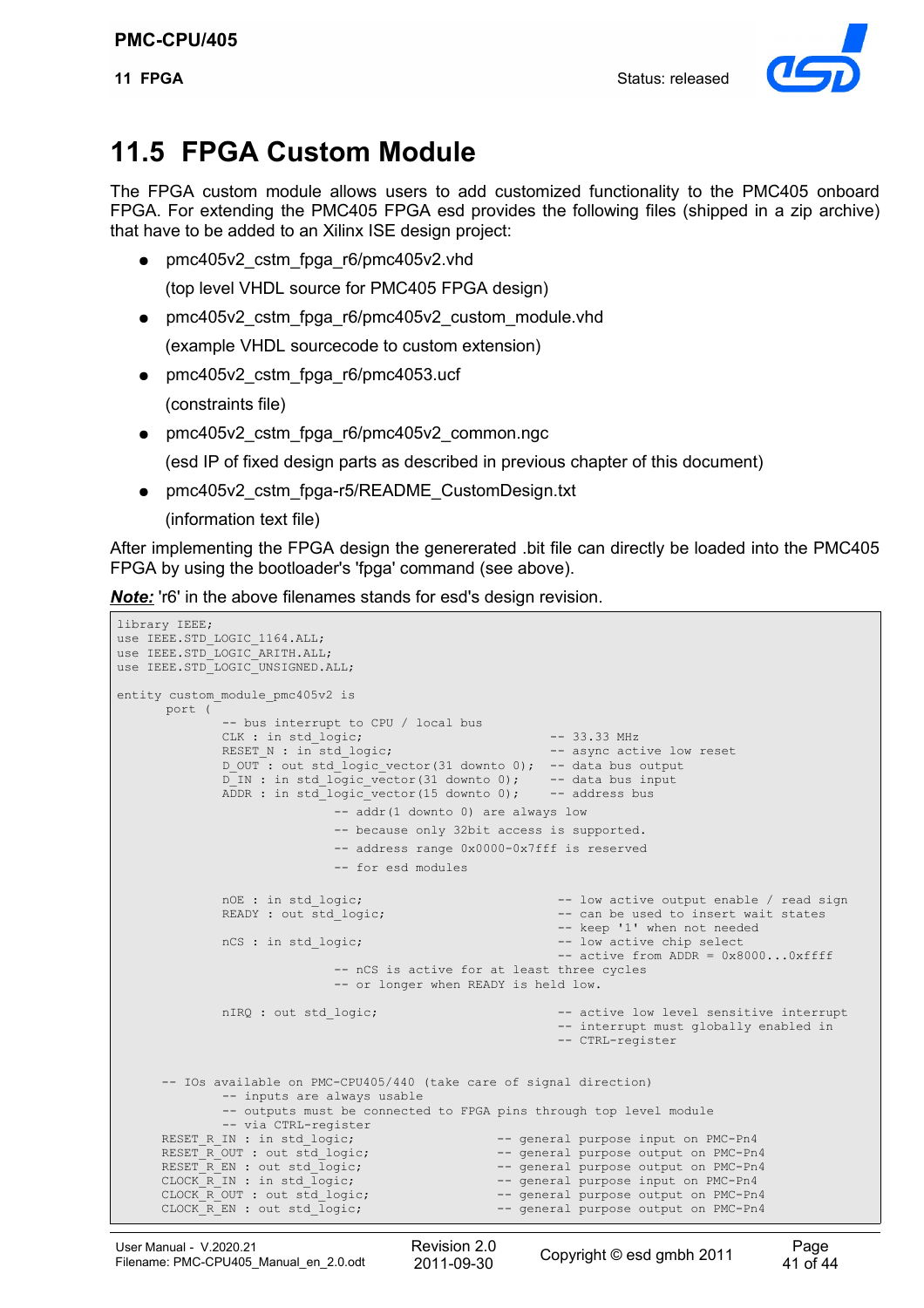

IRIG\_B\_R\_IN : in std\_logic; --- general purpose input on PMC-Pn4<br>IRIG\_B\_R\_OUT : out std logic; --- general purpose output on PMC-Pn -- general purpose output on PMC-Pn4 IRIG B R IN T : in std logic; --- -- | These three signals control a IRIG\_B\_R\_OUT\_T : out std\_logic; --- -- | MAX3485 RS485 diff. transceiver. IRIG\_B\_R\_OUT\_EN : out std\_logic;  $- - |$  The signal is available on Pn4. -- PMC405 only<br>IRIG\_B\_F\_IN : in std\_logic;<br>IRIG\_B\_F\_OUT : out std\_logic; -- | These three signals control a IRIG  $\overline{B}$   $\overline{F}$  OUT : out std\_logic;  $\overline{F}$  -- | MAX3485 RS485 diff. transceiver.<br>IRIG  $\overline{B}$   $\overline{F}$  OUT EN : out std logic;  $\overline{F}$  -- | The signal is available on the IRIG B F OUT EN : out std logic; --- | The signal is available on the -- | D-Sub9 frontpanel connector IRIG B F IN G : in std logic -- opto-isolated pseudo diff. input -- on D-Sub9 frontpanel connector ); end custom module pmc405v2; architecture Behavioral of custom\_module\_pmc405v2 is constant ADDR REG CSTM COUNT : std logic vector(15 downto 0) := x"8000"; constant ADDR\_REG\_CSTM\_TEST1 : std\_logic\_vector(15 downto 0) := x"8010"; constant ADDR\_REG\_CSTM\_TEST2 : std\_logic\_vector(15 downto 0) := x"8020"; signal counter : std logic vector(31 downto 0); signal reg\_test1 : std\_logic\_vector(31 downto 0); signal reg\_test2 : std\_logic\_vector(31 downto 0); begin -- assign defaults to unused bus signals -- to avoid disturbing other modules READY  $\leq -1$ ';  $nIRQ \leq 1$ ; -- implement a loadable 32bit counter and some registers process(clk, reset\_n) begin if reset n='0' then  $\bar{\text{counter}} \leq (\text{others}>>'0')$ ; reg\_test1 <=  $(others='0');$ reg\_test2 <=  $(\text{others}$  ->'0'); elsif rising\_edge(clk) then -- counter is loadable via write access to address 0x8000 if  $nCS = 0$ ' and  $nOE = 1$ ' and addr=ADDR REG CSTM COUNT then  $counter \leq d$  in; else counter <= counter + 1; end if; if nCS='0' and nOE='1' then case addr is when ADDR REG CSTM TEST1 => reg test1  $\leq$  d in; when ADDR REG CSTM TEST2  $\Rightarrow$ reg test2  $\leq$  d in; when others  $=$ > null; end case; end if; end if; end process; -- read counter via read access to address 0x8000 D\_OUT <= counter when nCS='0' and nOE='0' and addr=ADDR\_REG\_CSTM\_COUNT else (others=>'Z'); D\_OUT <= reg\_test1 when nCS='0' and nOE='0' and addr=ADDR\_REG\_CSTM\_TEST1 else (others=>'Z'); D\_OUT <= reg\_test2 when nCS='0' and nOE='0' and addr=ADDR REG CSTM\_TEST2 else (others=>'Z'); -- 5 x general purpose output RESET R OUT  $\leq$  '0';  $REST-REN \leq '0';$  $CLOCK_ROUT \leq 0';$ CLOCK $R$  $EN$   $\leq$   $'0$ ; IRIG B R OUT  $T \leq 0$ ';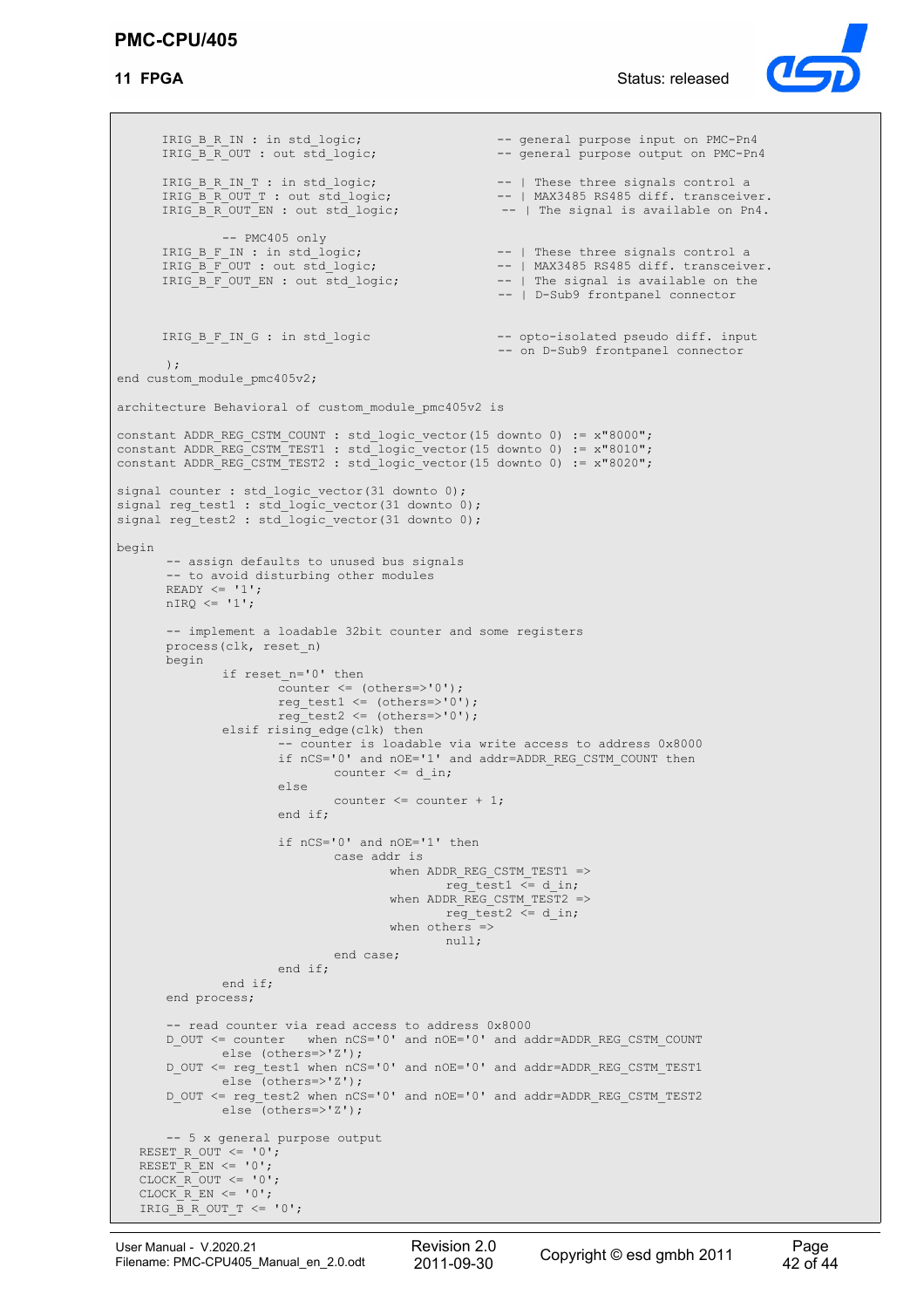#### **PMC-CPU/405**

**11 FPGA** Status: released



-- 2 x bidirectional RS485 signals IRIG B R OUT  $\leq$  '0'; IRIG B R OUT EN  $\leq$  '0'; IRIG B F OUT  $\leq$  '0'; IRIG B F OUT EN  $<=$  '0'; -- inputs are ignored in this sample code -- RESET R IN, CLOCK R IN, IRIG B R IN T (TTL inputs) -- IRIG B F IN, IRIG B F IN G, IRIG B R IN (diff. inputs) end Behavioral;